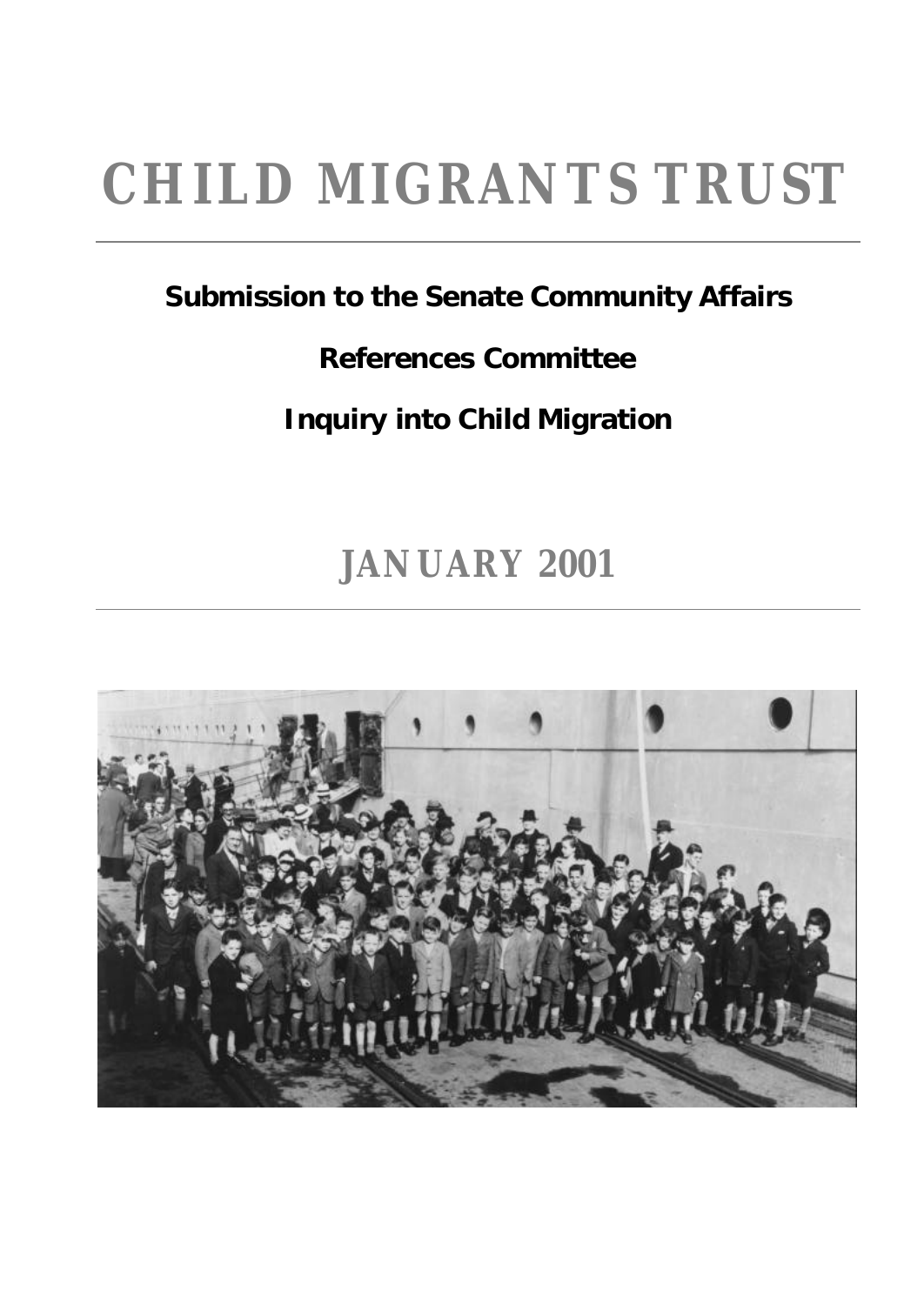#### CHAPTER 1

| <b>CHILD MIGRANTS TRUST</b><br>1        |                |
|-----------------------------------------|----------------|
| The Launch of the Child Migrants        |                |
| <b>Trust in Australia</b>               | 2              |
| CHAPTER 2                               |                |
| <b>CHILD MIGRATION</b>                  |                |
| Introduction                            | 3              |
| <b>Historical Background</b>            | 4              |
| The Second World War                    | 5              |
| <b>Post-War Reconstruction</b>          | 6              |
| <b>Definitions &amp; Destinations</b>   | $\overline{7}$ |
| <b>Migrating Agencies &amp; Motives</b> | 7              |
| 'Orphans' as solutions and problems     | 8              |
| <b>Rhetoric &amp; Reality</b>           | 9              |
| <b>Series of Scandals</b>               | 10             |
| Roles & Resources                       | 10             |
| The Cost of Poor Quality                | 11             |
| C I I A D T                             |                |

#### CHAPTER3

#### THE CHILD MIGRATION

| 12 |
|----|
| 14 |
| 14 |
| 15 |
| 16 |
| 17 |
|    |

#### CHAPTER 4

| <b>SPECIALISM</b>                            | $\mathcal{R}_{\mathbf{z}}$ | PROFESSIONAL |    | ĸ |
|----------------------------------------------|----------------------------|--------------|----|---|
| <b>ISSUES</b>                                |                            |              |    |   |
| The Specialist, Professional &               |                            |              |    | C |
| Unique Role of the Child Migrants            |                            |              |    | C |
| Trust in Australia and the U.K.              |                            |              | 18 | А |
| Acknowledgement & Advocacy                   |                            |              | 19 | J |
| Safe & Welcoming                             |                            |              | 20 | C |
| Continuity                                   |                            |              | 21 |   |
| Bringing the past & present together         |                            |              | 22 |   |
| Pathways to Family                           |                            |              | 23 |   |
| <b>Challenging Questionable Practices 24</b> |                            |              |    |   |
| Independence & Neutrality                    |                            |              | 25 |   |
|                                              |                            |              |    |   |

| <b>Flaws &amp; Faults</b><br><b>Post Traumatic Stress Disorder</b><br><b>Relatives &amp; Reunions</b><br>Citizenship & Choice<br><b>Differences &amp; Diversity</b><br>The Present Experience<br><b>Needs &amp; Numbers</b> | 26<br>27<br>27<br>29<br>29<br>30<br>30 |
|-----------------------------------------------------------------------------------------------------------------------------------------------------------------------------------------------------------------------------|----------------------------------------|
| CHAPTER 5<br><b>CONSEQUENCES FOR</b><br><b>INDIVIDUALS &amp; FAMILIES</b><br><b>Secondary Abuse</b><br><b>Courts &amp; Convictions</b>                                                                                      | 32<br>33                               |
| CHAPTER 6<br><b>ETHICS &amp; AGENCIES</b><br><b>Protocols &amp; Procedures</b><br><b>Constraints &amp; Complaints</b>                                                                                                       | 34<br>35<br>35                         |
| CHAPTER 7<br>PREVIOUS INQUIRIES & POLICY<br><b>RESPONSES</b><br>Benefits & Betrayal<br>U.K. Health Select Committee<br>Support Fund & I.S.S.<br><b>Child Migrant Central Index</b>                                          | 37<br>37<br>38<br>39                   |
| CHAPTER 8<br><b>AUSTRALIAN GOVERNMENT</b><br><b>RESPONSE</b>                                                                                                                                                                | 41                                     |
| CHAPTER 9<br><b>CONCLUSION</b><br>A Decade of Policy Responses<br><b>Justifications</b><br>Conclusion                                                                                                                       | 43<br>44<br>45                         |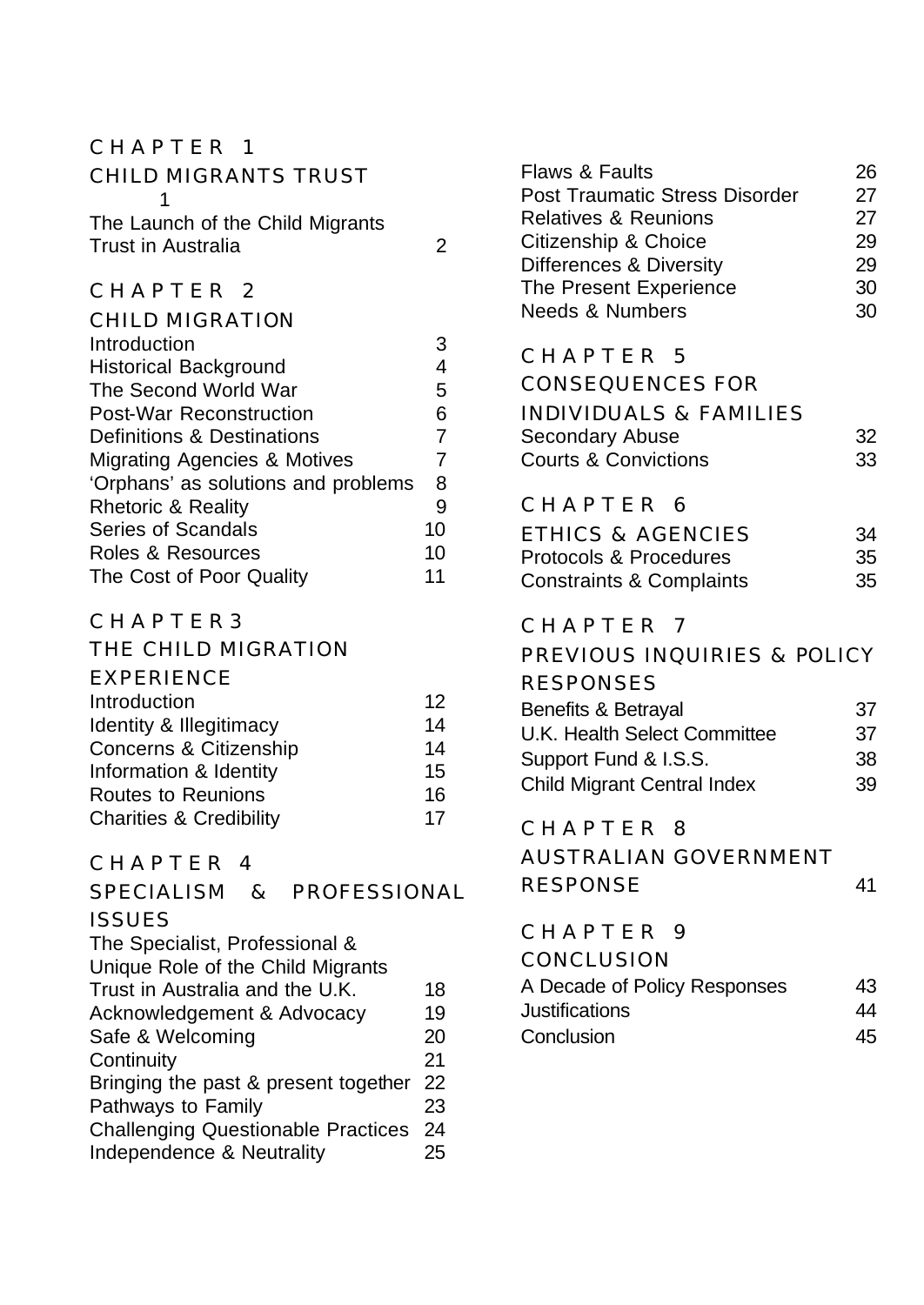| CHAPTER 10                                                                   |                |                                               |    |
|------------------------------------------------------------------------------|----------------|-----------------------------------------------|----|
| <b>RECOMMENDATIONS</b>                                                       | 46             | APPENDIX 3<br><b>Global Service Provision</b> | 53 |
| CHAPTER 11<br><b>CLOSING STATEMENT</b><br>Denial<br><b>Bridging the Gaps</b> | 47<br>47<br>48 | APPENDIX 4<br><b>Case Studies</b>             | 54 |
| APPENDIX 1<br><b>Agency Liaison &amp; Contacts</b>                           | 49             | APPENDIX 5<br>A Former Child Migrant's Search | 59 |
| APPENDIX 2                                                                   |                | APPENDIX 6<br>The Premier's Letter - 1993     | 60 |
| Key Milestones of the Child<br><b>Migrants Trust</b>                         | 50             | <b>REFERENCES</b>                             | 62 |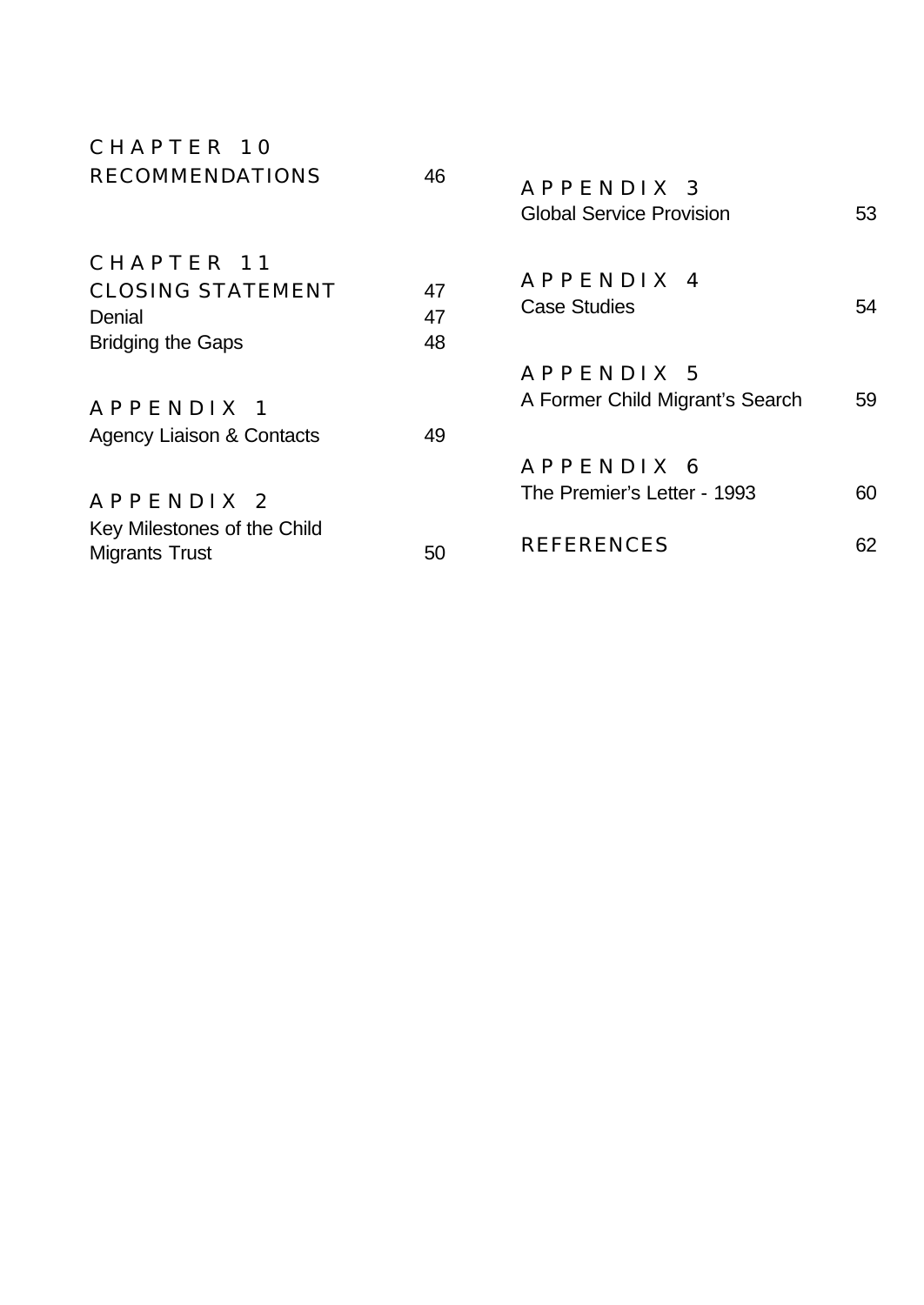

#### CHILD MIGRANTS TRUST

The Child Migrants Trust is an Anglo/Australian professional social work agency. The Trust has well established operations in Melbourne, Victoria, Perth, Western Australia and the United Kingdom.

The Trust's Patron, The Rt. Hon. Sir Ninian Stephen KG, AK, GCMG, GCVO, KBE, previous Governor General of Australia 1982-1989, Patron of the Constitutional Centenary Foundation, has recently held the position of Judge of the United Nations International Criminal Tribunal for the former Yugoslavia and has been appointed Chair of the Australian Citizenship Council.

The International Director and Founder of the Child Migrants Trust, Margaret Humphreys, is a qualified professional worker and is considered to be a world expert on child migration and its long-term consequences. As an individual, Margaret Humphreys has been responsible for reuniting more people with their mothers, fathers and families than any other professional. Mrs Humphreys was awarded the Order of Australia in 1993 – a great honour for a non-Australian – for her work with child migrants in Australia, and is currently the Chair of the UK/Europe Order of Australia Association which works to promote Australia. Mrs Humphreys' work has also been honoured by two leading Universities' Honorary Masters Degrees. Likewise, Rotary International conferred the most prestigious Paul Harris Fellowship.

The Child Migrants Trust is the only specialist, independent social work agency which has pioneered professional services for this unique and special group of people. It was established in 1987 and has subsequently developed considerable knowledge, skill and expertise in the areas of childhood abuse and its impact on adult life and relationships.

The Trust practices and promotes an understanding of the psychological and traumatic impact of separation, loss and bereavement on children and adults, which is vital in order to ensure meaningful and healing family reunions. Margaret Humphreys leads a professional, qualified team of dedicated, committed specialist workers who are both Australian and British.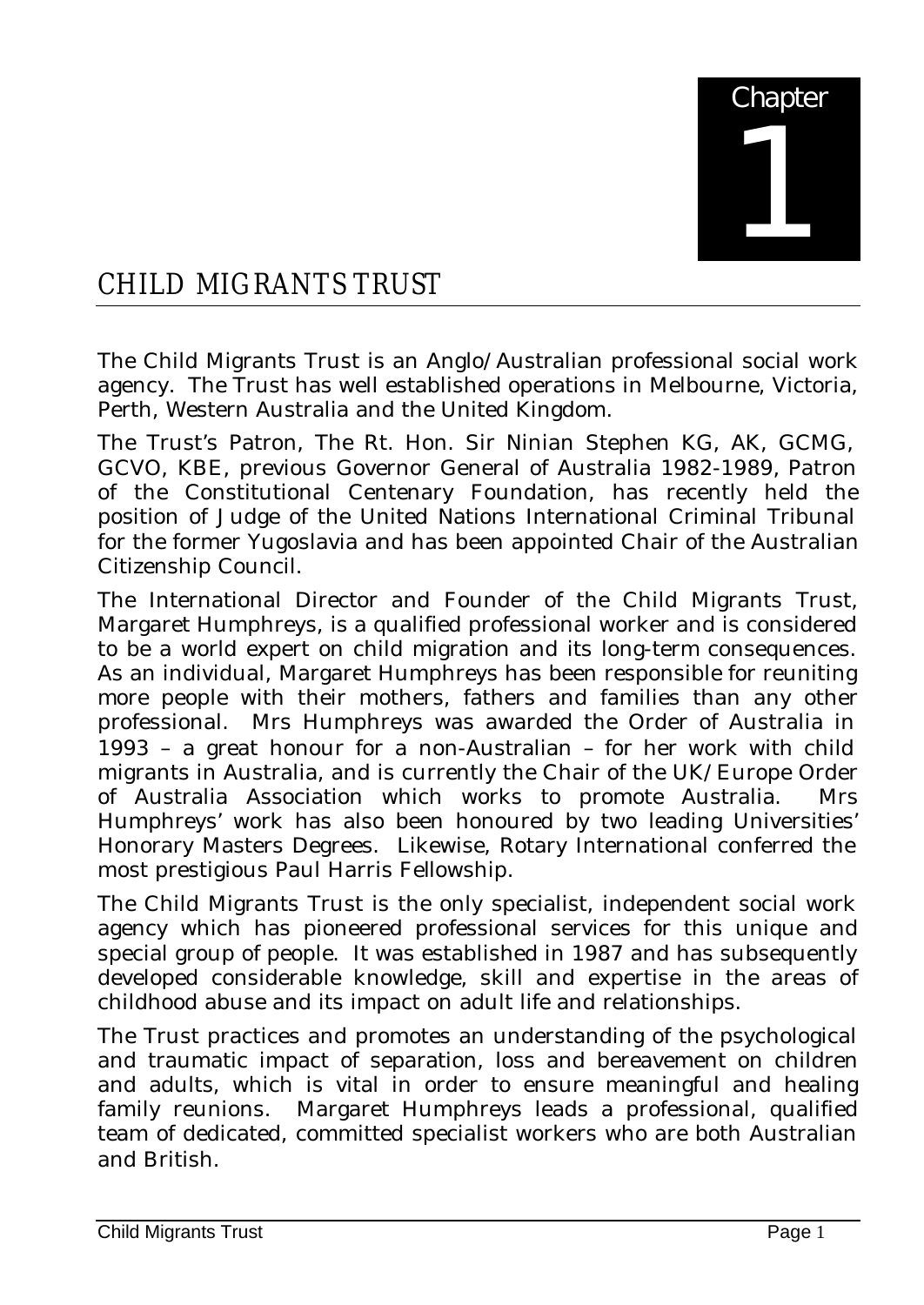The Trustees are also Australian and British. The Senior Members are:

- <sup>q</sup> David L. Spicer LL.B. Barrister a legal expert in child abuse. David Spicer is a Founder Member of the Trust who has visited Australia and met with former Child Migrants and State Officials.
- <sup>q</sup> The Hon. Joan Taylor a representative of Nottinghamshire County Council, a major financial contributor to the Trust. Joan Taylor has a long association with the Child Migrants Trust and has visited Australia on numerous occasions in her capacity as Trustee. Mrs Taylor meets regularly with former Child Migrants in the United Kingdom and has been instrumental in the formation of the All Party Group of MPs in the United Kingdom.
- <sup>q</sup> Timothy J. Adam, Public Officer an Australian Solicitor and a Partner at Moores Legal in Melbourne, Victoria. Tim has been a Public Officer for the Trust for the past seven years.

#### The Launch Of The Child Migrants Trust In Australia

The Trust launched its services in Australia during 1988-1989. At this time the Director appeared on a Peter Couchman Special which coincided with the first transmission of the BAFTA award-winning documentary "*Lost Children of the Empire*". This documentary charted two years of the Trust's work in Australia and the U.K. and delivered an in-depth review of the child migration schemes and the urgent need for services. This was a national transmission which attracted a very large viewing audience.

This could be seen as the beginning of a lengthy period of battling for resources to enable the Trust to develop its humanitarian work and for recognition of the issues experienced by this large group of former Child Migrants living in Australia.

At that time considerable optimism was expressed by distinguished members of the Couchman audience. Senator Jean Jenkins (Democrats) spoke of "*the basic human right to identity*" and said the Federal Government must take on the responsibility and fund a team of Social Workers for the Child Migrants Trust. David Hill, then Director-General of the ABC referred to child migrants as "the forgotten children". With regard to funding for the Trust, he said: "*public awareness will inevitably lead to there being enough resources for this problem*." Dr Ron Sinclair, a former Child Migrant, spoke of the small amount of money that was needed to fund the Trust. He spoke of the "*scarifying effect*" of child migration.

Twelve years on the need remains desperate and the resources have failed to materialise, despite enormous efforts by the Trust to encourage both the British and Australian Governments to accept their obligations on this matter.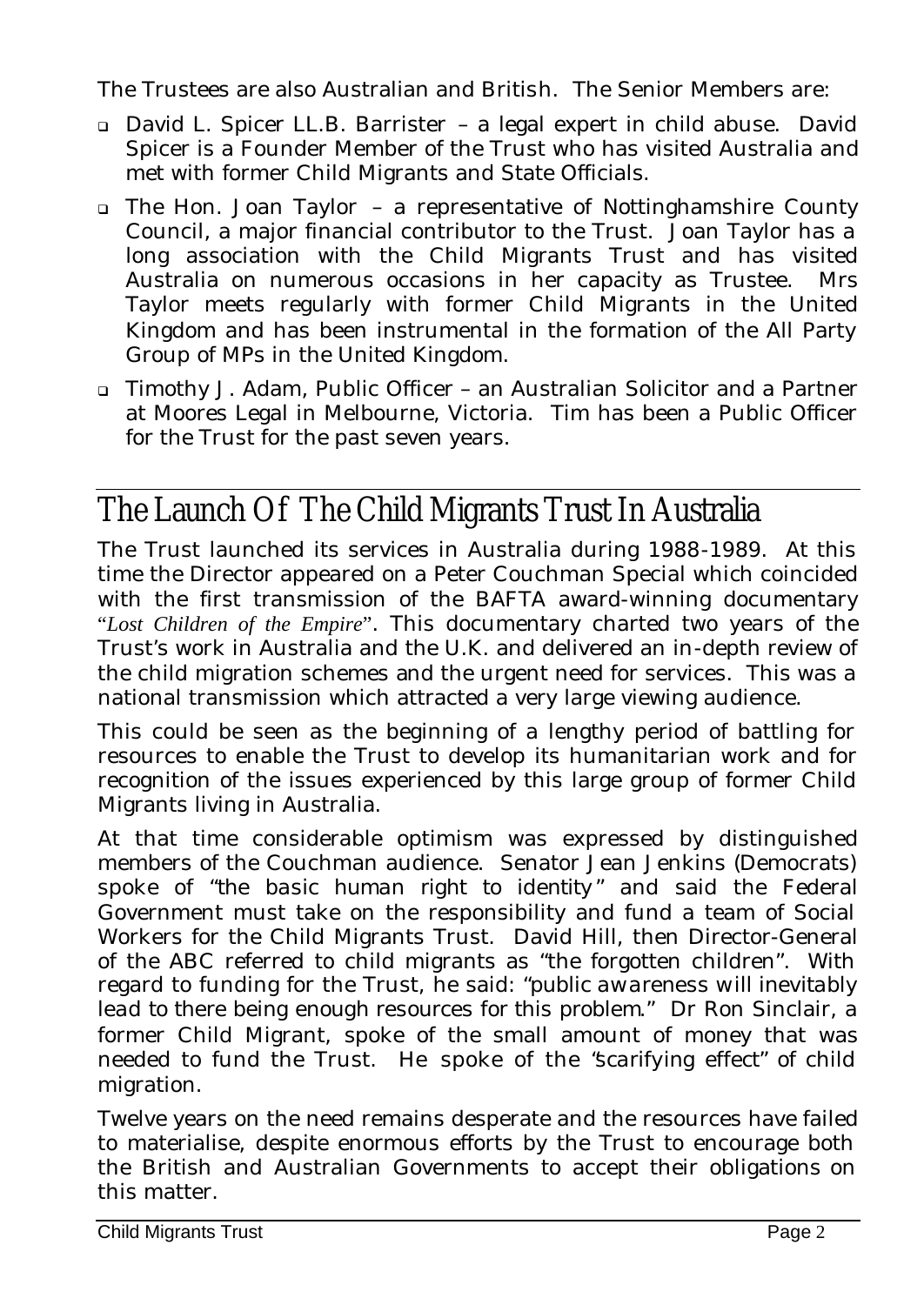

#### CHILD MIGRATION

#### Introduction

Like other nations, Australia is blessed by many outstanding achievements – architecture, the arts and sciences and its world-class sporting teams, to name a few. But its history also contains painful episodes. There are many people who still live with the consequences of that history, and that pain.

One virtually contemporary episode was Australia's policy of recruiting child migrants from the United Kingdom for a variety of purposes. It is generally accepted that child migration schemes can only be justified as a short-term measure of last resort in times of war or famine. Australia, however, pursued a sustained policy of actively encouraging child migration during peacetime. Young children were used as a means for promoting defence and economic objectives. They were not seen as valuable individuals in themselves. In addition, these vulnerable children were not adequately safeguarded from abuse, deception and ill treatment during their childhood or provided with adequate explanations or services as adults.

With the United Kingdom, Australia shares joint responsibility for this misguided policy. But while the British Government has recently responded in a positive and constructive fashion to some of its obligations, the Australian Government is yet to accept its full share of responsibility.

We agree with Prime Minister, John Howard, that Australia's past should not become a basis for obsessive and consuming national guilt. But we do think, particularly in this Centenary year, that Australia should face the reality of the historical record on child migrants. We ask only that the Government respond quickly and effectively to address the consequences of child migration policies. Relatively small sums of money could help ageing former Child Migrants to be reunited with their parents and family in the United Kingdom. If this does not happen soon parents and families, and former Child Migrants themselves, will die without ever being reunited with their families.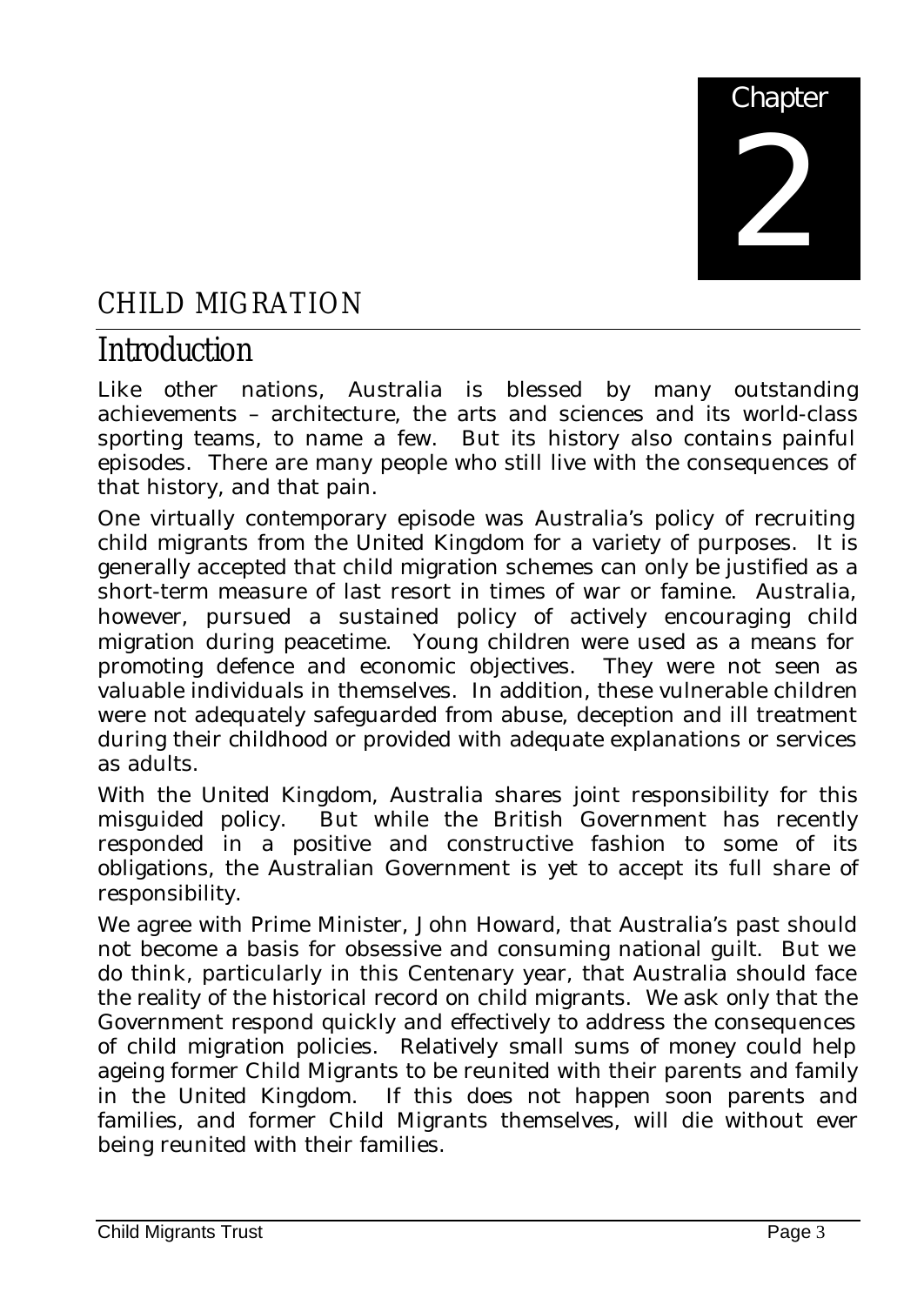This is an acute human problem, which can and should be humanely addressed.

#### CHILD MIGRATION

#### Historical Background

This brief historical account will provide some of the key background details and dates to clarify Australia's active involvement in child migration schemes.

While child migrants arrived in Australia from the United Kingdom during the nineteenth century, these schemes were generally short-lived and involved small numbers of children.

Just before and after the First World War, a key motivation for child migration was to maintain the racial unity of the Empire. The Government's White Australia policy was similarly designed to preserve the cultural and racial unity of Australia's settler population.

These policies were endorsed by the first Fairbridge Farm School, which was established in 1912 at Pinjarra, near Perth, Western Australia. This development set a number of precedents and trends.

Firstly, most child migrants would be cared for in residential institutions and not fostered or adopted by families. Secondly, Western Australia would become the leading State in terms of the numbers of child migrants received. Thirdly, Federal and to a lesser extent State Governments would play a crucial role in child migration schemes as active agents not passive bystanders. Indeed, each contributed a third of the maintenance costs at Fairbridge.

The First World War acted as a powerful stimulus to increase Australia's small population by immigration. Around 60,000 Australian troops died and needed to be replaced if birth rates were to be maintained.

In the 1920's in New South Wales, fears about the proximity of the massive populations of Asia encouraged supporters of Barnardos to build institutions, including a Farm School, so that child migrants of '*good white British stock*' could help to boost Australia's population. These schemes received financial assistance from the British Government's Empire Settlement legislation.

Such children were also seen as '*bricks for Empire building*' who would strengthen Australia's traditional close ties with the United Kingdom.

In 1925, child migration from Britain to Canada was stopped following an official inquiry prompted by extremely serious concerns about the illtreatment of child labourers and the suicide of some child migrants. It was considered that children of below school leaving age were too exposed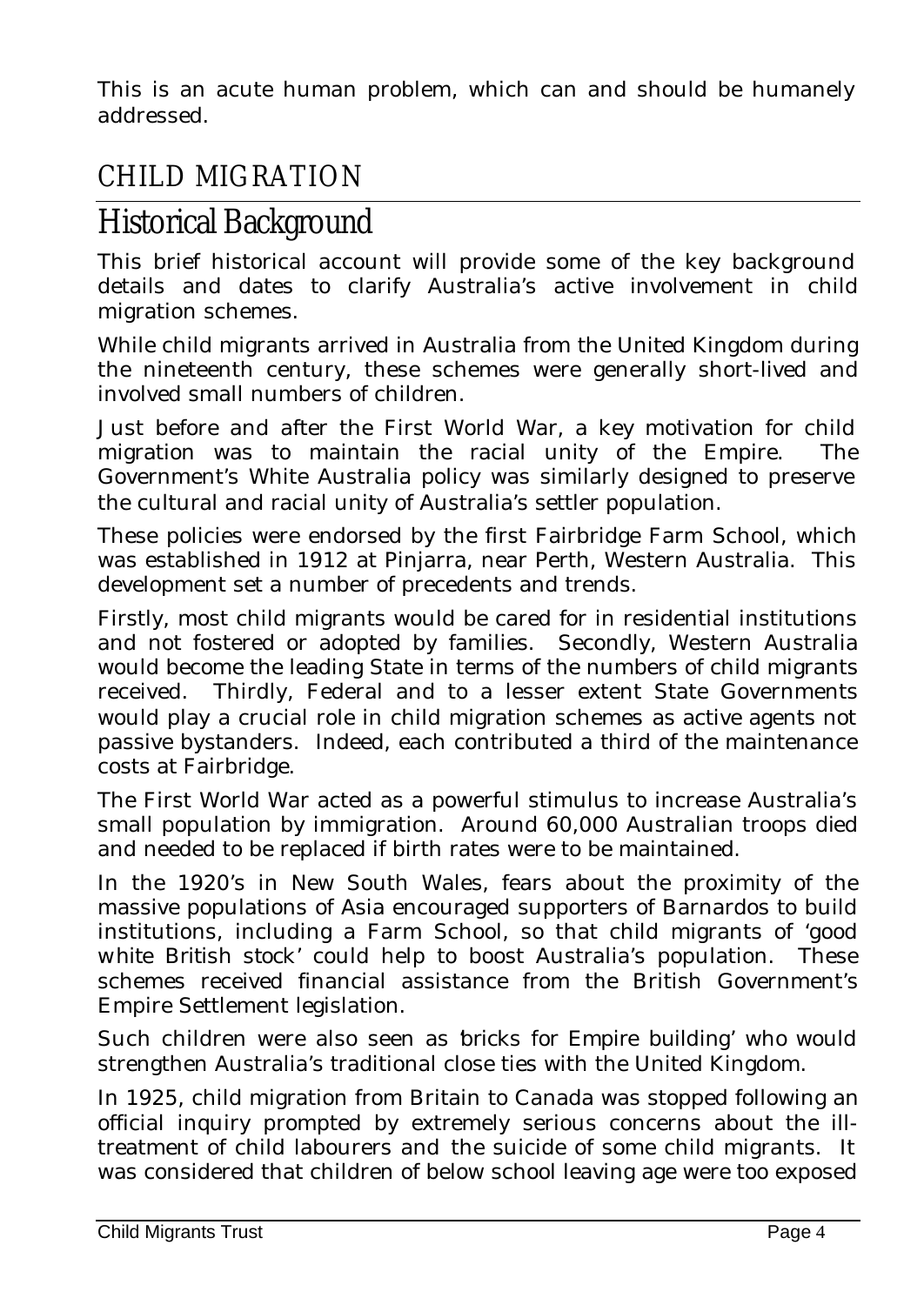to the risks of exploitation and abuse. However, Australia chose to continue to recruit these very vulnerable children.

In 1937, the Northcote Farm School was established in Victoria, followed a year later by a second Fairbridge Farm at Molong, New South Wales. Northcote received both capital support and revenue grants from the Federal Government as well as assisted passage fares for the children. A group of 114 boys, also financed by the British, Australian and West Australian Governments, arrived at the Christian Brothers' orphanages near Perth in 1938-39.

#### The Second World War

Child migration stopped during the war but 577 child evacuees from Britain were cared for by their relatives or by foster parents in Australia, without any financial assistance from either government. However, detailed regulations outlined the very specific obligations of those caring for this group of children. In New South Wales, foster parents were reminded that the wrench of leaving home and the long voyage would produce *'a very considerable psychological effect on the children*.' Consequently '*what the children need most of all is a home… and a home is more than shelter and comfort. What a child's nature asks for even more than food and comfort is love – that is 'understanding' love.'* This home was to be provided by individual families and not a residential institution.

These views demolish the myth that child migrants received a standard of care which was acceptable at the time but would be judged as inappropriate by today's standards. There could be no quarrel with the quality of advice outlined nor the standards expected of carers. Unfortunately, these standards were not applied to the care of child migrants, even those who arrived a decade later in the post-war period. There was a clear understanding of the needs of displaced children in 1940 which, if applied, would have significantly improved the quality of care received by most child migrants.

The Second World War reinforced widespread anxieties about Australia's isolated geo-political position and her small vulnerable population. The fall of Singapore and the bombing of Darwin confirmed that fears of external aggression and invasion were not the product of fevered imaginations but deadly realities which demanded effective remedies.

Consequently, internal factors such as the impact of the 1930's Depression and the loss of troops in two World Wars combined with external threats to generate the post-war slogan: 'populate or perish'. Government sponsored large-scale immigration played a key role in Australia's post-war plans to defend the nation and rebuild the economy. Immigrants from Europe, especially from the United Kingdom, were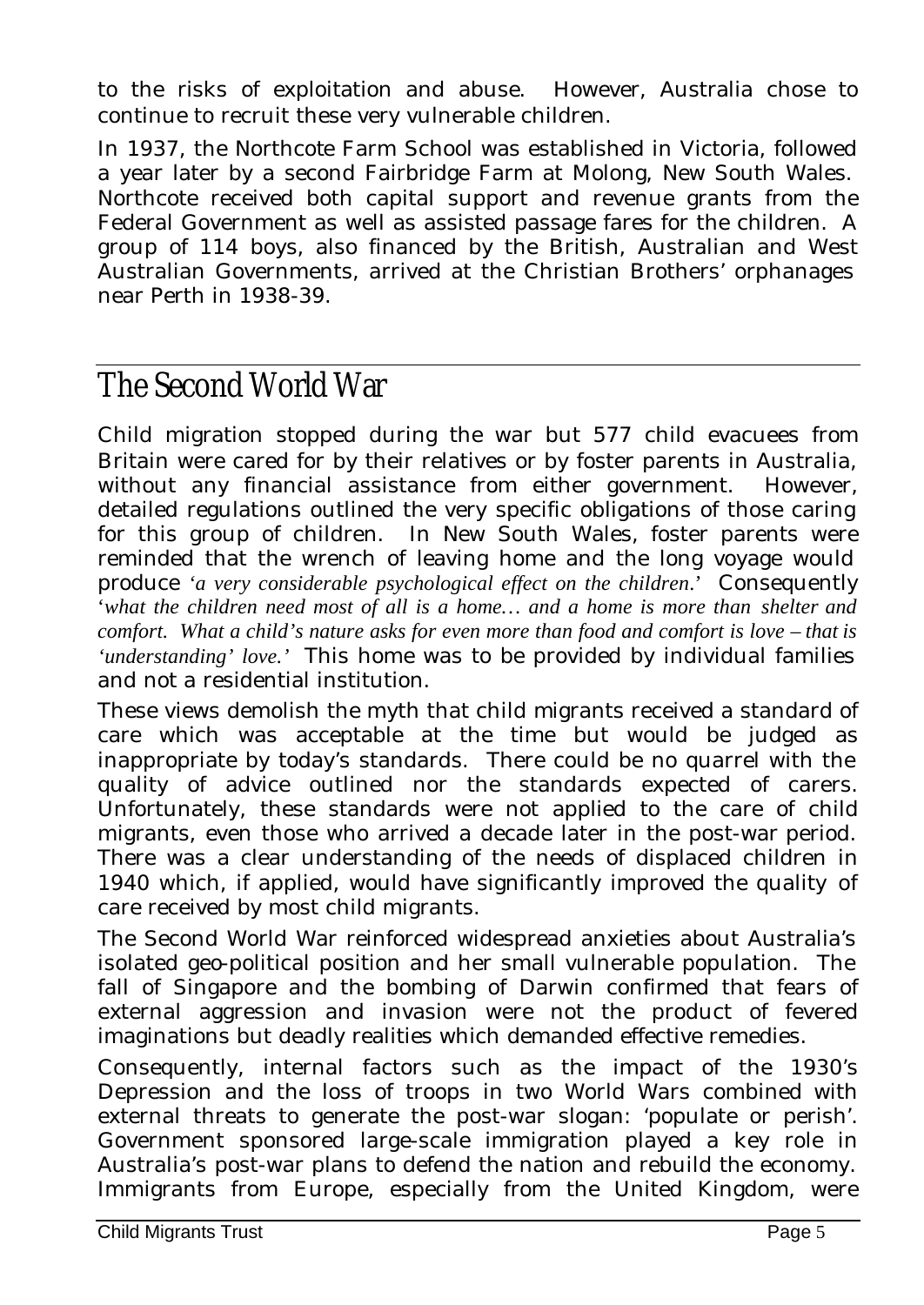actively recruited. Child migrants were viewed as the best immigrant – easy to assimilate and accommodate and with a long working life ahead of them.

#### Post-War Reconstruction

Perhaps Australia's plans for post-war child migration were the result of panic or genuine fears about invasion. They were certainly over ambitious and totally impractical. Arthur Calwell, the Labor Immigration Minister, intended to bring over 50,000 war orphans to Australia in the first three years of peace. A senior army officer suggested, *"If necessary the children could be taken from defeated countries and given English names."* Confronted with the lack of available shipping to transport these children, it was proposed that an aircraft carrier should be leased. Fortunately, less than four thousand, rather than fifty thousand, children arrived as child migrants during the entire post-war period.

The Federal Government accepted financial responsibility for the recruitment, medical screening and transportation of all assisted migrants. This included child migrants, who received free passages to Australia, maintenance grants and subsidies towards approved capital expenditure, including buildings erected by approved voluntary agencies. The Federal contribution was dominant as it included both capital and maintenance grants while the State and British Governments also made smaller contributions.

The active and positive role of the Federal Government was underlined by Arthur Calwell in 1946 when he stated, *"no country needs immigrants of the right type more than does Australia. And no country has taken more energetic steps to secure them."* Consequently, Australia recruited far more British child migrants in the post-war period than any other country.

Thus, the facts of post-war migration clearly indicate that the pull from Australia was far more powerful than the push from the United Kingdom in terms of child migrants. Australia wanted more children more quickly than Britain could supply. This interpretation is confirmed by all three of the major studies published in Australia on child migration. To quote Professor Sherington "*As the war approached its end, the Australian Government had thus moved to adopt child migration as an important plank of its plan for overall post-war immigration. At the same time, the impetus within Britain for child migration had waned.*"

These issues were clarified by the Child Migrants Trust in 1994 with the publication of *"Empty Cradles"* which outlines the leading part played by the Australian Government.

The Trust has no vested interests in holding any one government, charity or church more responsible for child migration than another. The Trust considers that Australia should not have used unaccompanied,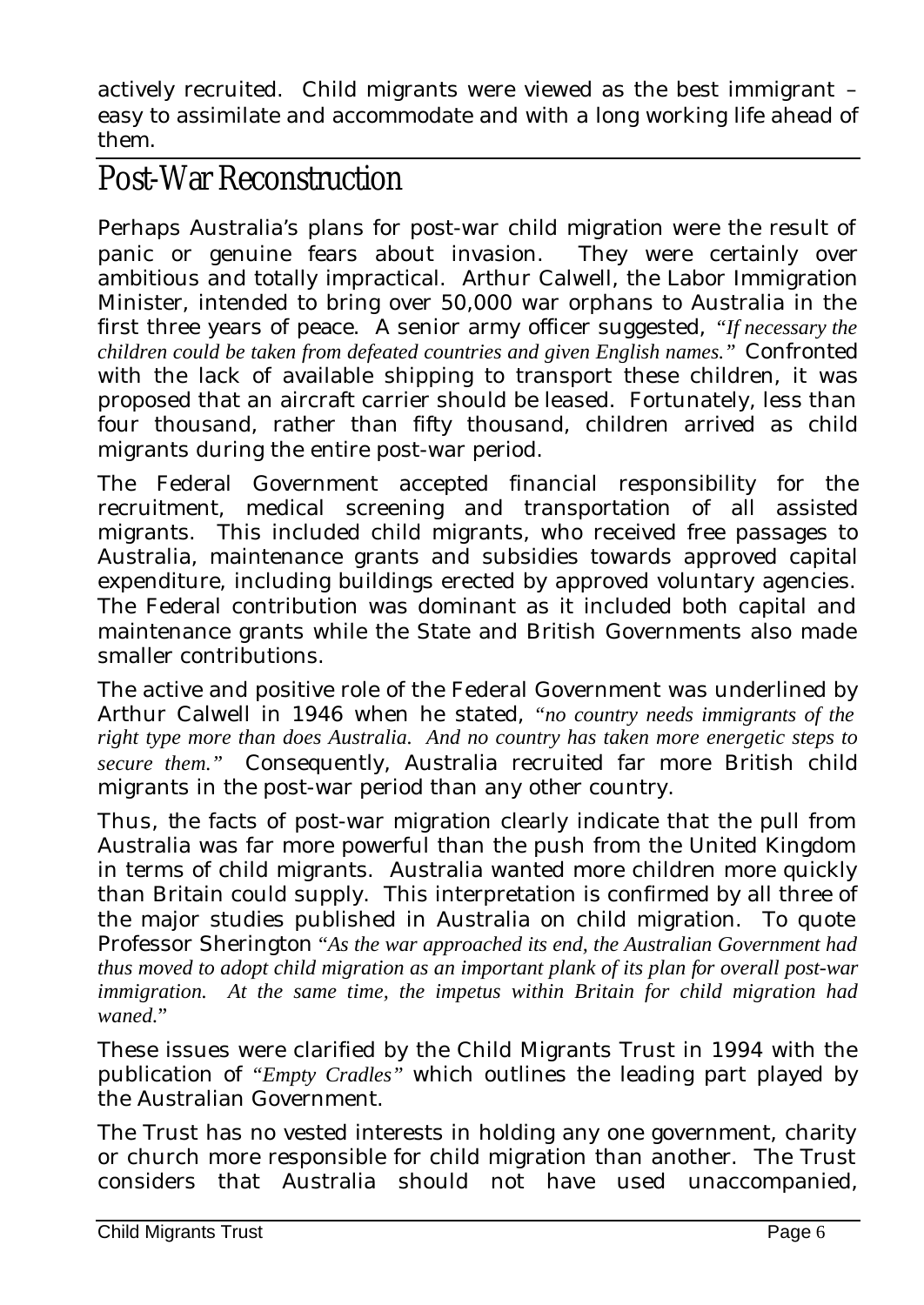vulnerable children to boost its population and economy in the post-war period. Australia should not have asked and the United Kingdom should not have agreed to send child migrants. Neither government insisted on the strict standards of supervision which would have protected these children. Both governments should accept shared responsibility for coping with the terrible human costs of these misguided schemes. Charities and churches also allowed their values and standards to become degraded by their involvement in these schemes. For example, neither protested about the racist nature of these policies or indeed set appropriate standards of care for small distressed children.

#### Definitions and Destinations

There have been more systematic attempts over the past few years to compile more accurate statistics concerning child migrants arriving in Australia from the United Kingdom. The British Government's child migrant index at present has details of over 7,000 children sent to Australia from 1920 onwards.

During 1988 the Department of Immigration and Multi-Cultural Affairs suggested that approximately 10,000 British child migrants had arrived in Australia after the Second World War. Recent research suggests that perhaps a third of this total is a more accurate figure.

In terms of definitions, this submission refers to child migrants as children who were sent to Australia while they were below school leaving age. The youngest children were sent at three years of age, the eldest were fifteen years old but the majority were aged between seven and ten. It was never the intention that these children would return to their families.

#### Migrating Agencies and Motives

During the twentieth century, many child migrants were brought to Australia by specialist agencies such as the Fairbridge Society which was founded with the sole purpose of migrating young children to populate the Empire. The Fairbridge Society sent approximately 2,300 child migrants to Australia. Religious organisations, including the Catholic Church and the Church of England also played major roles. Barnardos sent approximately 2,340 children to New South Wales.

Many of these agencies operated on the assumption that these British children could be given a fresh start many thousands of miles away from all that was familiar. Contrasts were made between the overcrowded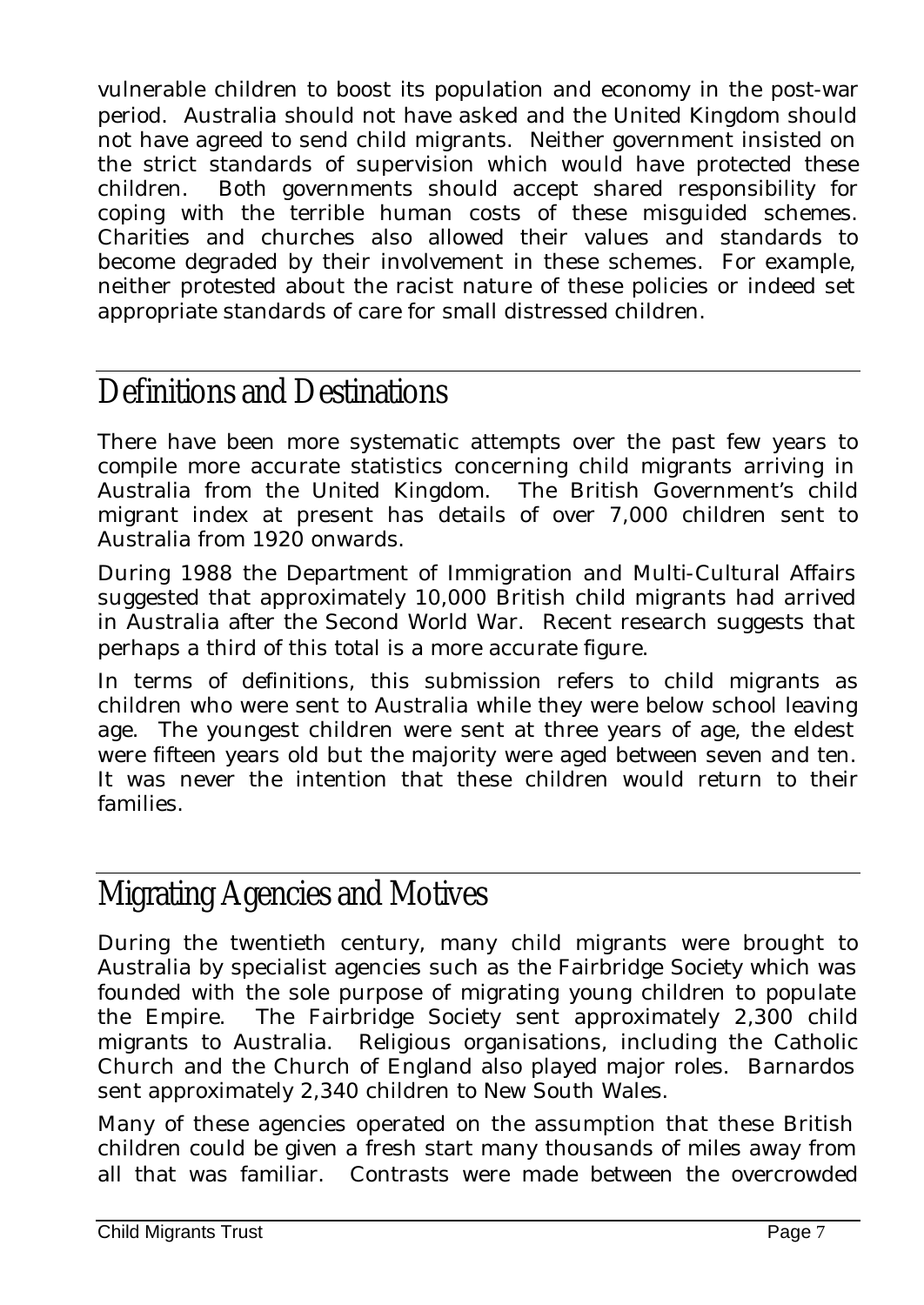cities of Britain and the under-populated rural areas in Australia. Thus, when the Australian Government wished to populate an empty continent, these agencies were keen to assist. However, in many cases the standards of childcare provision in Australia were no better and often worse than in Britain.

For example, in Britain in the post-war period, much emphasis was placed on using foster parents and closing large Children's Homes in favour of smaller, more family-orientated homes. Yet in Australia, the legacy of large Farm Schools and the failure to explore family-based care condemned the majority of child migrants to a childhood without warm, close relationships with caring adults. The emphasis on changing the child's external environment did not take into account a child's vital needs for emotional development and security. Even during the early post-war period, this was increasingly recognised in professional circles but child migration policies seemed immune to research findings and at odds with enlightened child care policy.

Charitable and voluntary childcare agencies did not operate under the stricter framework of public accountability which was demanded of local authorities in the United Kingdom. This is one of the main reasons why few child migrants were sent to Australia by local authorities who required Ministerial approval for such decisions.

Child migration was inspired by a variety of motives, none of which gave first priority to the needs of the children involved. It was clear that countries accepting child migrants did not have purely altruistic and humane motives. For example, all excluded handicapped children. In addition, Australia would not accept black children as the White Australia policy continued to influence the selection criteria during the post-war period.

## LOOK!

We Are All Ready to Come



Next sect there are nearly forty of us who have never had a<br>home tour Mummies and Daddies were killed during the war, and<br>towe to have come out here to Australia, We know you'd<br>live to have one or more of us for Christmas, ege, Canington, I'm sure he'll let us come,

P.S.: We all promise to be good, so please DO invite us.

#### 'Orphans' as solutions and problems

Describing child migrants as 'orphans' or 'war orphans' was common practice in the newspaper stories about Britain's young children and in public pronouncements by politicians. In addition, there was a belief by Catholic agencies that it was better to avoid the stigma of illegitimacy by telling the children that they were orphans. This policy reflected the social values of the time, but this solution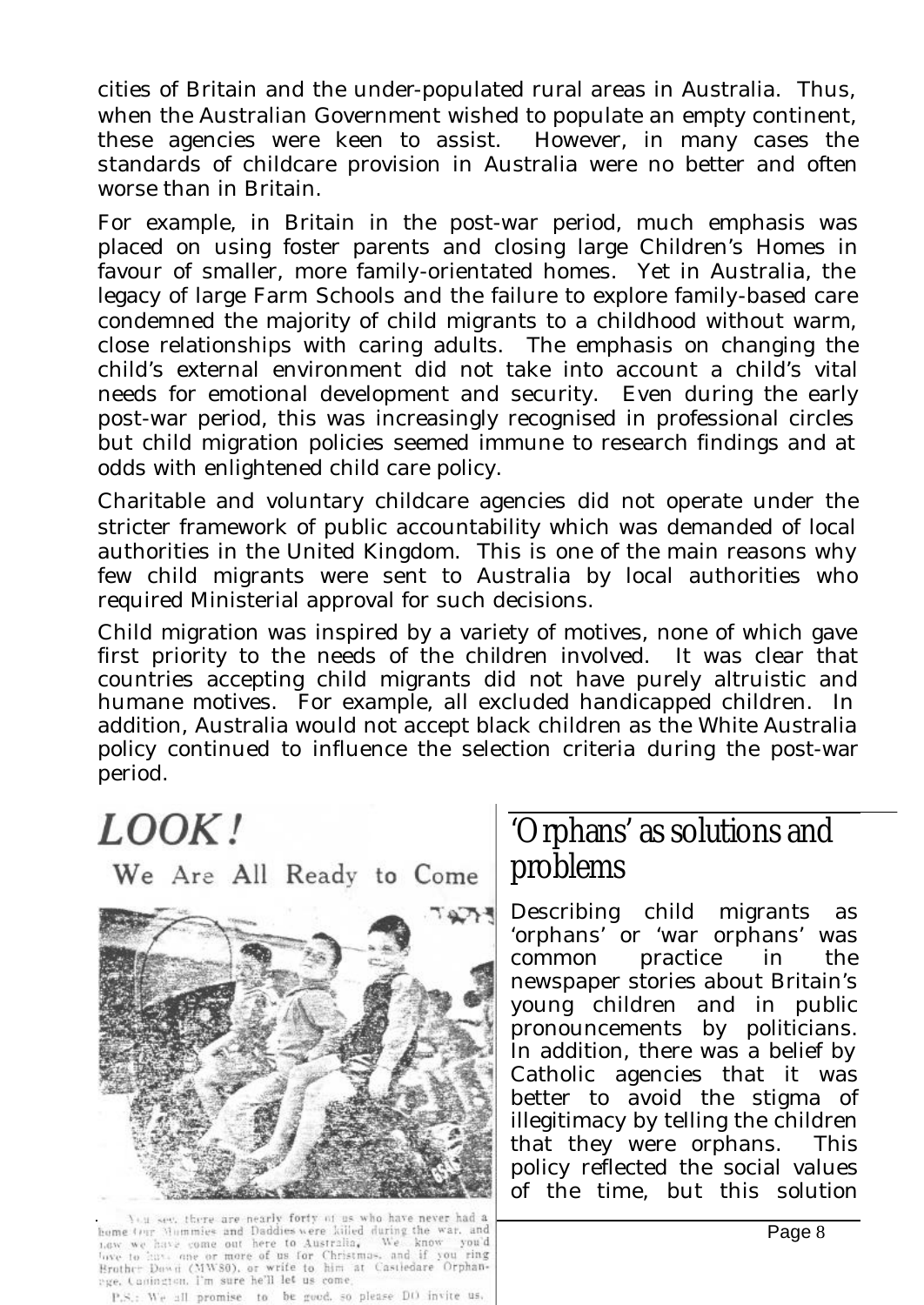created its own problems. Having led children down the road of deception, it would be difficult to admit the truth later. It also required others to collude with this deception.

Child migrants who were told that they were orphans were given a socially constructed identity which did not reflect the truth about their parents. This label played an important role in preventing children from asking awkward questions about their family background and served the immediate interests, not of the children, but of those responsible for them. Again, there was a profound failure of professional intelligence and imagination. Indeed, there was a corruption of standards and ethics by all those involved. These children would grow up and start asking awkward questions of churches, agencies and politicians.

For other child migrants, similar results were achieved by different means. The fresh start philosophy often assumed that a child's parents were a wholly negative influence. They were seen as a regrettable feature of a child's past life who should be kept in the past and have no influence on a child's future. Consequently, many agencies did not send any details of a child's family background with the child to Australia. These files remained in the United Kingdom.

#### Rhetoric and Reality

Little attention was given to the long-term implications of separating children from their families, their friends, their social context and their country on a permanent basis.

Had these children remained in the United Kingdom, they would have had an opportunity of finding their families at a later time, or indeed, their families could have found them. Not so for child migrants who were told individually and collectively that their parents were dead, that they were 'war orphans'; that they had nobody in the world and that their country did not want them. The loss and bewilderment was profound. A sense of rejection and isolation was to remain with the majority for the rest of their lives.

After being told fanciful tales of travel to the "Land of Milk and Honey" where children ride to school on horseback and pick up fruit on the side of the road, child migrants were sent to Australia without passports, social histories or even the most basic documentation about their identities. Brothers and sisters were frequently separated on the docks and sent to different institutions in different parts of the country; some were fingerprinted and then loaded onto the backs of trucks for long journeys to institutions in remote regions, only to be put to work as labourers the next day. Most felt an extreme, painful sense of rejection by their family and country of origin. Others felt rather like characters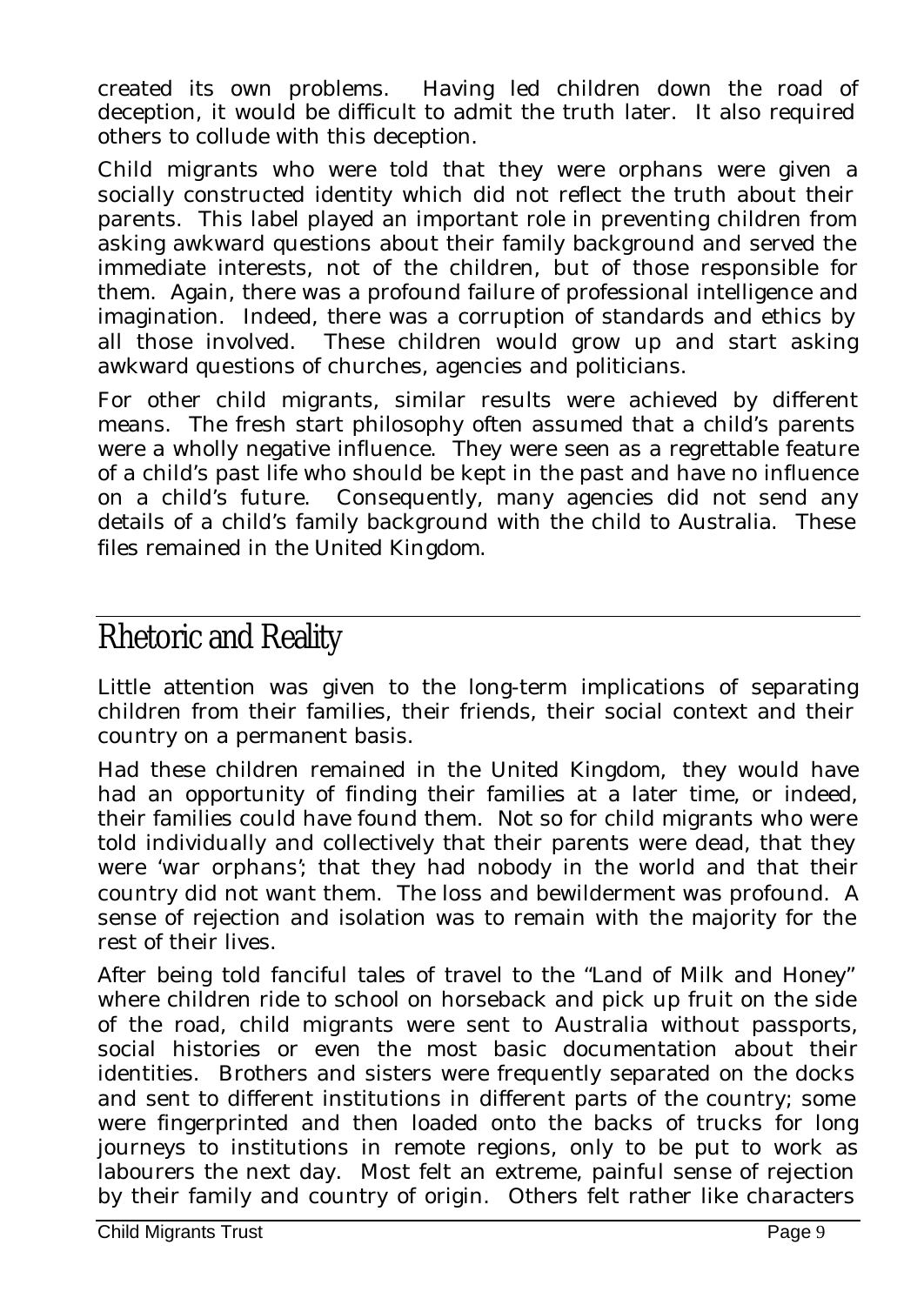from one of Kafka's novels; their sentence was obvious – exile from their family and homeland – but the nature of their crime was a complete mystery.

Many of these issues relate to the deeply flawed assumptions which permeated child migration schemes. It was considered that a fresh start in a new country was best achieved by cutting all ties between a child migrant and his or her mother, father and extended family. Only in this context can certain strategies be understood, such as allowing children to believe they were orphans, even though their parents were very much alive, or providing children with only a short birth certificate which gives no details about their parents.

Indeed, if these children had really been orphans it would have made it even more difficult to justify a policy of shipping them thousands of miles away to remain in desolate institutions or farm schools throughout their childhood. The most obvious solution to the needs of such children would have involved attempts to find foster or adoptive parents to try to replace in some way that which they had lost, namely their parents, identities and family life. However, as their parents were very much alive, and being deceived in a similar way to their children, adoption was of course rarely considered because it requires the consent of the parents. Instead, both the children themselves and the wider public were confused and deceived by the inappropriate and untruthful use of the label 'orphan'.

#### Series of Scandals

Throughout its long history, child migration to Australia and other countries has been punctuated by a series of scandals. The lack of educational provision, the overwork and inadequate pay, the suicides following episodes of ill-treatment, and the appalling evidence of protracted physical and sexual abuse – all have featured in official inquiries or newspaper headlines in both nineteenth century Canada and South Africa as well as post-war New Zealand. Consequently, Australia's experience seems to conform to a common pattern of deceit, betrayal, deception and the corruption of professional, moral and ethical values.

#### Roles and Resources

While the Australian Federal Government occupied centre stage, the State Governments were given the role of monitoring standards in the institutions caring for child migrants. Voluntary agencies, including specialist organisations like the Fairbridge Society and church-based agencies were encouraged to implement the schemes outlined by the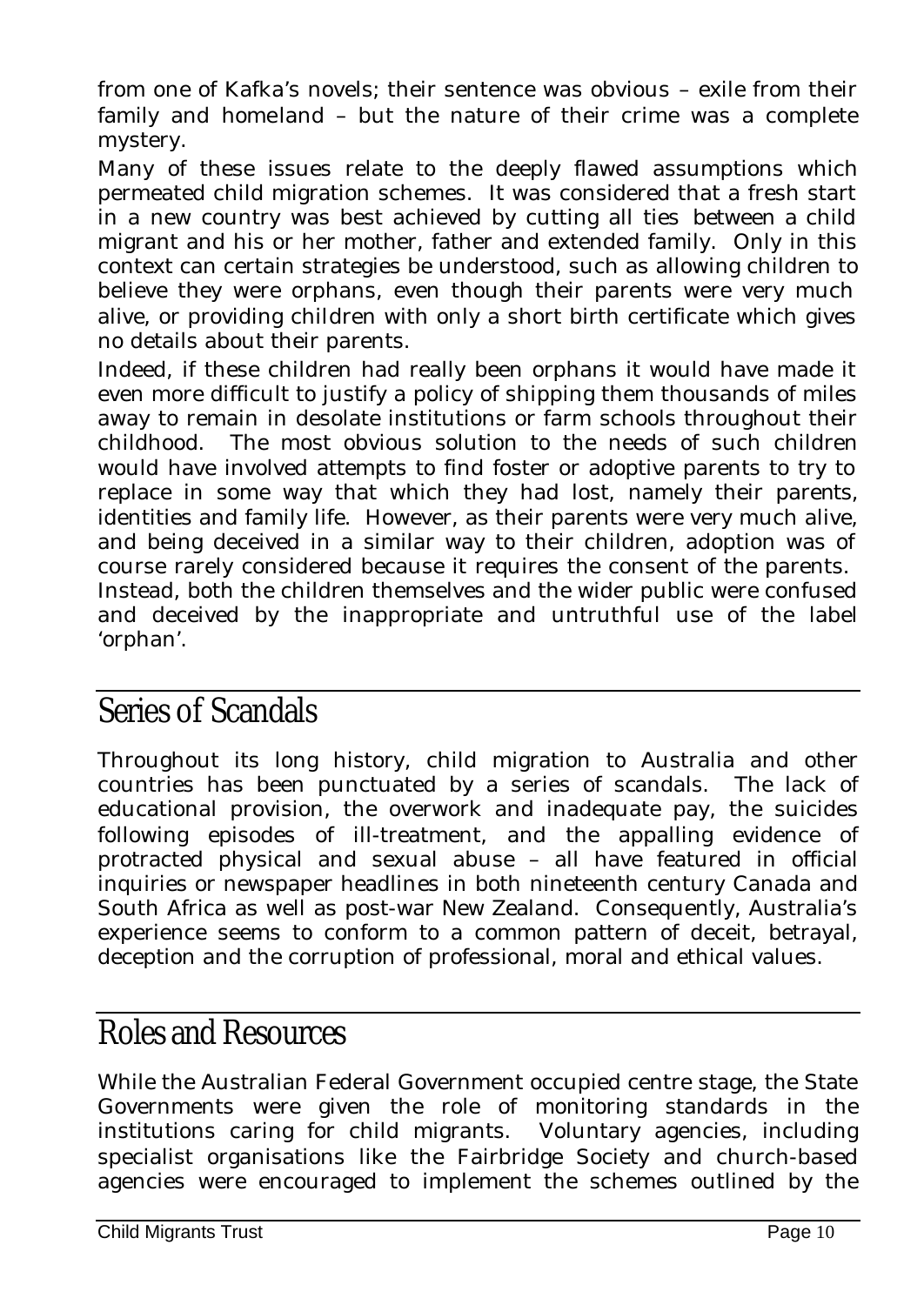Federal Government. However, another key feature of these policies which had an adverse impact on all involved was that these schemes were not adequately resourced in financial terms. Thus Barry Coldrey's study underlines the negative results of six Brothers caring for two hundred and fifty boys at Clontarf in Western Australia in terms of close and tough discipline, a lack of attention to individual needs and a completely institutional style of care. In Coldrey's words, "the individual was easily lost in the mass." Clearly, there would be little opportunity for these two hundred and fifty boys to receive the 'understanding love' which had been identified as essential a decade earlier. In addition, there was an educational 'lost legion' who were scarcely literate and lacked the specialist remedial teachers who might have improved their basic skills.

#### The Cost Of Poor Quality

The Forde Inquiry details the poor quality of care offered to a group of forty eight child migrants placed at St Joseph's Orphanage, Neerkol, from 1951 to 1956.

Only two of these children arrived with the consent of their parents. Many were later employed in clerical, retail  $\alpha$  domestic positions while eight found work as nurses or nursing aides in hospitals.

The report argues that institutions like St Joseph's were "physically and emotionally barren places for children in care to live" and were staffed by people who abused children. "This abuse was, in many cases, not simply a one-off incident in an environment that was otherwise caring and supportive. It happened to many children almost daily – and even when abuse was not actually taking place, there was always the threat or fear of it." Indeed, the Inquiry found evidence of "the most brutal abuse and neglect."

This abuse went on unchecked because "complaints mechanisms did not exist, and there was minimal monitoring or inspection" by the State Department. By divesting itself of "much of the financial responsibility for the children admitted to denominational institutions, the government surrendered much of its capacity to act as an arbiter of standards." Inspection reports were bland so as not to antagonise a valuable and cheap service provider.

Clearly, quality control was sacrificed for the sake of economy. The report suggests that "a price has been paid for this policy." (p.36) Given these appalling standards, it does not take much to imagine the unspeakable fear and confusion in the hearts and minds of young British child migrants under this brutal regime.

There were also serious concerns raised by other inspections across Australia in the post-war period. For example, a British Fact Finding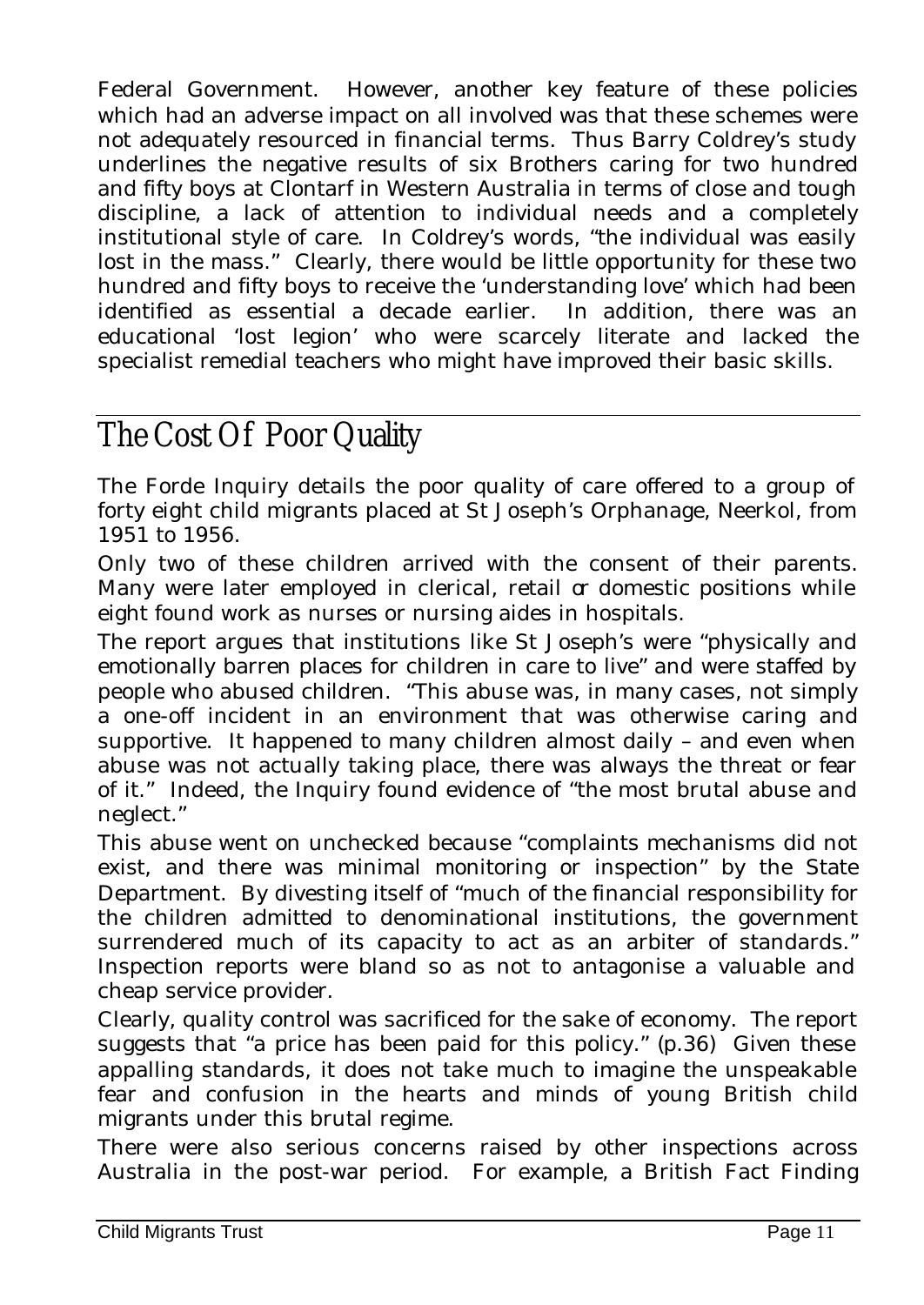mission inspected twenty eight institutions and ten of these were a cause for grave concern in 1956. (Ross Report)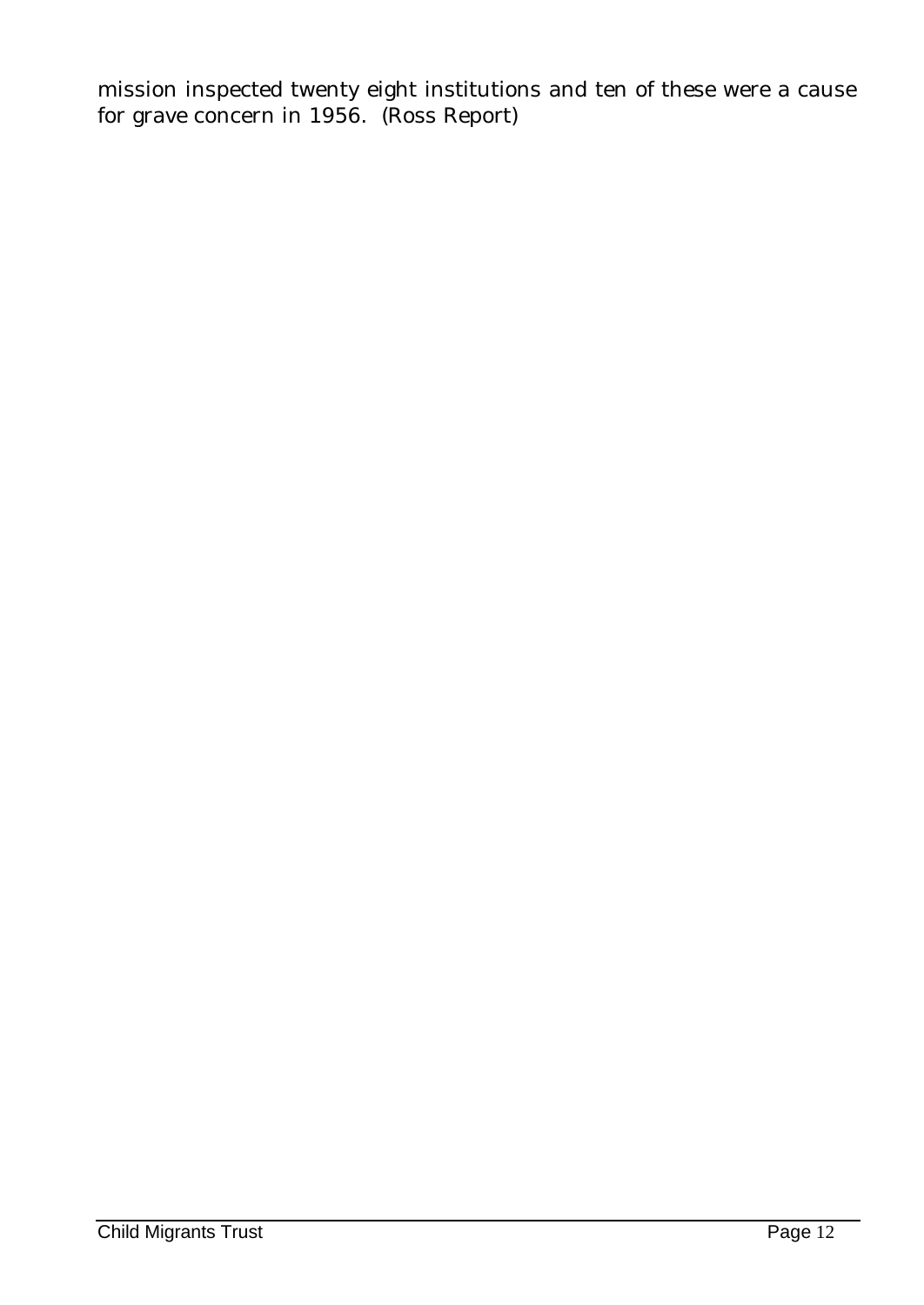

## THE CHILD MIGRATION EXPERIENCE

#### Introduction

The often devastating circumstances of the Child Migration experience include the following:

- <sup>q</sup> The majority of children arrived in Australia without the knowledge or consent of their mothers, fathers or other significant family members.
- <sup>q</sup> Very few children were given adequate information and honest, straightforward explanations to make an informed choice about leaving their home in the U.K. How could they make this decision – the majority were under 12 years of age, and some were between 4 and 5.
- <sup>q</sup> There was a lack of preparation to equip these children for their new life in a new country with a different climate and culture.
- <sup>q</sup> Child migration selection documents contained scant information and, at times, incorrect factual details about the child.
- <sup>q</sup> Children asking about parents or family left behind were frequently told they were orphans, that their parents were dead. This was clearly untrue.
- <sup>q</sup> At times, children's names and birth dates were changed.
- <sup>q</sup> Brothers and sisters were often cruelly separated and sent to different institutions across Australia. Former Child Migrants often recall brothers and sisters, even twins, being forcibly separated, screaming, on the dockside.
- <sup>q</sup> Many children were placed in large isolated institutions and farm schools away from any community and often experienced severe deprivation and near slave labour conditions. This is particularly the case in Western Australia.
- <sup>q</sup> The unprecedented exploitation of these children in Australia, in terms of child labour, left many deprived of even a basic education.
- <sup>q</sup> Many experienced severe physical, sexual and emotional abuse.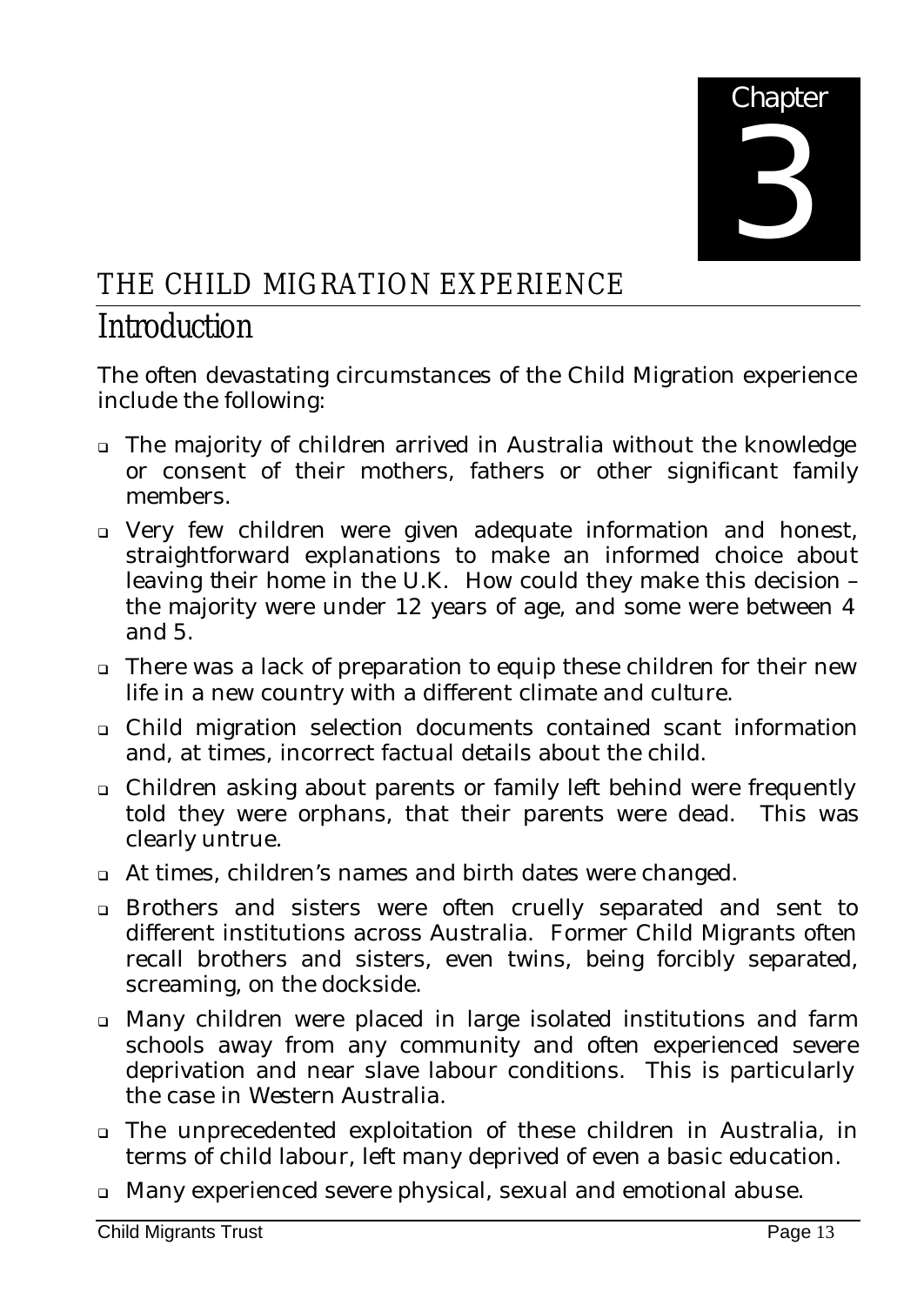- <sup>q</sup> They were inadequately prepared for life outside of the institutions.
- <sup>q</sup> Few children were given their full birth certificate and details about their family background or medical history.
- <sup>q</sup> As adults desperately seeking information from Government Departments, Church organisations and other agencies, their enquiries were often met with bureaucratic indifference and, at times, a continuation of the deception.
- <sup>q</sup> Many former Child Migrants have been subjected to quite degrading and humiliating experiences as adults by their lack of basic documentation and remain confused about their nationality.
- <sup>q</sup> Parents were led to believe their children had been adopted by families in Britain when the reality was, in many cases, that their children had been migrated to these institutions in Australia.
- <sup>q</sup> Arrangements were not put in place to ensure the children's inheritance rights were protected.
- <sup>q</sup> Significant and important medical/genetic information was unavailable.

While former Child Migrants share many characteristics, they are also a varied group as adults.

On discharge from institutional care, usually around sixteen years of age, many former Child Migrants were placed in labouring or domestic work on isolated farms. Others developed itinerant lifestyles, often using boarding house accommodation but rarely becoming involved in close, long-term relationships. This pattern of adult adjustment seems particularly association with men who spent long periods in large, single-sex institutions. Among those who report explicit episodes of abuse by those in authority, there is a high incidence of relationship difficulties, alcoholism, low self-esteem, depression and other psychiatric disorders.

Many former Child Migrants have struggled to develop basic skills in literacy and only a small minority were educated beyond the minimum school leaving age.

Certain groups of former Child Migrants remain loyal to the institutions and agencies which provided for their care. There are those who have very positive records of achievement at work and have sustained long-standing marriages. However, their need to know about their families and medical backgrounds remains profound.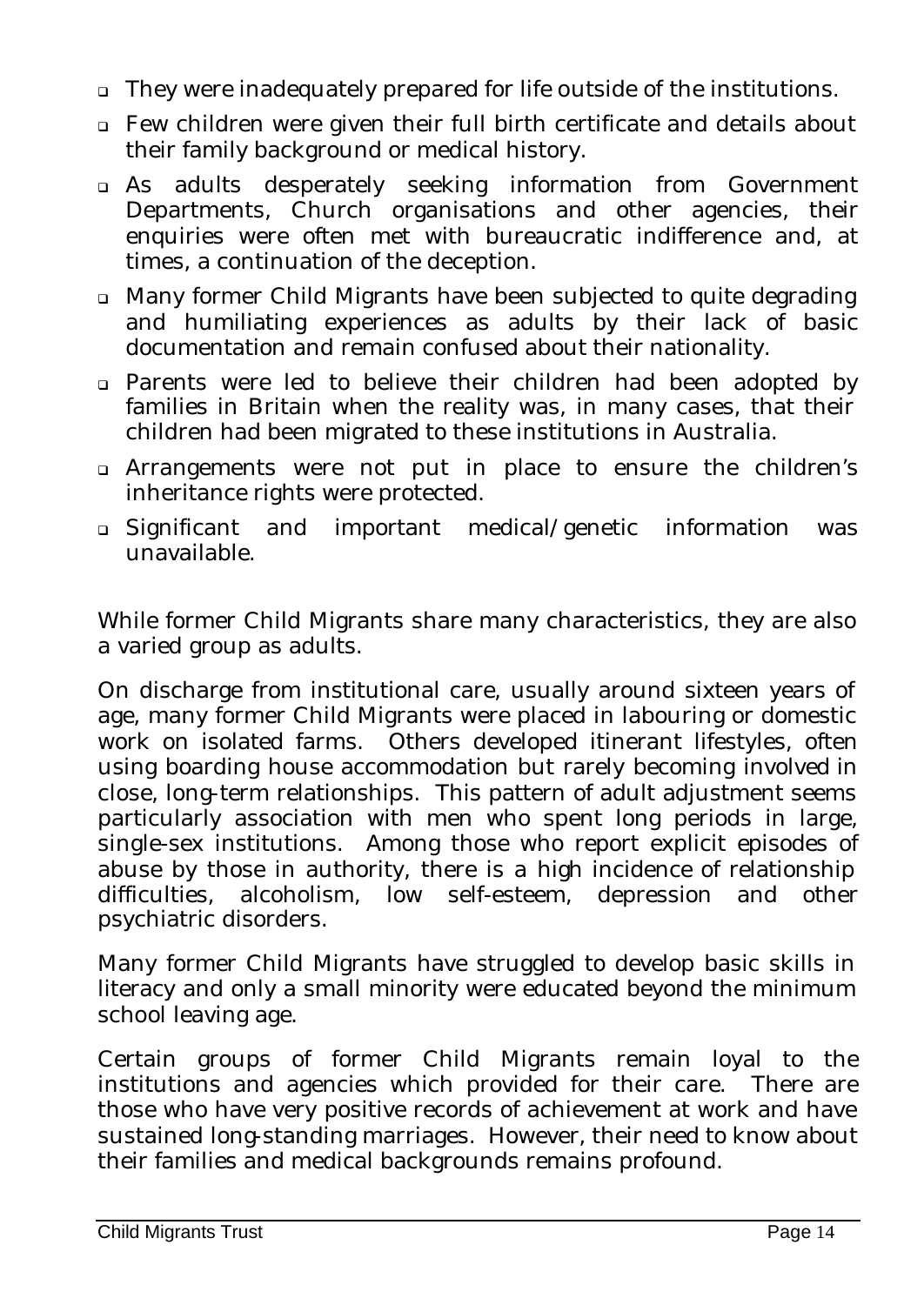### Identity and Illegitimacy

Even those with successful careers feel overwhelmed at times by the many experiences of loss and deprivation which they have suffered both before and after their migration. Many lack a coherent understanding of both the reasons for their migration and their history with their families in Britain and in care. Some of the agencies concerned with child migration did not employ qualified social work staff and there was little appreciation of the significance of this biographical information for a child's emotional development, selfimage and identity, even in terms of the state of knowledge at that time.

In addition, there was a belief by Catholic agencies that it was somehow better to avoid the stigma of illegitimacy by telling the children they were orphans. Consequently, as adults, many former Child Migrants have experienced considerable difficulties in adjusting to the realisation that their parents are alive today. Their confusion was reinforced by a popular perception in Australia that the majority of child migrants were 'war orphans'. In fact, this description was true of only one or two children, but it served to prevent awkward questions being asked and difficult issues being addressed by those concerned.

It is important to remember that among those former Child Migrants sent to Australia in the post-war period, even the youngest are now middle-aged. Consequently, time is fast running out for many who are desperate to be reunited with their elderly mothers and fathers in Britain before it is too late.

#### Concerns and Citizenship

Both public and political awareness of child migration as a matter for public debate are now much further advanced in Australia and Britain. This is a result of extensive mass media coverage and former Child Migrants speaking publicly about their difficulties and concerns. In addition, there have been important civil and criminal proceedings against the agencies involved in Child Migration and their present or former staff members. The Child Migrants Trust has played a crucial role in raising public awareness of these issues through its books, articles and award-winning documentaries.

In 1993, the Australian media gave considerable publicity to the formal apology by the Christian Brothers to those former Child Migrants and other children who had suffered physical and sexual abuse at any of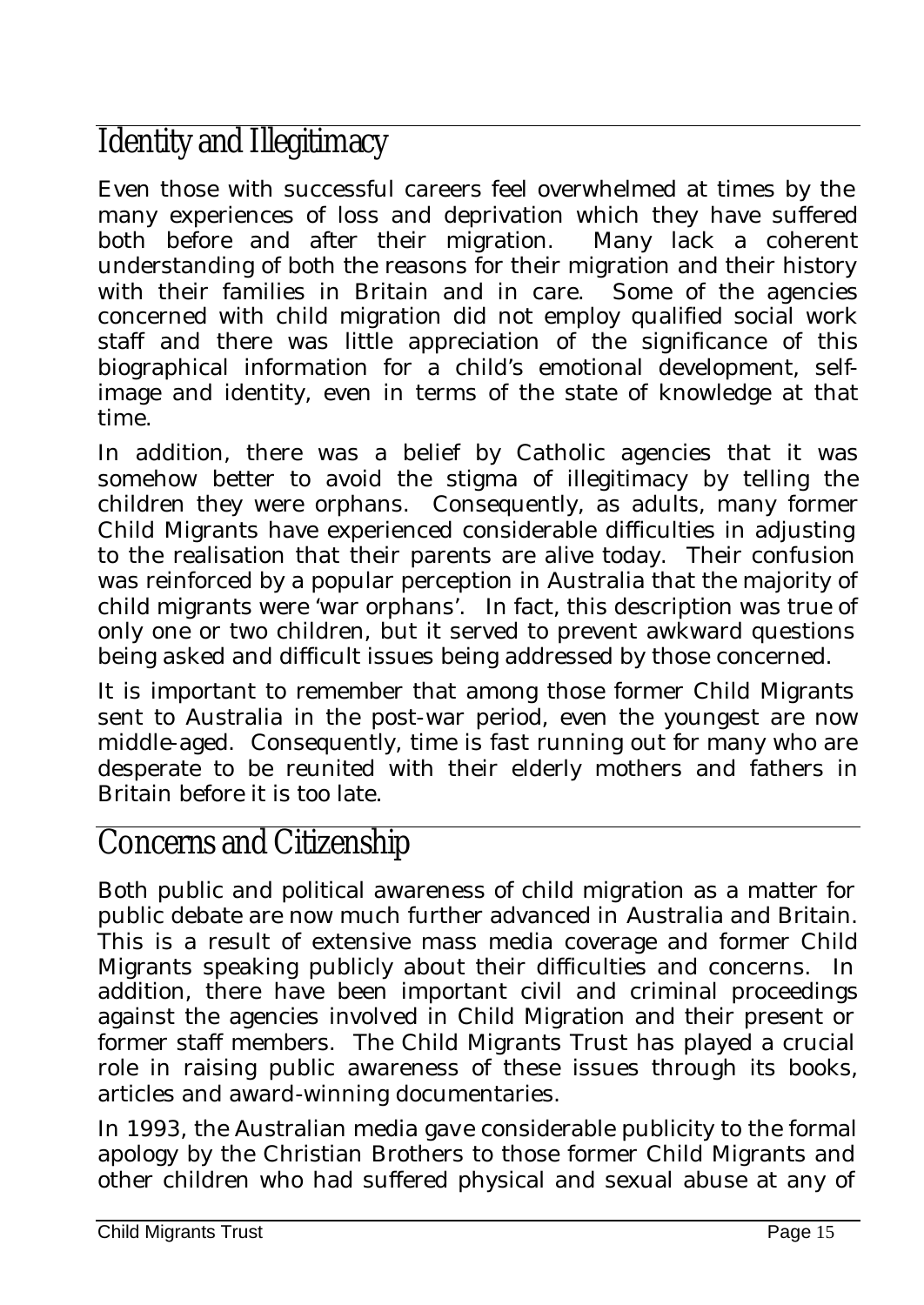their four institutions in Western Australia. Civil proceedings for compensation by over 250 former residents of these institutions led to an out of court settlement.

It was clear that the Nationality of former Child Migrants was only one of several important issues which had not been given sufficient consideration by those responsible for child migration policies. Many former Child Migrants in Australia did not realise that only those arriving prior to 1944 were automatically granted Australia citizenship. Those migrated in the post-war era had to apply for citizenship and pay a fee. Consequently, a few remain British citizens, either through choice or ignorance about their position. In a very few cases this policy resulted in former Child Migrants being deported back to Britain as adults following convictions for criminal offences. The Trust has advocated on behalf of former Child Migrants in Australia who no longer have to pay an application fee to take up Australian citizenship.

#### Information & Identity

The plight of former Child Migrants in Australia has been of particular concern to the Trust for the most compelling of reasons. Those sent to Australia in the post-war years were subjected to some of the worst levels of care. A vast number have been unspeakably deceived for much of their lives and have suffered the most profound loss. They were stripped of their identities as children and then denied access to information about their families. For years, many former Child Migrants have written pleading, begging letters to the agencies who migrated them only to be met with more lies, evasion and indifference.

Most weeks, child migrants previously unknown to the Trust come forward requesting assistance to find their families, and still often describe themselves as "war orphans". Regularly, men and women migrated as children, now in their fifties through to their eighties, describe to the Trust's social workers accounts of trauma and abuse in care. They describe the tangible impact of childhood abuse on their lives, displayed through sleeping disorders and nightmares, episodes of depression, an inability to form close, trusting relationships and a lifetime of despair.

Many former Child Migrants experience symptoms of Post Traumatic Stress Disorder, and recount in considerable detail specific incidents which have left indelible scars. For example, several child migrants have recounted the degradation of having their hair shaved off as a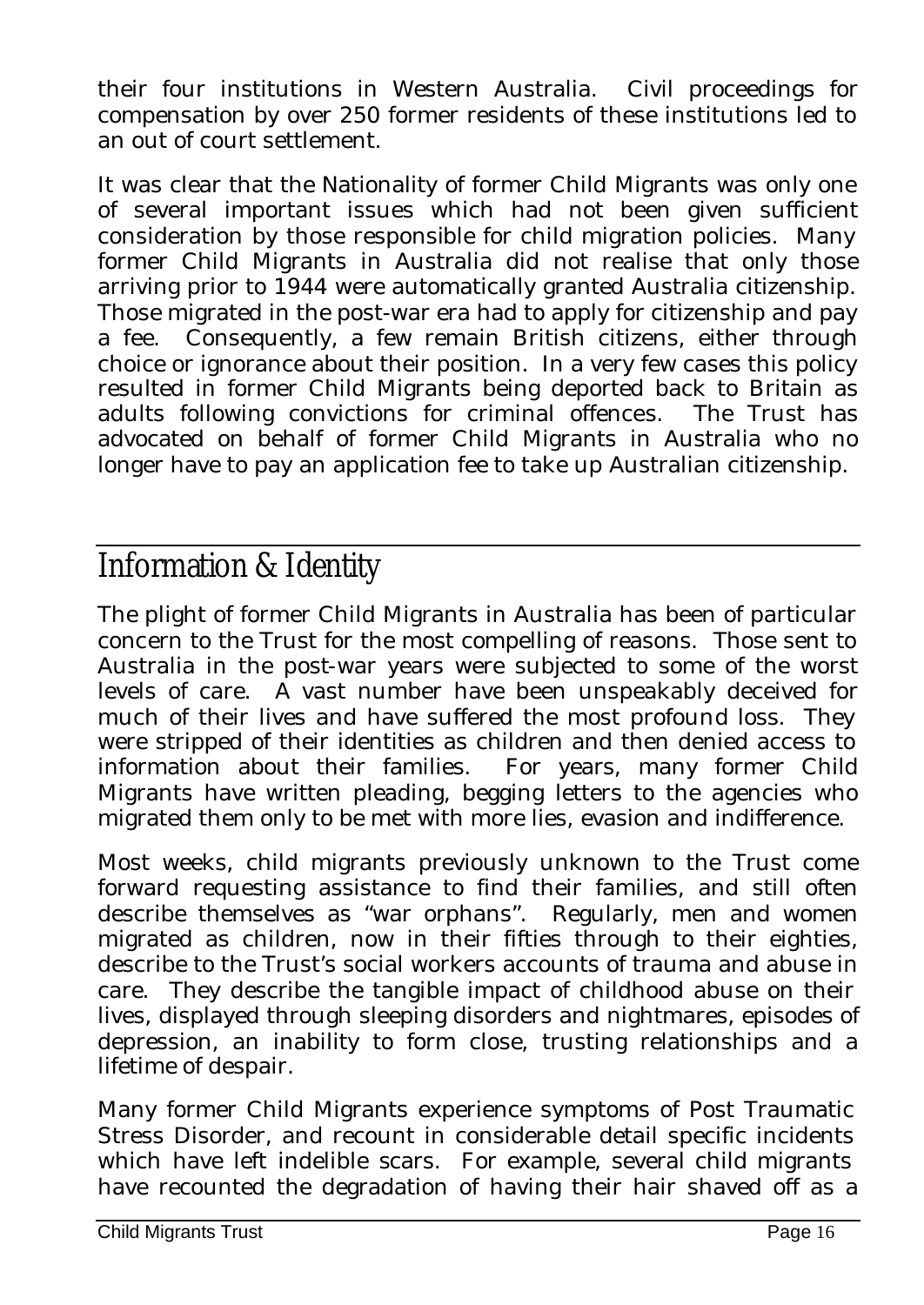punishment in the presence of other children. This humiliation was perceived by them as the final stripping of their individual identity.

In addition to the emotional damage and pain, many child migrants today bear the physical scars of their childhood abuse. This includes major hearing loss, often resulting from constant beatings to the head. Some continue to receive surgical reconstructive treatment while others live with constant pain from injuries received as children in the care of religious and child care agencies.

Child migrants who present to the Trust describe an increase in their desperation to find their families as the years advance, linked to their own ageing and the dwindling possibilities that their parents may yet be found alive. Further, they describe an escalation in their sense of loss and confusion as they reach a point where their own children have grown up and they reflect upon the key milestones in their lives and their fragmented sense of identity. Many describe and have written evidence of approaches made to the migrating agencies and the Governments for information about their families stretching back over forty years. Frequently, child migrants approach the Trust with high levels of suspicion because of their previous contact with other agencies. Many insist they would only be prepared to work with the Trust if they were assured that it has no organisational links with Government or with the agencies who arranged their migration. The Trust can cite evidence to demonstrate that former Child Migrants wrote to these agencies over decades for help and assistance in finding some family back home, only to be completely ignored or rebuffed. Regrettably, the abuse did not cease when the children left the institutions.

#### Routes to Reunions

Former Child Migrants generally present with complex personal difficulties stemming from their migration experience. While the majority approach the Trust to trace their families in Britain, it soon becomes apparent that their search is accompanied by a need to find ways of managing emotional stress fuelled by powerful feelings of loss and deprivation. Many urgently need to vent their feelings of emotional pain or to disclose episodes of sexual and physical abuse. Their migration experiences often produced a fragmented sense of identity and some have acute difficulties in maintaining close marital and parental relationships. Most fear rejection and lack sufficient confidence to trust others as they expect to be betrayed or exploited again. Child Migration was traumatic for young children. It shattered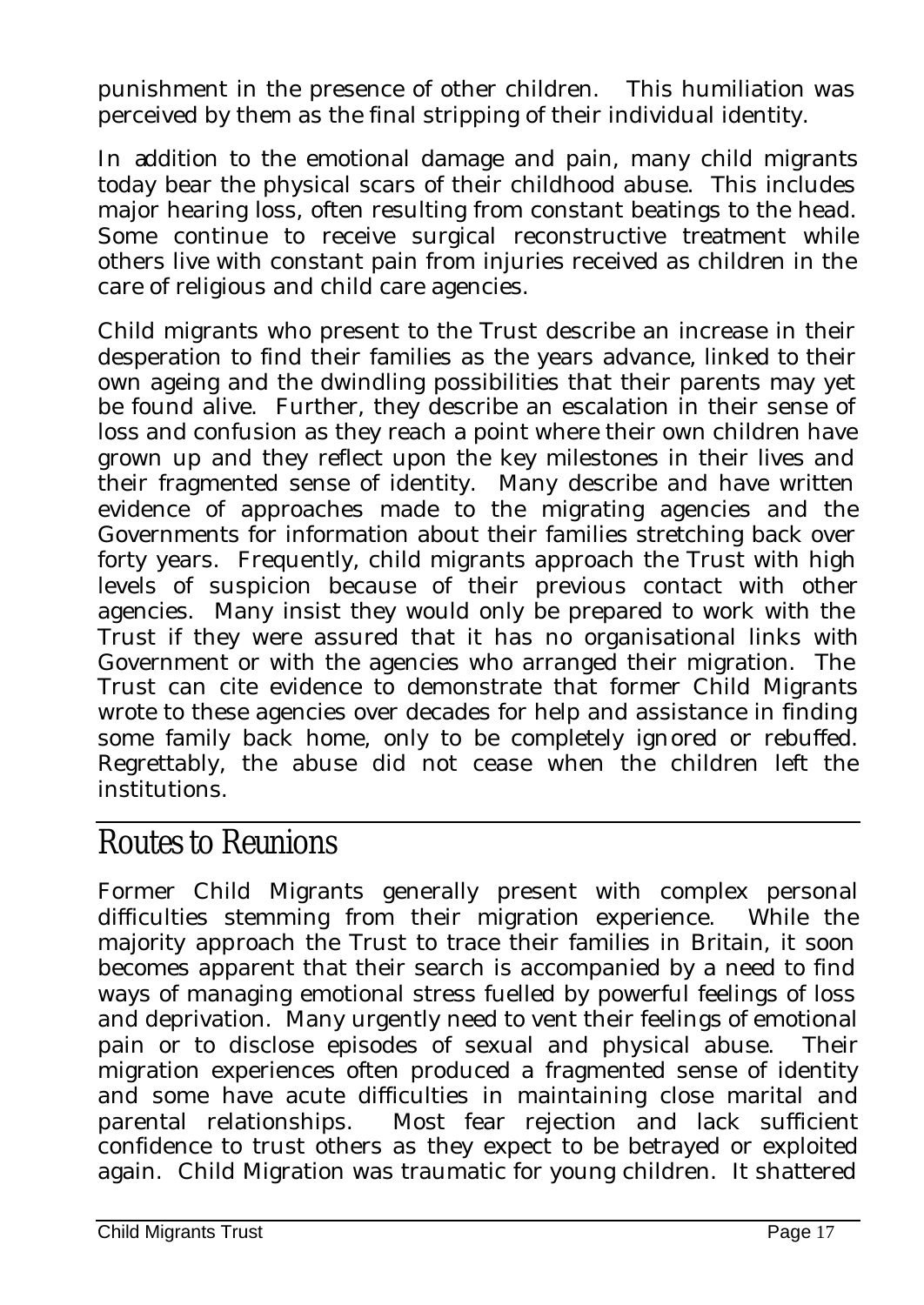personal integration at a critical stage in their fragile development. This separation from their families and friends at a crucial time has left many emotionally defenceless and unable to withstand any further traumatic events.

Skilled help is essential to tackle these issues and thus create more favourable emotional foundations for a successful reunion if and when relatives are found. The management of these complex tasks and the reunion of those separated by many decades in a distant culture, requires a specialised, integrated professional service. Such a service must be international, independent, flexible and user-friendly if it is to meet the varied needs of former Child Migrants and their families. Traditional bureaucratic approaches are ill suited to this work.

#### Charities And Credibility

The experiences of the children should not be divorced from that of their mothers and fathers. The parents of these children are a large, silent group of grieving mothers and fathers whose children became lost to them many years ago. Their grief has been complicated and unending. Whatever the circumstances of the original separation, it was generally the expectation that their children would be returned to them at some point. There was certainly an expectation that their children were protected by those Government Departments and child care agencies who had the responsibility to protect all children.

The stark reality of child migration is quite beyond the comprehension of aged mothers who understood their children had been adopted within the United Kingdom. Many requested short-term care for their children. When they returned they were often told their children had been adopted and in some instances were told their child had died. Now, decades later, mothers in particular are having to deal with strong feelings of betrayal and are often frozen by powerful feelings of guilt. They strongly question how Governments could have allowed this to happen. It has, of course, raised many fears and concerns about the role of church and charities and, in particular, those very respectable U.K. agencies who were instrumental in the fate of their children. Without doubt, there exists a strong concern and a resistance to those very charities involving themselves today.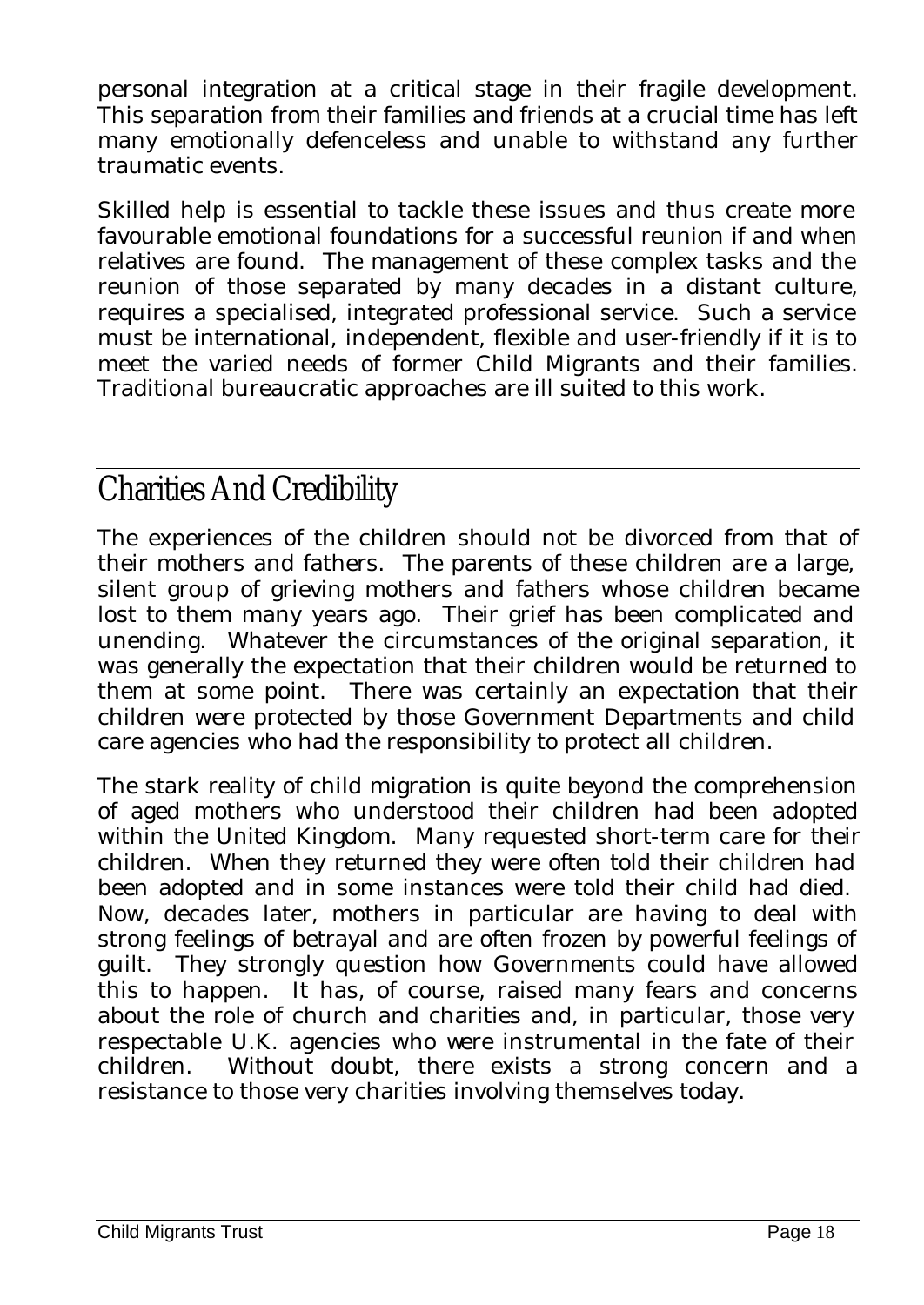

#### SPECIALISM & PROFESSIONAL ISSUES

#### The Specialist, Professional and Unique Role of the Child Migrants Trust in Australia and the United Kingdom

The Trust has a very delicate and demanding role in providing former Child Migrants and their families with a professional service which is highly sensitive to their particular needs. We approach our work with a degree of humility and respect from the outset. Recognition and remembrance of an individual and collective experience associated with childhood trauma, loss and dislocation are essential.

In understanding the adult we need to reach the child within. It is not at all surprising that many remain emotionally frozen at critical stages in their childhood development. Trust is an important strand in any relationship, whether that be personal or professional. This is a particular area requiring considerable focus with a group who have experienced, in the main, betrayal and abuse by those in positions of authority. They frequently felt powerless as children and often lost their sense of personal integrity and autonomy.

For some child migrants, not all, the recovery will be painful and challenging. The context of the abuse in these instances is firmly woven into the child migration experience as a whole. Separation from family and feelings of rejection and abandonment are strong and powerful. These feelings can hardly be separated from the family reunion experience. It is particularly within this area of our work where specialism and experience is vital.

The Trust has developed a deep understanding of the child migration experience and its impact on adult life, both for former Child Migrants and their families. Our understanding encompasses most perspectives: historical, contemporary, the experience of parents and extended families, the moral, social, economic and political values of the day. This overview often provides our clients with a breadth of knowledge which further facilitates understanding of their experiences and helps to restore confidence and self-esteem. It places their individual experience in a much broader context.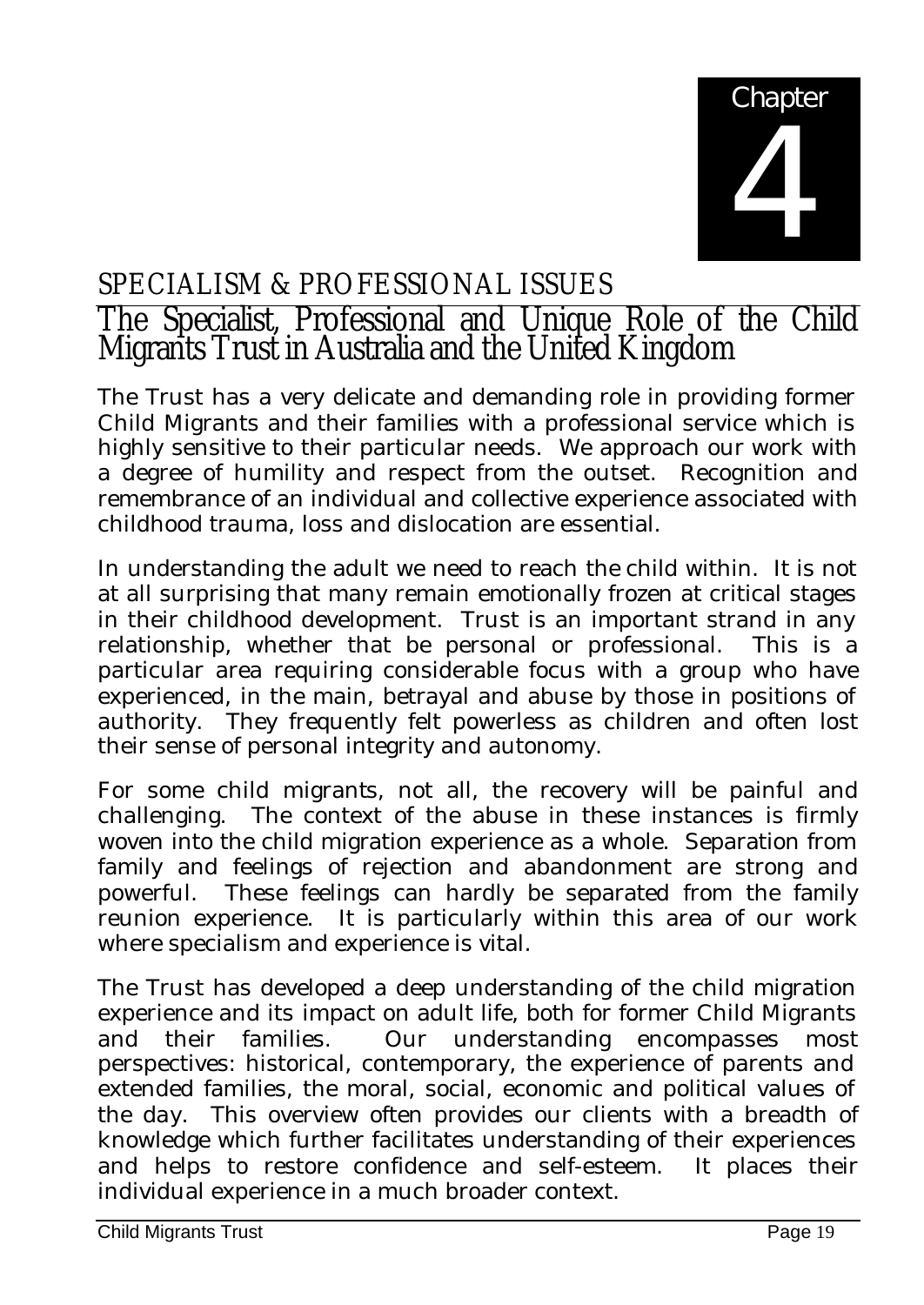We face many challenges in our work. We need to be incredibly flexible and strong enough to withstand and accept the fierce anger which is so often part of enabling our clients to let go of the past and move on in a more positive manner.

Family reunions after decades of separation under these unusual circumstances are very complex. After thirteen years of facilitating and nurturing hundreds of family reunions we have developed professional practice based on the essential components which bring about the reconstruction of personal and family identity and restores a sense of belonging and well-being.

#### Acknowledgement and advocacy

Decades of denial of their experience has left many child migrants with an enduring legacy of stigma and shame about their status. The decision to seek help is often shrouded in fear that their loss and confusion will be minimised or discounted, or that they will simply not be believed. For those who have sought help in the past from governments and migrating agencies, this fear is often based on the reality of their experience.

The Trust has a record and reputation as an advocate for child migrants rather than being another apologist for the schemes. Its work to expose the long-term consequences of the child migration schemes and the firm ethical position with regard to child abuse gives a clear, unequivocal message that the Trust is a place where they will find safety, acceptance and recognition. The first step in building trusting therapeutic relationships for survivors of childhood abuse is confident and unambiguous acceptance.

For many, the first step in asking for help requires them to face and share the full burden of a lifetime of loss and deprivation. Those who experienced prolonged trauma resulting from physical or sexual assaults while in institutional care, often experience acute anxiety at the prospect of addressing horrific memories they might never previously have shared, even with their partner. The Trust's enduring performance in reuniting many hundreds of former Child Migrants and declared position on the child migration schemes provides safety and hope for those desperately needing assistance but fearful of trusting anyone, but particularly those in authority.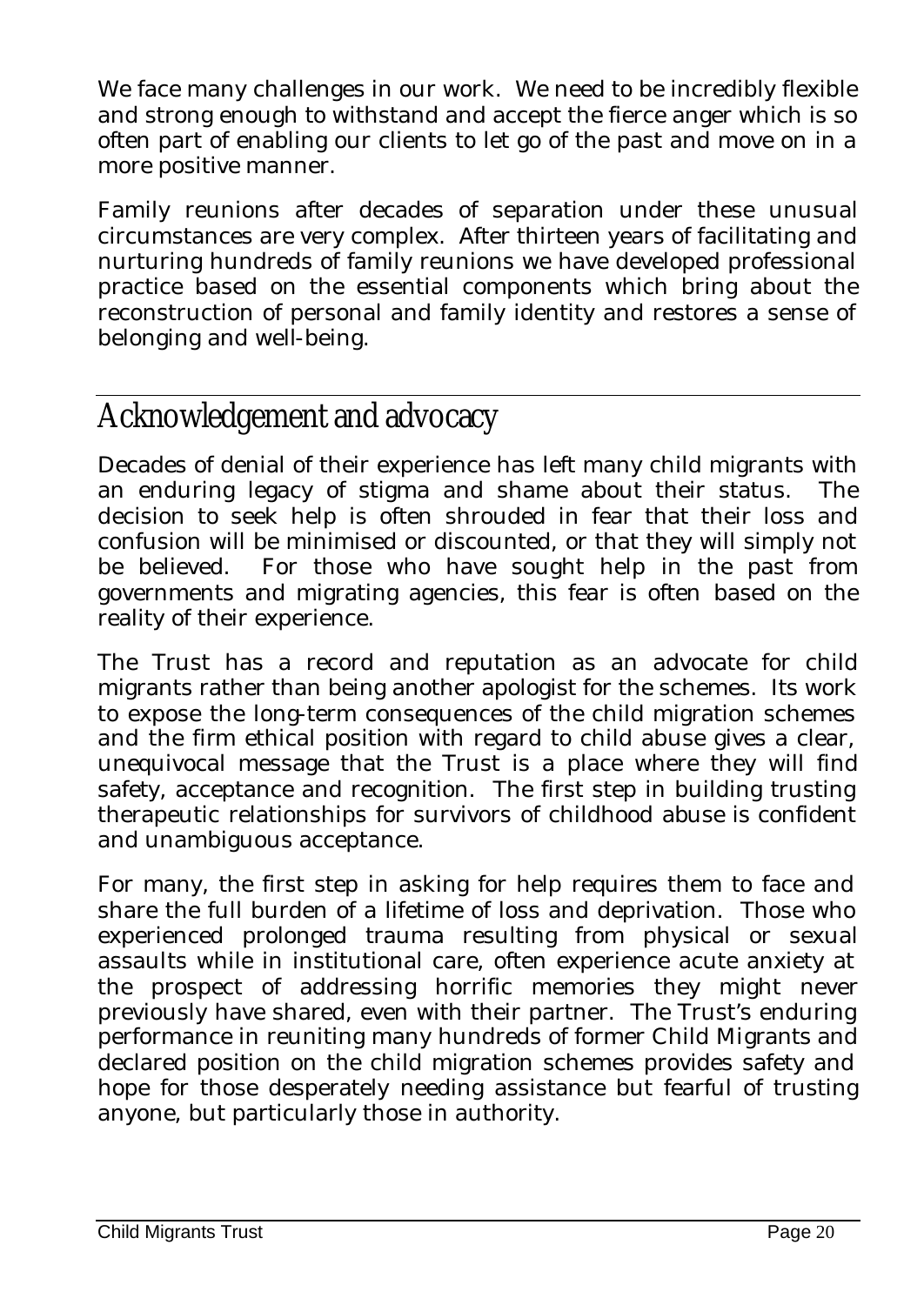### Safe and Welcoming

It is a challenge for most of the general population to deal with large bureaucracies during periods of stress and vulnerability. An upbringing within the safety of family life equips most people with the ability and confidence to advocate for their own needs in adult life. Former Child Migrants were, for the most part, brought up in large institutions where their individual needs were constantly eclipsed by the exercise of rigid uncompromising authority and control. Many report a lifetime of negative encounters with authorities that often mirrors the helplessness of their childhood under authoritarian regimes, leaving them feeling humiliated and stigmatised as adults. Negative encounters with authorities in later life can often trigger episodes of post traumatic stress for those who endured prolonged trauma and degradation, and leave many unable to seek assistance or advocate for their own needs.

The Trust recognises this common element, and early on made the decision to provide services within a warm, homely environment of a house rather than more conventional offices used by most social work services. In this respect, the Trust offers a service specially designed to meet the needs of former Child Migrants. Rather than stepping into waiting rooms crammed with pamphlets and a receptionist behind a desk, the Trust uses living areas within a house/office to meet and work with people. Photographs of child migrants as children, and later as adults meeting their families, convey immediately to new clients that the Trust is about child migrants exclusively.

This would not be possible within a large bureaucracy offering a range of services to various client groups. The Trust's use of houses rather than offices allows greater flexibility for creative casework practice, and provides clients with a sense of ownership of the project. Clients sometimes travel great distances to learn news about their families, and the Trust is able to accommodate them at no charge at our premises in Melbourne and Perth.

Similarly, the Trust's accommodation provides comfortable and appropriate places to support family reunions, and also to accommodate relatives from overseas while they build their newly developing relationships. The Trust's use of houses also provides accommodation for UK based staff while working in Australia, thereby saving on costs.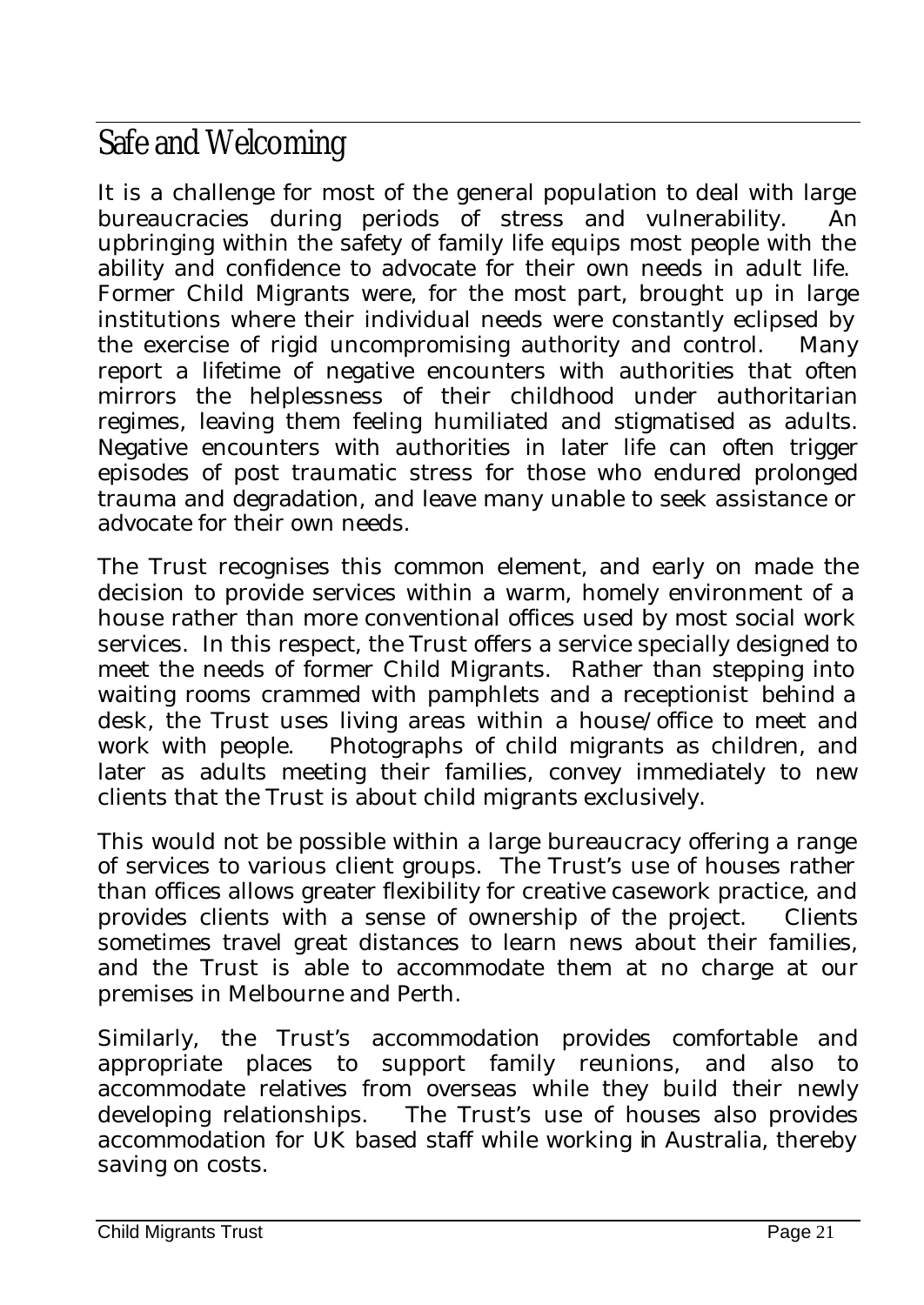#### **Continuity**

Disruption of relationships with their primary carer in early life is a feature common to all child migrants. This major loss is known to have a devastating impact upon many people who grew up in cold, harsh institutions. Feelings of powerlessness, lack of autonomy, worthlessness, inability to form trusting relationships and to develop intimacy are part of many people's lives resulting from their separation experiences. There is substantial evidence that separating a young child from his or her mother, or primary carer, in childhood can lead to the onset of mental illness, depression and risk of suicide.

The Trust recognises the need for continuity as a vital component of services for child migrants. Continuity of relationships with the Trust workers, some of whom have remained with the agency for many years, provides opportunities for strong therapeutic relationships that stand the test of time. Long term relationships with workers in large bureaucracies are a rarity where most social workers change positions every two to three years.

The Trust operates from houses rather than offices. Many people over the years have placed items, - donations of furniture, photographs, even crockery, that remain with the agency year after year. These items provide continuity as well. They convey that individuals matter, that they have been there before, and that this is their place. Increasingly, child migrants bring their personal photographs and documents to the Trust for safe-keeping. Where the experience of life has been one of loss and disconnection, the Trust has provided continuity for more than a decade.

Social gatherings have developed over the years into a tradition, and they offer opportunities for many child migrants to meet others, sometimes from different schemes, often people they knew as children but have not seen for many years. These gatherings provide continuity as well opportunities for those who have been recently reunited with family to share their experience within a group that truly understands the meaning and significance of a family reunion after decades of loneliness.

The importance of continuity is recognised in developing trust, and an ability to reconnect with others. The Child Migrants Trust provides an environment that fosters both trust and reconnection, and these elements are vital in assisting people to prepare for the painful, joyful and sensitive experience of meeting their families after decades apart.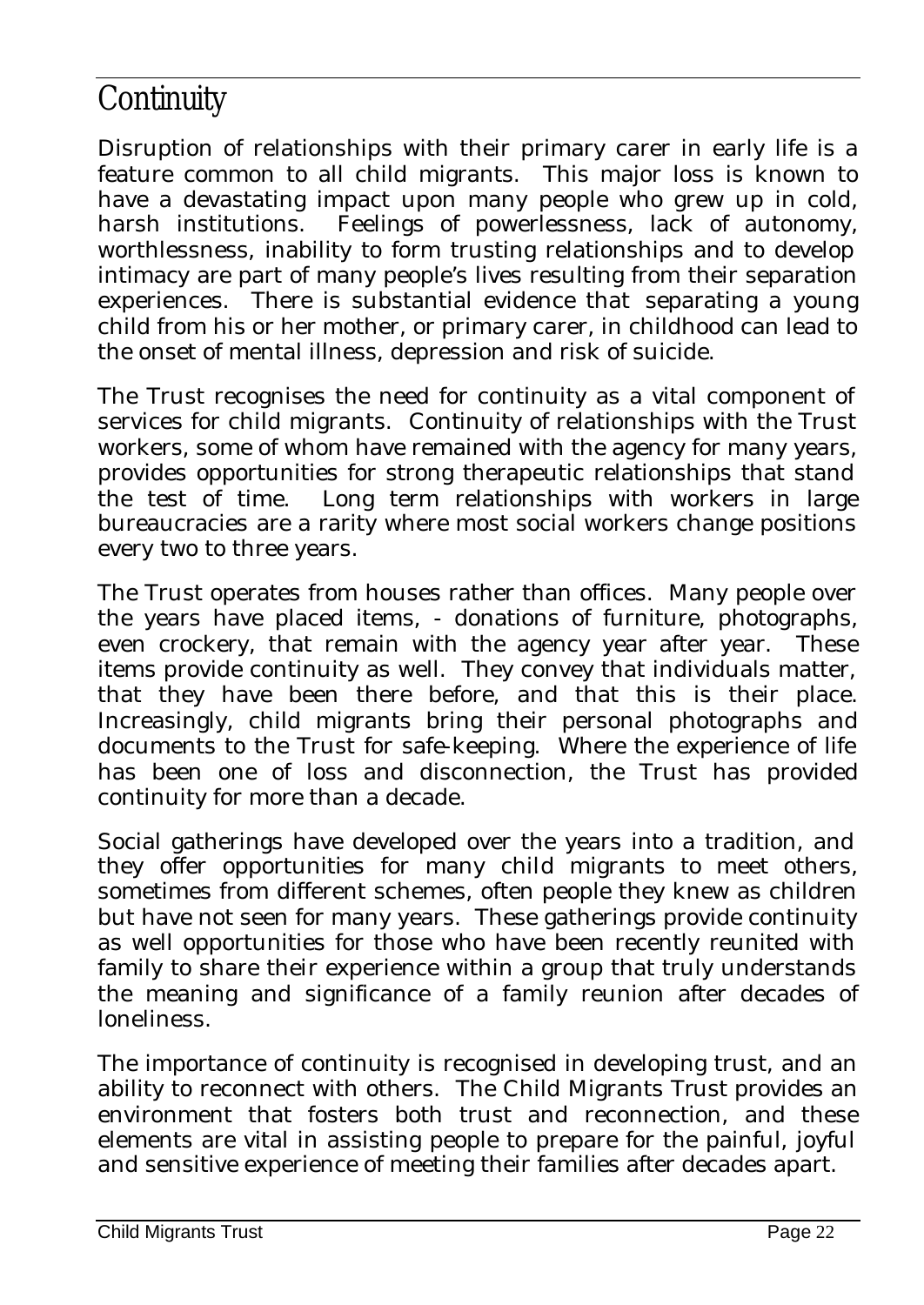### Bringing the past and present together

Childhoods spent within institutions often deprive children of knowledge and an understanding of their family and cultural background. For child migrants, this loss is compounded by the failure of governments and agencies to provide access to records and documentation. The deception of their status as orphans adds yet another layer to the confusion and misery of their experience, and is a major obstacle to discovering the truth.

The particular circumstances of child migration requires specialist knowledge and skills to provide a service that leads to outcomes of recovery and restitution. Only the Trust works with child migrants from all migrating agency backgrounds, and can help make the links between memory, experience and reality for a group of people devoid of documentary evidence but overwhelmed with feelings and needs.

Many child migrants have been unquestioning about their past until very recently. It is very common for new clients to us: '*I am a war orphan*'; '*my mother abandoned me in a hospital*'; '*my family know where I am and if they want me they can find me*.' Each of these statements has been proved incorrect time and again. It sometimes reveals the extent of fear of rejection that so many child migrants experience at the point they decide to search for their family and identity.

The Trust's experience working with families in the United Kingdom, and specialist knowledge of the schemes, helps child migrants to sort out fact from fiction, against a background of a lifetime of confusion and stigma. Knowledge of their parents' war-time experience, cultural, religious and socio-economic class factors, and an appreciation of geographical issues are all tools used by Trust workers to help child migrants understand the context of their early life, and the lives of their parents.

It would be extremely difficult for a mainstream bureaucracy in Australia to provide this depth of knowledge and experience. The records, and more importantly, the relationships child migrants desperately seek are for the most part only to be found overseas. A fragmented approach, such as records counselling in Australia with no link to the person working with the child migrant's family in the UK, is quite obviously well below a minimum standard of service delivery for a group of people with unique needs. A family-centred approach that bridges the gap brought about by a separation of 12000 miles and fifty years is essential.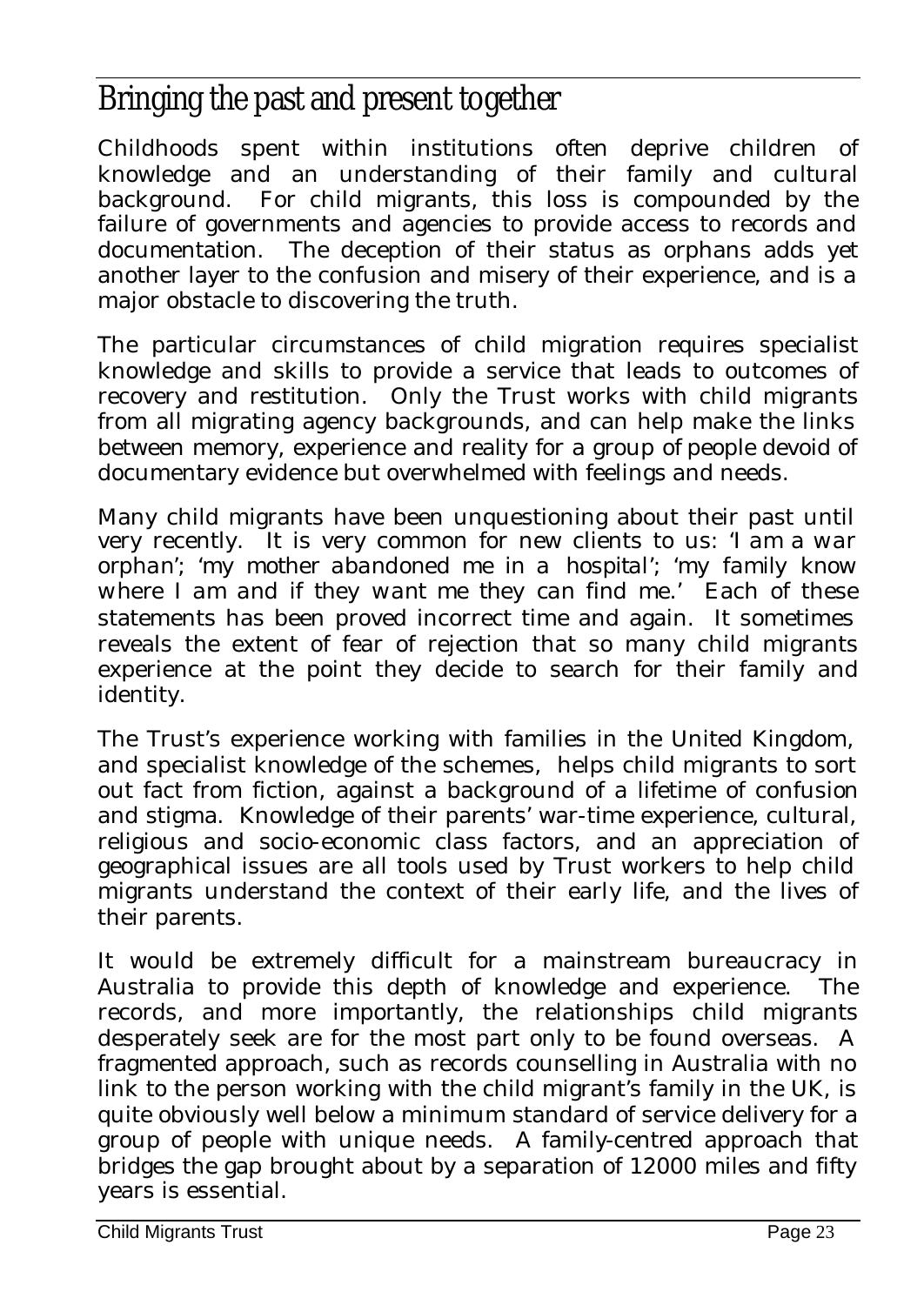Challenging lifetime perceptions based on childhood deception and misinformation, bolstered by feelings of pessimism and worthlessness, requires professional confidence and wisdom. The Trust's familycentred approach enables the workers to gently explore issues, both past and present, with all key family members. It opens the pathways to reconnection for child migrants and their families.

#### Pathways to family

Conventional family research methods are often of little use when tracing families of former child migrants. Lack of contemporary records or identifying information sometimes leave little besides a birth certificate to commence the search. There are many occasions when even this most basic and essential document is missing.

The Trust has developed extensive research skills and methods to locate the families of former Child Migrants. Searches are frequently very complex, lengthy and costly. Swift conclusions are rare. This is another example of specialism that is required in this sensitive area. The Trust has records of all births, marriages and deaths in England and Wales from 1890 to 1998 and holds an extensive library, both print and computer media, of essential public records. Our research work is world-wide and is highly developed. A significant number of mothers and other family members are found outside the United Kingdom. Very recently our researchers have located families in the United States of America, Canada, Africa, Cyprus, Austria and Australia, to name a few.

The policy of the Trust is that key family members must be found, whether they are alive or have already died. The need for remembrance and connection are no less for a child migrant whose mother has died than for a child migrant whose mother is alive and waiting to meet them. Some particularly difficult family searches have continued for years. Where there remains hope, the Trust will not give up on a search unless the child migrant themselves finds the unresolved search too painful to continue. Trust staff have shown great tenacity in pursuing and resolving many hundreds of searches, sometimes to the extent of identifying more than 150 possibilities for a mother with a common name, and one by one locating and excluding them until the correct person is found. In recent times, the Trust has utilised forensic research methods through DNA testing to establish family identity where the final outcome was uncertain, resulting in successful reunions with brothers and sisters.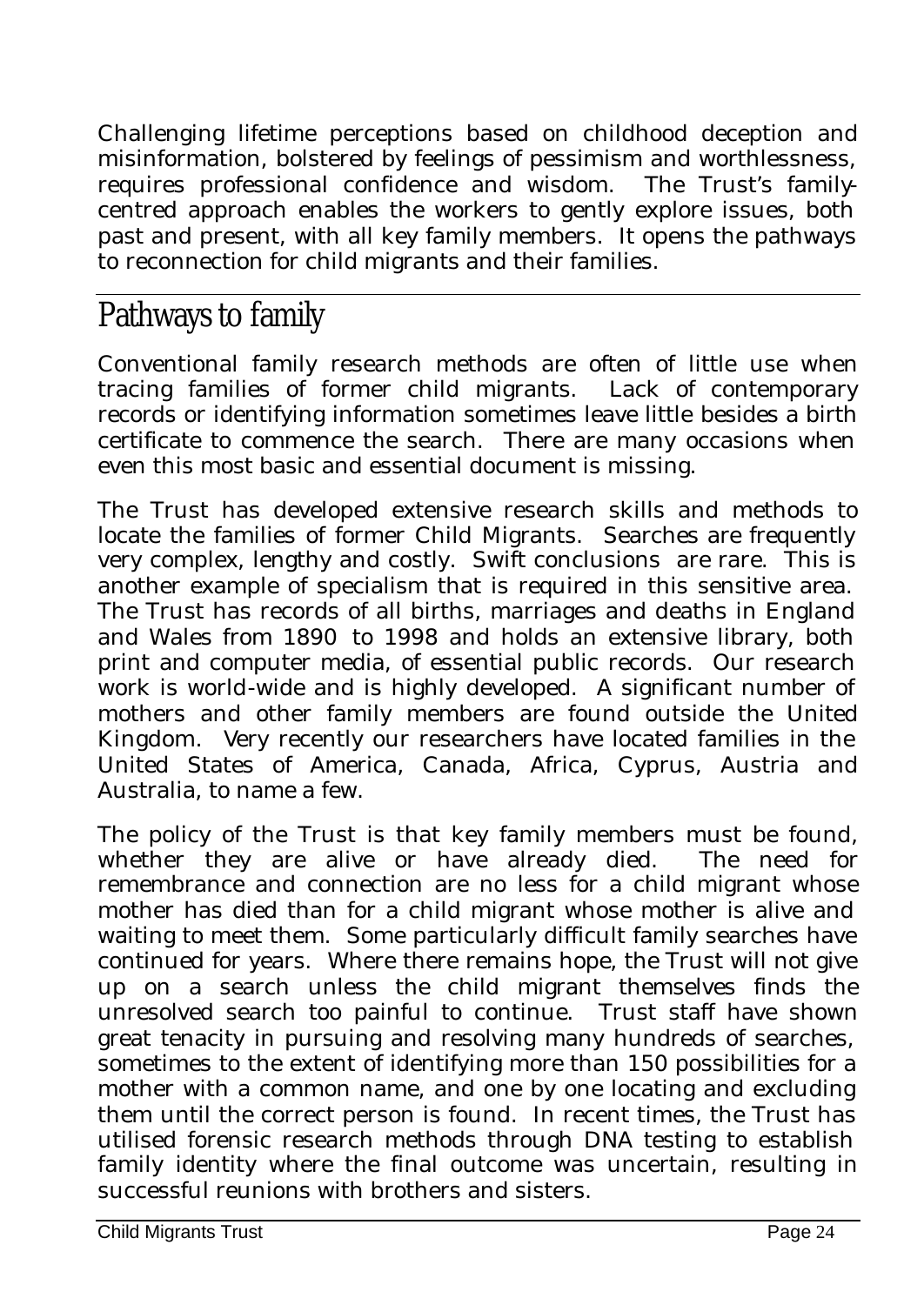We believe it is unlikely that any other agency would pursue family searches with the same vigour and to the same extent. We have sighted no evidence of this degree of commitment within other agencies. Like other aspects of the Trust's professional service, family research is much more than merely a tracing service. The locating of families is a risky, sensitive business. The integrity of the search, which protects confidentiality, is a vital component of the Trust's philosophy of treating people with respect and regard. We are often asked, particularly by mothers, "*how did you find me?*". The Trust's workers have to be in a position to be open and honest about the manner in which we conducted our enquiries.

Recently the Trust was confronted with quite a difficult situation in which a former child migrant was given a telephone listing with names matching his mother's by an agency in Australia. He was then funded by the same agency to travel to London, where he sat in a hotel room telephoning elderly ladies in the hope that one of them might be his mother. This man suffers from acute post traumatic stress disorder. Fortunately, this person telephoned the Child Migrants Trust in the U.K. He was understandably extremely distressed and confused. Such insensitive actions by an agency in Australia, purporting to provide services, demonstrates clearly a failure to appreciate the sensitivities of contacting elderly family members in the United Kingdom, and the destructive impact upon the child migrant whose sense of helplessness and despair was greatly magnified by the experience. The agency concerned would, I am sure, protest 'this man is an adult, not a child, and capable of making such a journey without professional assistance.' The outcomes of situations like this could so easily lead to tragedy.

#### Challenging Questionable Practices

Whenever there are allegations of child abuse and, to some extent, human rights violations, those professional agencies providing services should, in our view, always be independent. It is an ethical position which is essential for the integrity of the service.

One of the strengths of the Trust's position when working with former Child Migrants and their families is, of course, our lack of involvement with the past. Recognition of this strength is not a new concept and is observed both in Australia and the United Kingdom when providing professional services to children who have suffered abuse – in Children's Homes, for example. The therapeutic relationship needs to be free of any perceived conflict of interest if trust is to be developed.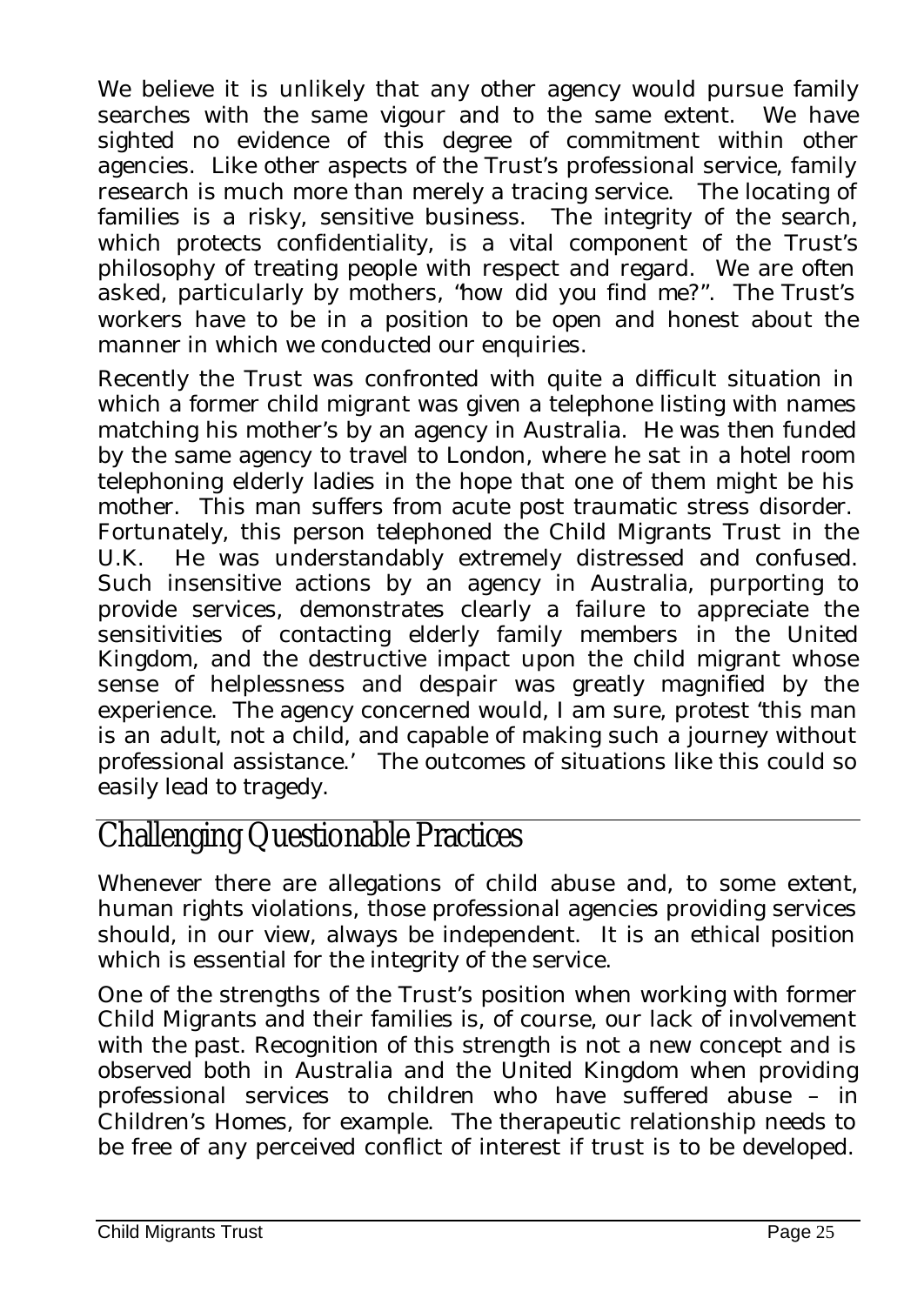This position, of course, is not possible for those agencies involved in child migration.

In our view there is insufficient information available to child migrants about the implications of choice. For example, a former Child Migrant instigates the search without, we would suggest, being aware of the implications for their families if indeed the Church or migrating agency were to contact their families. This is an area where independence is necessary.

A former Child Migrant pleaded with the Trust to make contact with his mother who had already rejected recent approaches by the migrating agency. His mother did not feel able to cope with the memories evoked by contact with an agency inextricably linked with a particularly difficult period in her life when financial pressures prevented her from maintaining regular payments to that agency. However, she felt less guilty and agitated by these issues when relating to a worker from the Trust. She has now been successfully reunited with her son who has travelled three times from Australia to spend his holiday periods with her.

In other cases, the unmarried father of a child has been a senior member of the Church. This was seen as an extra incentive to consider emigration for a particular child. Clearly, such a situation would pose serious dilemmas for those staff employed by religious agencies. Their duty to provide their clients with a full, factual explanation for their migration may conflict with their loyalty to their employers and thus compromise the healing process.

These are clear examples where a family reunion has been severely compromised due to the intervention of an agency responsible for the past.

#### Independence and Neutrality

As a neutral agency, the Trust is particularly well placed to offer a service to former Child Migrants, untainted as it is by any involvement in the Schemes or their associated scandals. Consequently, the Trust can focus firmly on the needs of its clients, many of whom still struggle to free themselves from the chains of stigma and confusion imposed by their childhood experiences. Unlike the migrating agencies, the Trust does not have to justify itself in the face of appalling disclosures of abuse by referring to the "standards of the day" or the "good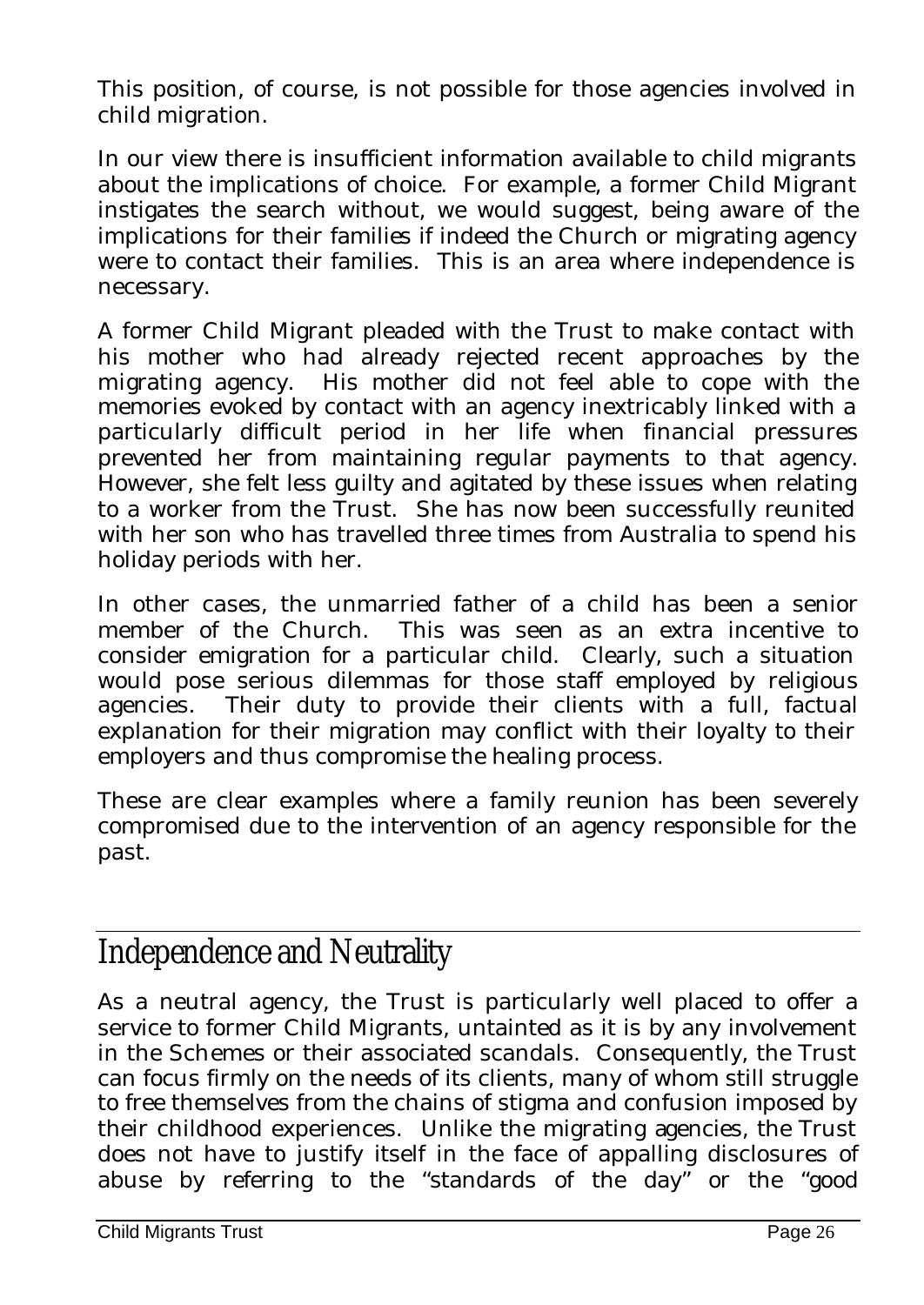intentions" behind the schemes. Unfortunately, the fear of legal action casts a shadow over certain agencies and militates against trusting, open relationships between their staff and clients.

For many hundreds of Child Migrants sent to certain institutions like Northcote Farm no after care services were provided. The agencies involved in their migration ceased to exist when the schemes ended. Only the Child Migrants Trust offers a comprehensive, integrated service for all child migrants.

The Trust provides an international and professional social work service from three offices. Each office, whether in England or Australia, operates from the same ethical base and promotes the same social work values. Many clients in Australia have been interviewed by professional staff from the U.K. office to ensure that a co-ordinated service is provided, especially for those who seek a reunion with their families in Britain. The Trust's services are viewed as an integrated portfolio designed around the specific needs of this unique client group.

The Trust only employs professionally qualified social workers with at least several years' post-qualified experience to deliver its counselling services. The Trust's staff have developed skills in many key areas of work including loss and mourning; family reunion issues from the perspective of both former Child Migrants and their families; and personal identity issues, including the impact of child migration on later marital and family relationships.

#### Flaws and Faults

Much of the Trust's work is based on an objective analysis of the flaws and faults in the various migration schemes, and the remedies required to compensate for them. This approach is refined by feedback from the Trust's client advisory groups about the type of services required. For example, little attention was paid to the personal identity and information needs of Child Migrants as evidenced by the failure to provide full birth certificates. There was also a lack of a full and appropriate exchange of information between agencies in Britain and institutions overseas concerning the needs, family backgrounds and circumstances of particular children. Similarly, there seems to have been an assumption that Child Migrants would rarely require any services or after care facilities as adults. Hence, citizenship issues were neglected and there was almost a total failure to predict that, as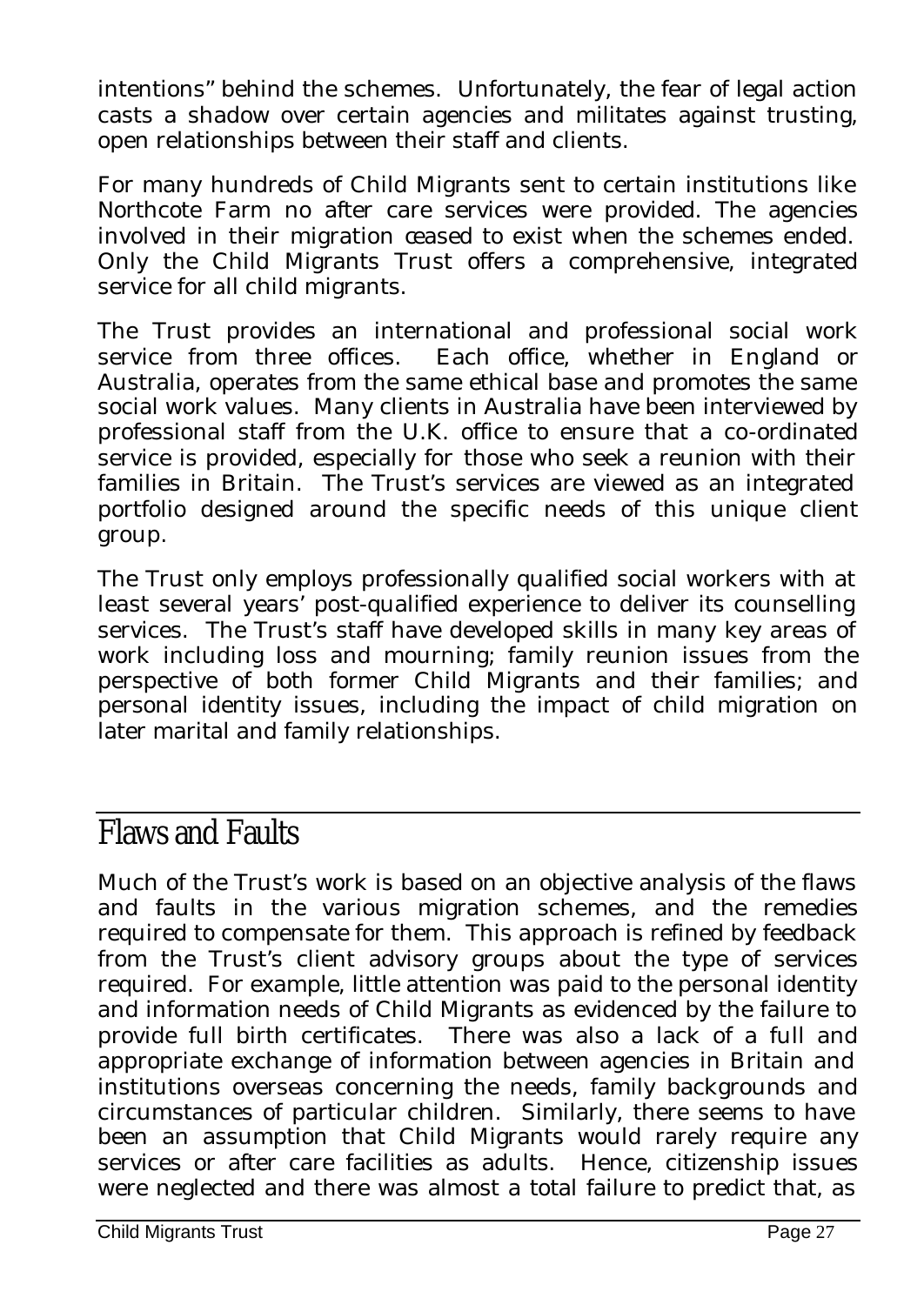adults, this group of individuals would demand not only personal and background information about themselves but also the opportunity to meet their families in Britain.

#### Post Traumatic Stress Disorder

A significant number of former Child Migrants remain profoundly affected by their past experiences. Many display symptoms of Post Traumatic Stress Disorder, including sleep disorders and flashbacks of traumatic events such as episodes of childhood abuse either as witnesses or victims. Their condition may not diminish with time and can often be reactivated by small, seemingly inconsequential stimuli such as a raised voice or a sudden noise. The symptoms of this condition, which may include emotional volatility or even rage, can often intrude into normal daily routines, having a devastating impact upon personal relationships or even the ability to hold down a job.

Clients with these symptoms need to be helped in a safe, neutral setting where their past experiences can be understood and contained. These issues are becoming more widely understood as a result of work with hostages, survivors of disasters and soldiers suffering from shell shock. Where former Child Migrants have experienced significant abuse, whether emotional, physical or sexual, while in the care of the migrating agencies, it is a highly questionable assumption that such agencies can provide a truly therapeutic service for this group of clients.

#### Relatives & Reunions

Some clients of the Trust have been reunited with large extended families and been introduced to over forty-five relatives during the course of a hectic month's visit. Sadly, of course, some return to Britain to pay their respects at the graveside. However, this at least provides a kind of closure, a resolution of their search for some answers to urgent questions about their life.

Despite myths to the contrary, the Trust's experience has demonstrated that provided sufficient support and time for preparation has been made available to elderly relatives, they can be expected to cope with reunions even after a prolonged period of separation lasting many decades. Reunions involving the same generation, such as a brother meeting a sister or half-sister, tend to pose fewer difficulties.

Age is no barrier to a successful family reunion. The need for identity and belonging surpass the ageing process. For example, a seventyyear-old single man, shipped to Australia in 1938 returned to the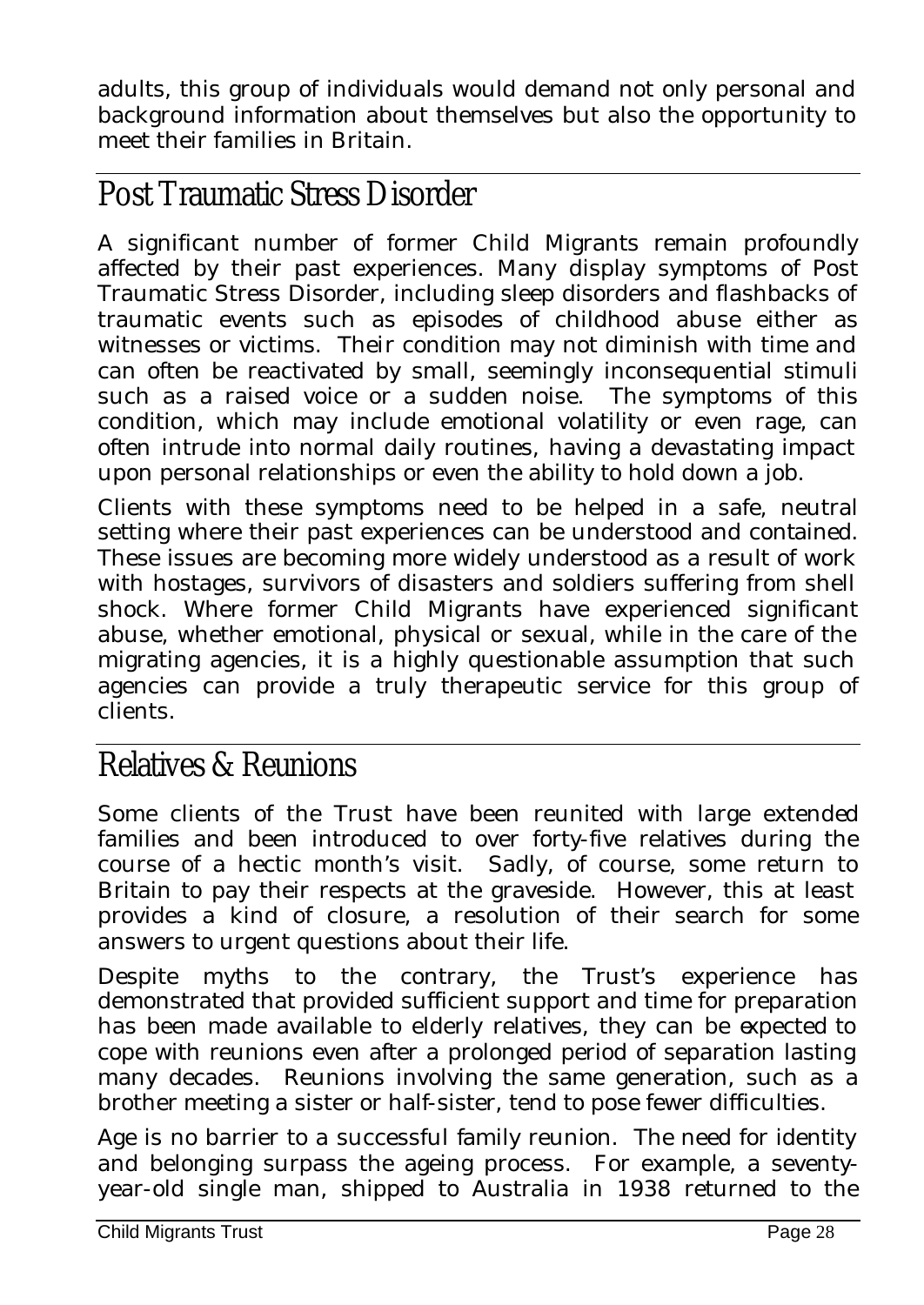United Kingdom recently to meet his four brothers and sisters. This was the first time in his life he actually felt he was a member of a family. Families can be deeply enriched by the completion of a lifetime's longing.

By the time most of us reach our sixties, many of us have already lost both of our parents. Yet for some of our clients, they are just beginning to re-establish a relationship with their parents and families. Our ageing population means that parents may still be alive well into their eighties and beyond. Thirteen years on, the Trust continues to find mothers and fathers still alive and anxious to reunite with their sons and daughters.

The dominant need and hope of many former Child Migrants is to meet a member of their family in Britain. To ensure reunions meet the needs of all concerned, many hours of counselling and preparation are required. At each stage, including the initial family contact and preliminary exchange of information, all those involved will need much reassurance and expect to participate in key decisions.

Clearly, returning to their country of birth can be an overwhelming experience for those meeting their families after a separation of over forty years. The Trust's clients are met at London's Heathrow airport, frequently at 6:00 a.m., by social work staff who will spend most of the next few days orientating and preparing them for a much anticipated reunion. Many clients benefit from a close professional support from the Trust's staff at this time, especially those who travel alone either because they are single or due to financial limitations. This level of support cannot be restricted to conventional office hours and the Trust has been fortunate in having dedicated staff who frequently work during weekends and public holidays when necessary. However, the physical and emotional demands on the Trust's staff, due to the complexity of the work and from extensive travelling, should not be underestimated.

The success of reunions is dependent on many factors, particularly the need for adequate preparation and support to ensure that mutually realistic expectations can be negotiated, potential difficulties avoided and practical problems resolved. Strong, supportive relationships cannot be built without extensive groundwork and preparation.

Mourning a parent after decades of separation is a complex and difficult process. Helping those involved to come to terms with their feelings of deep disappointment and despair requires much time and skill. However, the Trust has developed considerable expertise in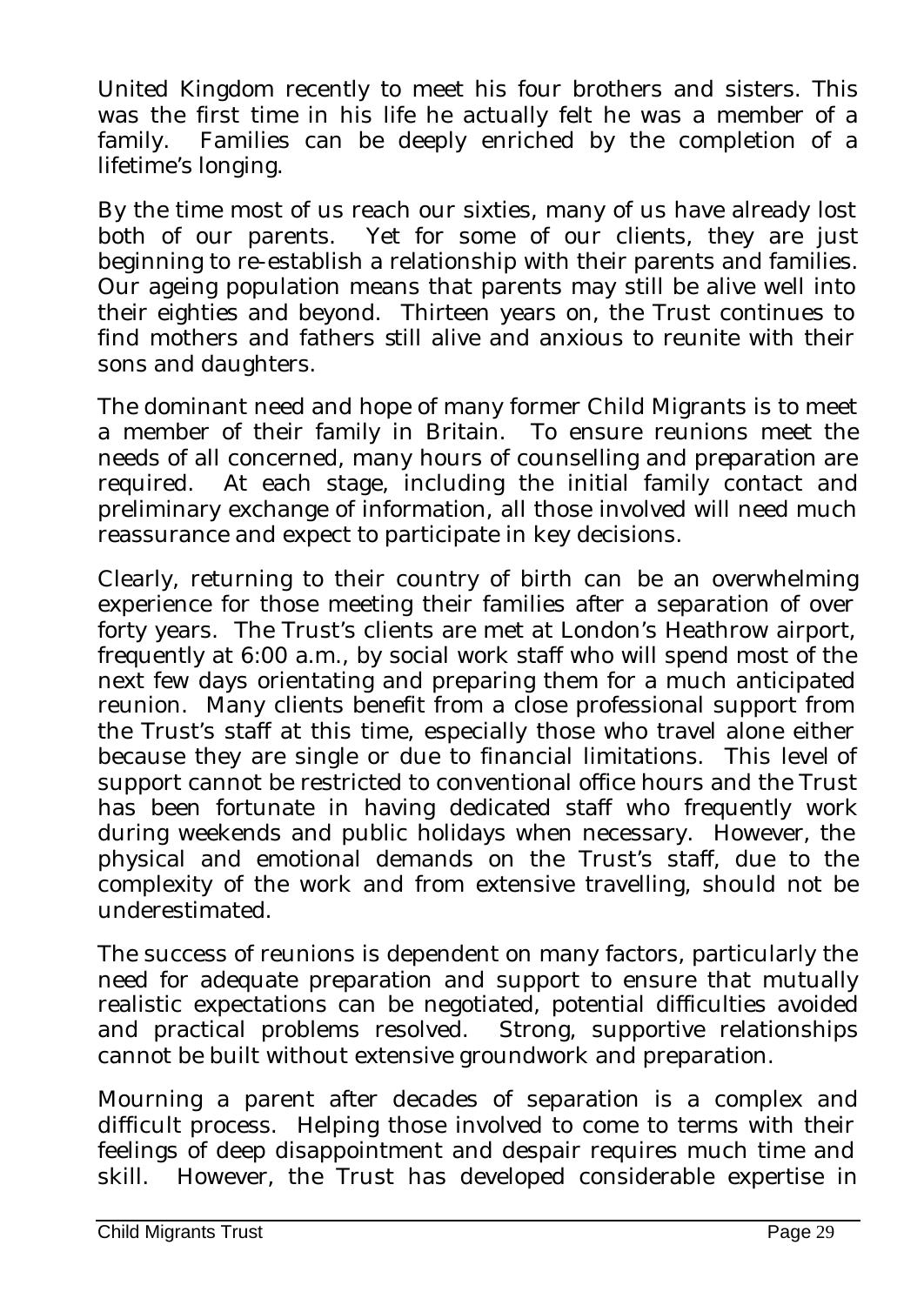assisting adults to grieve the loss of a parent whom they have never known. Without this help many remain fixated by their loss, unable to move forward to a position of acceptance or recovery. We have found that an involvement in some form of ritual, whether by visiting a parent's grave, attending a memorial service, or simply retracing the parent's steps from home to the corner shop, often produces a powerful and healing impact. The need for family photographs and memorabilia to assist this process is a critical part of bereavement work. Our work in this area is both innovative and advanced and could be used to inform social work practice in other fields, particularly where children have been separated from their families or country. The Trust has been encouraged by its joint work with local Catholic priests, who have conducted special Church services for those mourning a parent in this way.

#### Citizenship and Choice

The Trust has a unique role in Australia regarding citizenship issues for former Child Migrants. The Trust's advocacy has led to new regulations so that former Child Migrants sent in the post-war period no longer have to pay a fee to obtain Citizenship. The Department of Immigration has established a protocol with the Trust to enable all former Child Migrants to benefit from this concession. This significant improvement in the position of former Child Migrants is appreciated especially by those who argue that neither they nor their parents had any real choice over their status as immigrants. Many former Child Migrants assumed incorrectly that having lived in Australia for over forty years they were Australian citizens. Others were confused by complex regulations or lacked the necessary documents to confirm or alter their citizenship status. The Trust has been active in helping many former Child Migrants to clarify their status, make informed choices and implement their decisions on this important issue.

### Differences and Diversity

In any social process involving thousands of children cared for across Australia in different sized institutions by a variety of agencies, there will be significant differences in outcome. Inevitably, some children were more resilient and more flexible than others and better educated on arrival. Those who were cared for with a brother or sister, those in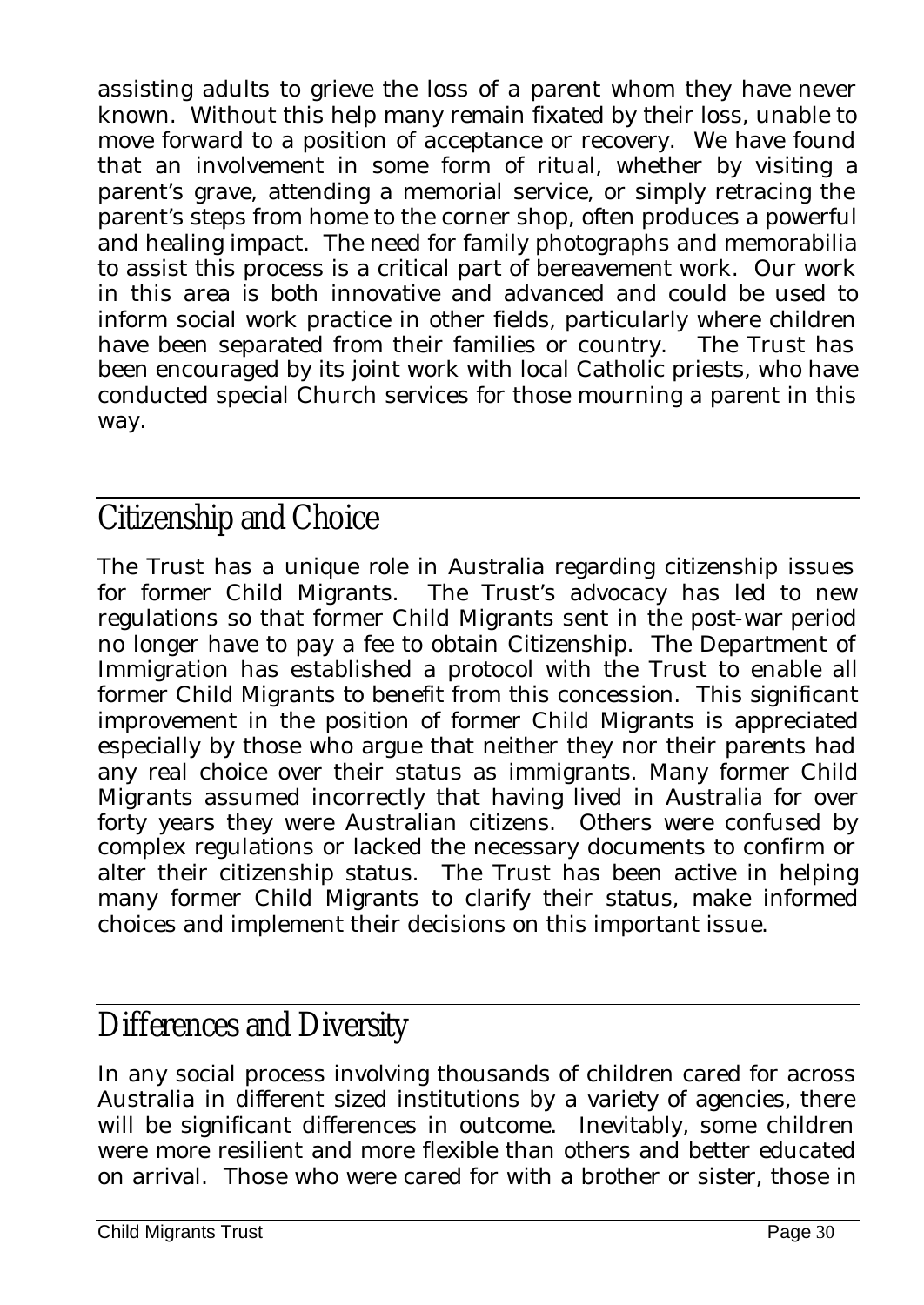smaller institutions which were firm but fair who were given an honest account of their position would be expected to face fewer difficulties or manage them more effectively than those who were isolated in large, cold orphanages with abusive and brutal regimes based on fear and intimidation.

Some clearly felt that they would only succeed in adult life by their own efforts as few external sources of support were available. Some who survived the assault course of an institutional upbringing might be well placed to succeed as rugged individuals in a competitive world. However, one should not assume that material or occupational success is the only or most important guide to adult achievements.

Indeed, sometimes this form of 'success' represents a reaction against a childhood spent in institutions. For example, one client resented being seen as an object of pity as an 'orphan' and feared the arbitrary power of those in positions of authority. These experiences provided a very strong incentive to secure a degree of financial independence and to be self-employed - thus avoiding any further dependency. Others who were less resilient suffered a crushing loss of confidence and feelings of low self-esteem.

#### The Present Experience

The largest group of post-war British child migrants arrived in Australia, one of the most distant countries involved. Obviously, it is very difficult, expensive and time-consuming for those resident in Australia to find their mothers, fathers, brothers or sisters in Britain. Even if this were possible, it is not desirable for families who have been separated for more than forty years to be reunited without the option of support from skilled professionals experienced in this delicate and specialised field of work.

The work of the Child Migrants Trust is based on a twin track approach with a counselling service which is complemented by a family history research and record retrieval service. Only professionally qualified, very experienced Social Workers are employed by the Trust for this emotionally demanding work. At the Trust's two offices in Australia in Perth and Melbourne, both funded by the Federal Government, staff liaise on a daily basis with their colleagues in the United Kingdom office.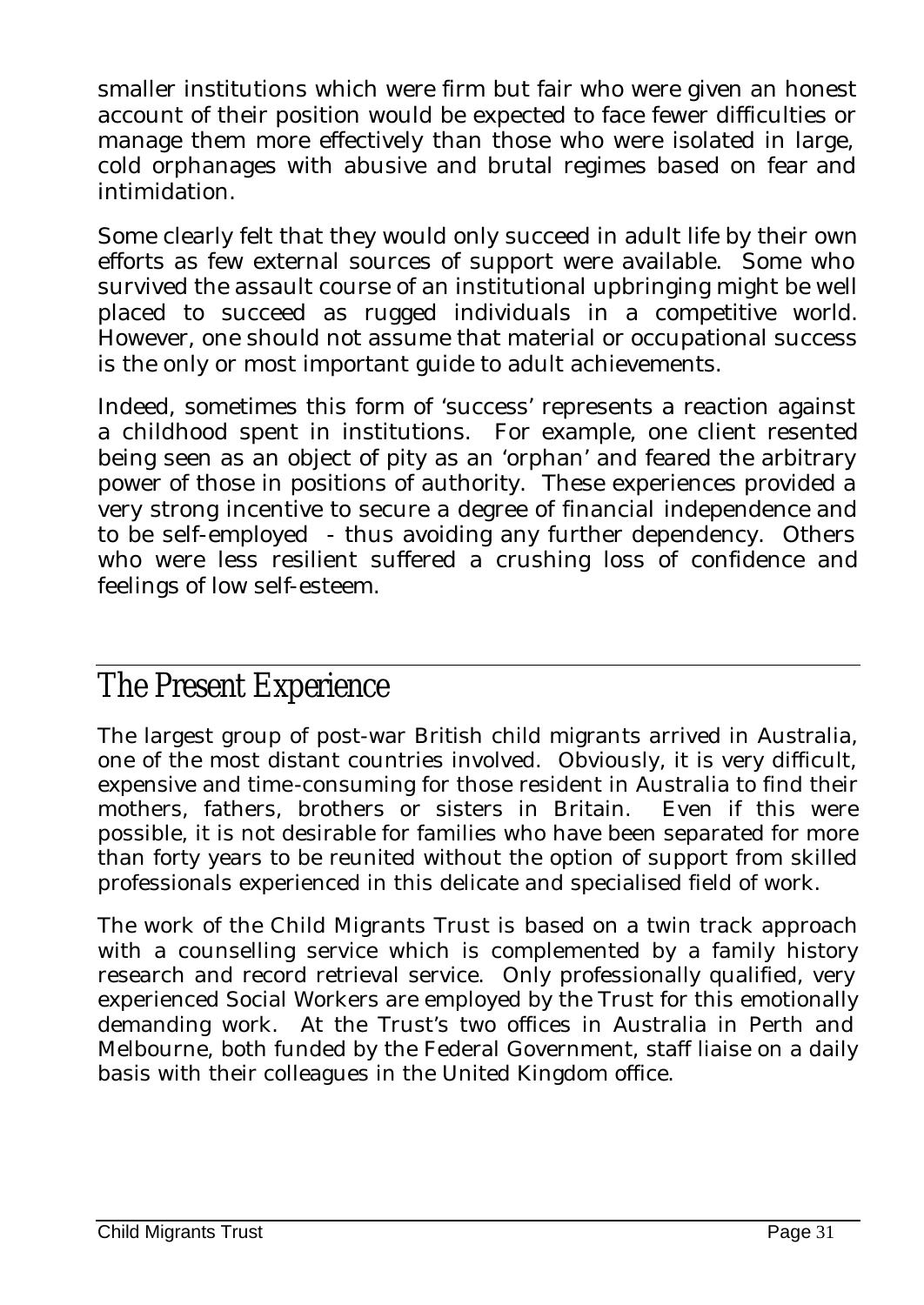#### Needs and Numbers

Undoubtedly, meeting relatives and discarding the role of "orphan" by being someone's son or daughter, someone's uncle or aunt has produced the most profound and positive changes in both the outlook and self-image of many of the Trust's clients.

Over the past decade, the Trust has supported a large number of reunions, despite its limited resources and comparatively small team of professional workers. In 1999-2000, 84 former Child Migrants were reunited with their families. This involved work with more than four hundred individual family members. Reunions were supported in England, Scotland, Wales, Northern Ireland, the Republic of Ireland, Australia and the United States of America.

Similarly in 1998-1999, 79 former Child Migrants were reunited with their families by the Trust. In several cases, former Child Migrants met with more than six brothers or sisters, and each reunion required support both before and after the initial meeting. On occasions, former Child Migrants were introduced to large groups of relatives, especially in Ireland where family gatherings were arranged involving cousins, Uncles and Aunts.

Over the past decade, many hundreds of former Child Migrants have met with their families, and others have been supported to revisit their birth place or other significant areas connected with their early childhood years in Britain.

The British Support Fund has financed travel for 181 former Child Migrants involved in first-time reunions. The majority of these are based in Australia and clients of the Child Migrants Trust.

Child Migrants are voters, parents, tax payers, pensioners and members of many varied social networks. Consequently, for those whose lives are transformed by meeting their families, the positive impact of their reunion will reverberate amongst all their friends, colleagues and their own family in Australia.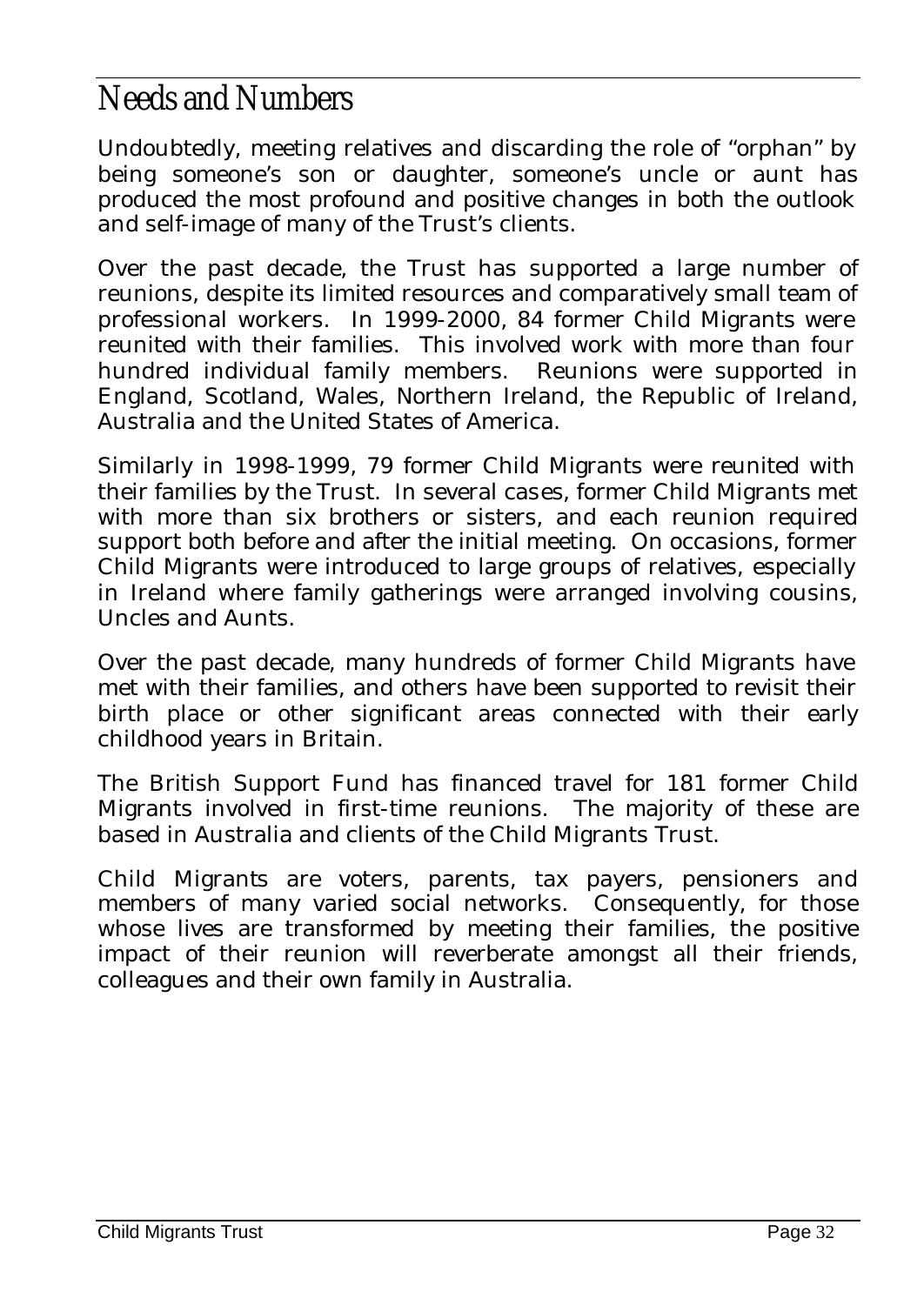# **Chapter** 5

#### CHILD MIGRATION

## CONSEQUENCES FOR INDIVIDUALS & FAMILIES

## **Secondary Abuse**

Many former Child Migrants tells us that, as young adults, they returned to the agencies in whose care they were placed in Australia, for records and information about themselves and their family background in the U.K. Repeatedly, child migrants report they were either denied access to their personal records or, more often, told untruthfully that records did not exist. Those experiences, which severely disadvantaged child migrants and often prevented them from searching for their families or proving their identities, could be termed secondary abuse.

The withholding of vital information by the receiving agencies has a further dimension for child migrants who experienced their childhood as a period of captivity under brutal regimes, in whose control they were repeatedly abused and degraded. The act of returning to their former captors for help has been described by many as humiliating and the trigger for anxiety and fear. Child Migrants suffering from post traumatic stress disorder often report a resurgence of symptoms at the point of their renewed contact with the organisation linked to their trauma.

Those agencies involved in child migration run the risk of practising, or being accused of, secondary abuse. This is of course a difficult issue. In the face of some considerable criticism of past practices, professional agencies are often encouraged to make amends by providing services. This is often seen as one strand of reparation. For some child migrants whose confidence and trust has not been shattered, the services provided by the migrating agencies represent choice. We could provide you with evidence of situations where the best intentions of the migrating agencies have severely compromised a family reunion.

These complex issues require further research and debate. These are areas which inevitably create, at times, differences of approach to practice issues. The migrating agencies in the United Kingdom meet regularly as a group. There is frequently expressed a slight criticism of the Child Migrants Trust for avoiding these meetings. Indeed, when the migrating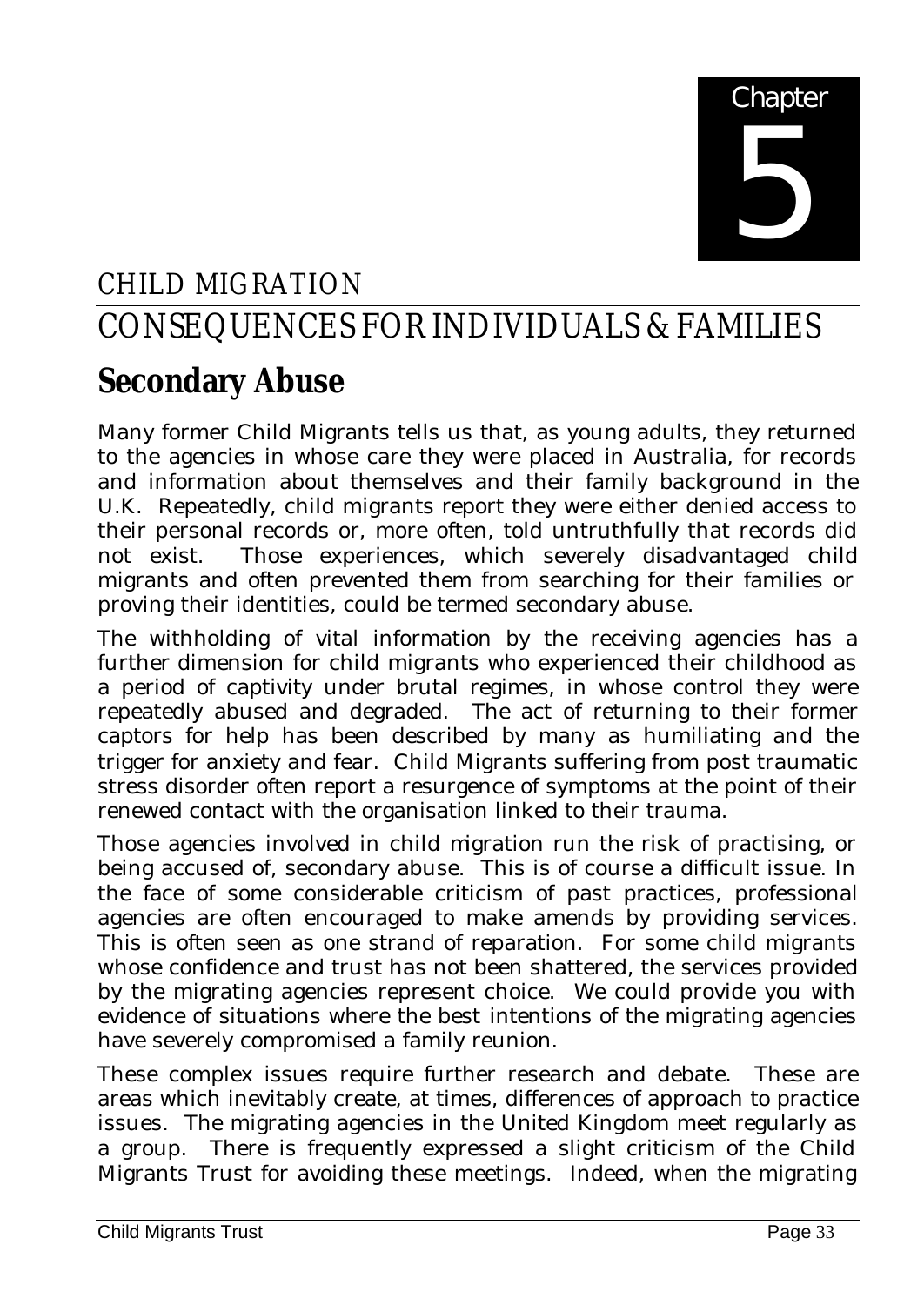agencies gave their evidence before the United Kingdom Health Select Committee Inquiry, they actually stated in their evidence they could not understand why the Trust failed to join their support group. However, the Members of Parliament quickly responded by stating they knew exactly why the Trust had taken such a position.

We must all be open to the possibilities of secondary abuse in our policies and practices. The Trust, along with the International Association of Former Child Migrants and their Families, intends to explore this issue at the proposed 1st International Congress on Child Migration later this year. There has been a huge interest expressed internationally in this event. However, we felt this was an area which this Committee may wish to give consideration to when making any recommendations.

#### Courts and Convictions

There have been several court cases, especially in Australia, involving former staff members of residential institutions involved in the care of Child Migrants. Most, but by no means all, of these cases concern male staff of religious agencies facing charges of indecent assault or sexual and physical abuse of vulnerable children. In 1994, ex-Christian Brother Gerard Dick was jailed for 3½ years for indecently assaulting a boy at an institution in Western Australia.

Despite the difficulties in collecting evidence about offences committed many years ago, convictions have been secured and jail sentences imposed. Public apologies have also been made by Church leaders for the terrible abuses suffered by children, including many former Child Migrants in Western Australia and at an institution in Neerkol, Queensland.

These court cases have been extensively reported by the media, who have thus maintained an interest in issues concerning former Child Migrants. In addition, several autobiographies by former Child Migrants have been published in Australia as well as an increasing number of histories concerning particular aspects of Child Migration. These have reinforced the impact of current affairs programmes and television news items often featuring either controversial developments and revelations or the more positive developments for child migrants when they meet their families at long last.

Former Child Migrants now realise that their voices are much more likely to receive a sympathetic hearing before a more receptive audience. The walls of disbelief and indifference have crumbled down as more allegations of ill treatment have been proved, more perpetrators imprisoned and more apologies given.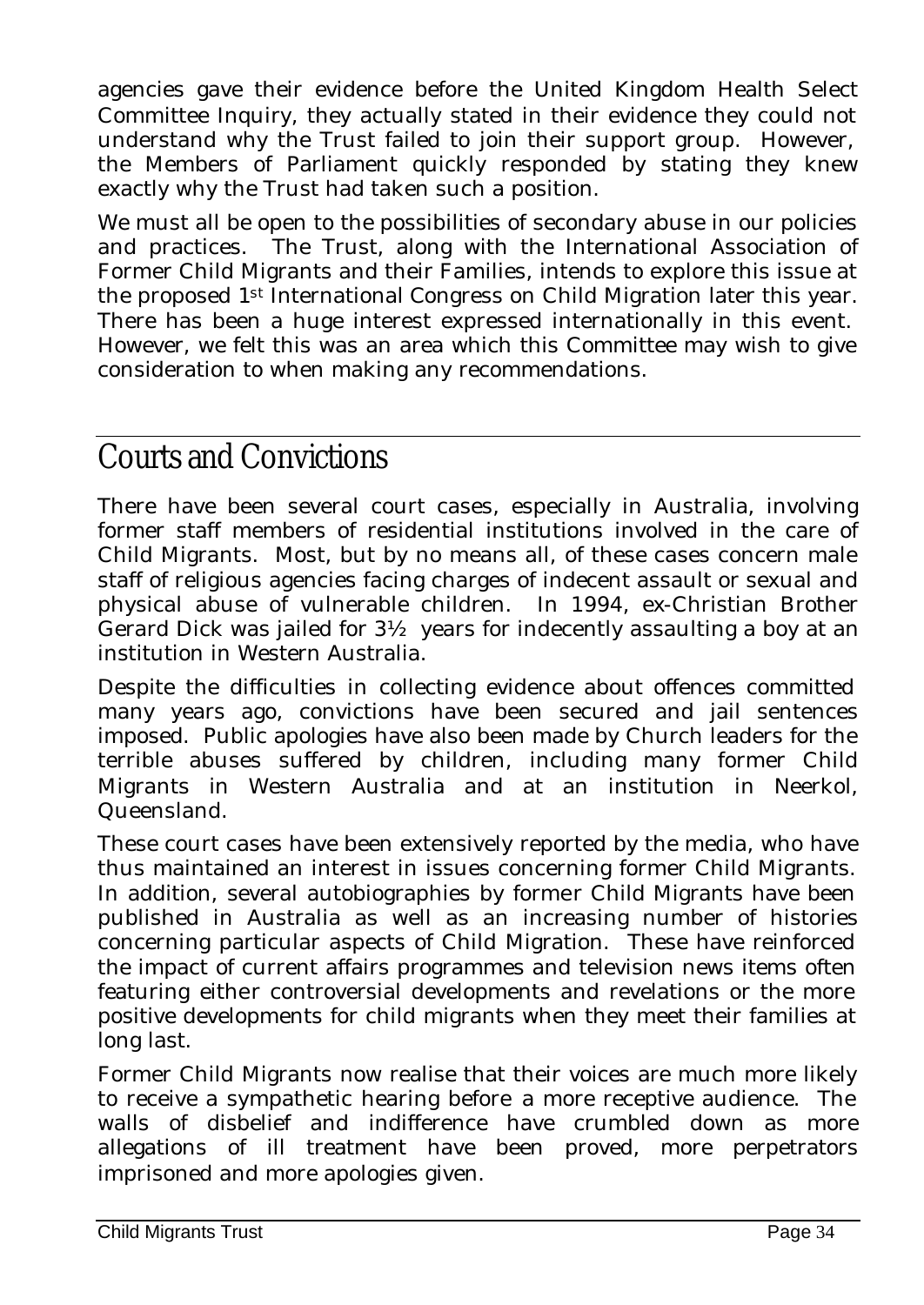

### CHILD MIGRATION ETHICS & AGENCIES

In Australia, the Trust has encountered some tensions in its relationships with certain agencies which do not subscribe to or appreciate the demands imposed by a professional code of ethics. For example, the Trust will not divulge any casework or client information without the client's consent. This refusal to disclose information to unauthorised third parties has been interpreted as 'unhelpful' rather than the response of a professional social work organisation. Similarly, lawyers acting for the Christian Brothers in Western Australia being sued by former Child Migrants, issued a subpoena ordering the Trust's staff to produce confidential casework material. As a professional body, the Trust had no option but to resist this tactic and employ a barrister to argue its case in court. The surrender of files would have breached professional ethics and inevitably undermined our clients' confidence in the integrity of the Trust's work. Sadly, a significant sum from the Trust's limited funds had to be diverted to pay the legal costs of defending its professional credibility. These costs were not reimbursed when the settlement was finalised.

This lack of appreciation for a code of ethics also applies to secular migrating agencies, especially those who do not employ any professionally qualified social work staff. Some of these agencies fail to recognise the significance and impact of sensitive, personal information on clients. For example, one middle-aged former Child Migrant wrote to the Trust during 1989 after receiving her agency file in the post:

"*I am devastated by the information contained and finding it difficult to come to terms with the terrible treatment meted out to my mother and then to myself..... I got these documents in July last year and the whole mess is breaking my heart - please help as I don't know where to turn. To add insult to injury quote "We hope you will find this interesting rather than upsetting" was written by (agency staff) in July 1988. I am not that strong*."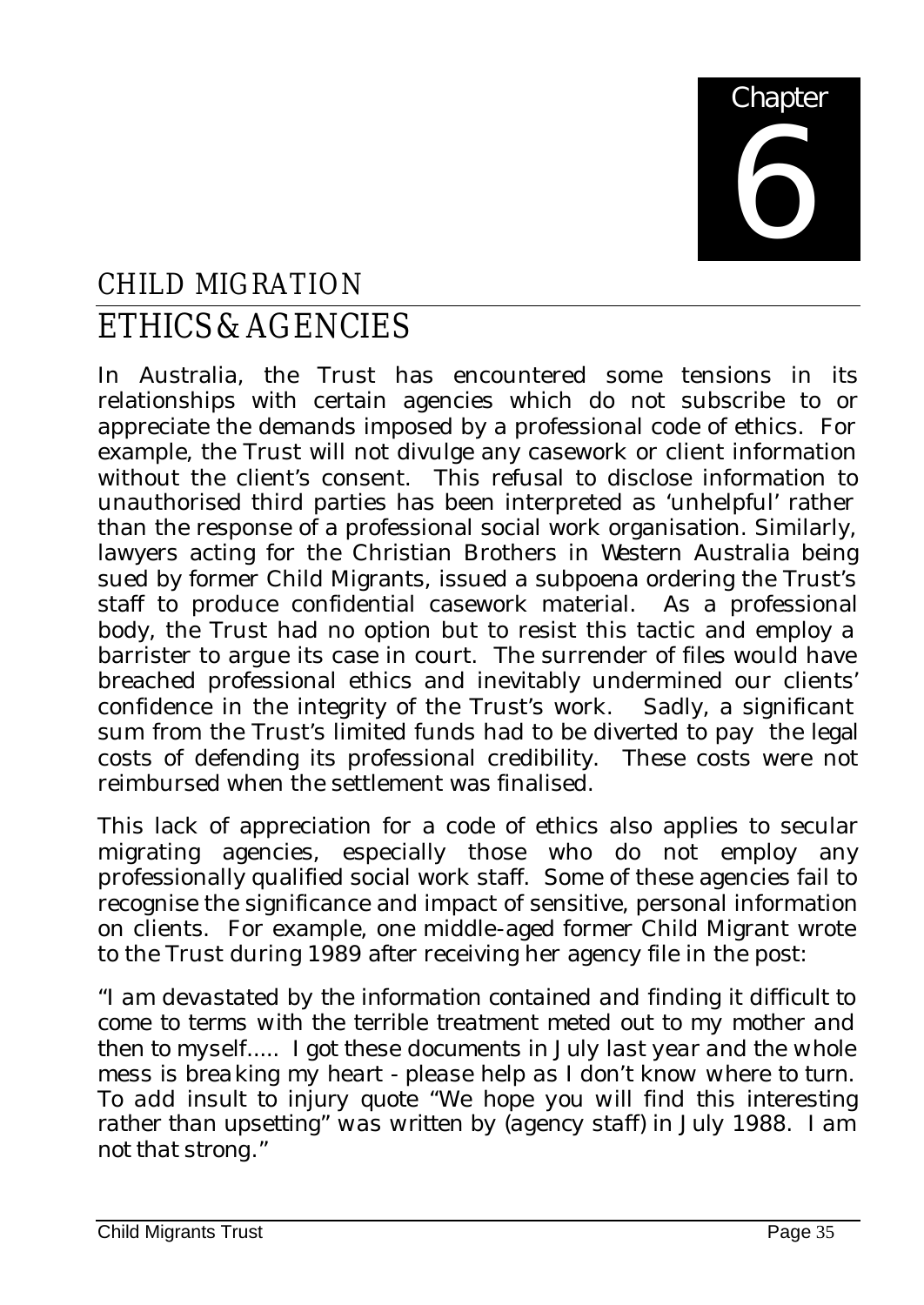#### Protocols and Procedures

Many former Child Migrants left institutional care with no personal documentation or perhaps only a short birth certificate. The majority did not realise and were not informed that a full, more detailed birth certificate could be obtained from Britain. Consequently, it is not uncommon for former Child Migrants to experience difficulties in obtaining passports, citizenship rights or pensions. Many former Child Migrants innocently assume that the absence of their parents' names on a short birth certificate is further proof that they are orphans rather than a way of disguising their true origins.

One eighty-year-old former Child Migrant, previously in the care of two major agencies, was never provided with a birth certificate. Given his unusual surname, it was not difficult for the Trust's researcher to obtain a full birth certificate for him. However, this showed that his assumptions about the spelling of his surname and his date of birth were both incorrect. In order to travel to Britain he needed his birth certificate to obtain a passport.

The Trust has established protocols with most migrating agencies and Government Departments to retrieve files and documents on behalf of former Child Migrants. Very positive working relationships have been developed between the staff of the Trust and the Australian Archives Department. Thus, information from shipping lists, for example, can be given to former Child Migrants who need to confirm their date of immigration. There has been a gradual and welcome improvement in terms of opening files to former Child Migrants. However, a few agencies maintain policies and procedures which take little account of the potentially damaging impact of providing information to former Child Migrants without the option of counselling facilities being made available. One client was devastated to discover from her file that her emigration followed a breakdown in her adoption in Britain. This was the first time she realised she had been adopted as a young child. Her file was sent to her by post without any warning about its highly sensitive contents or any provision for counselling.

#### Constraints and Complaints

It remains a major challenge to provide a comprehensive, professional service to former Child Migrants and their families in 2001. There are many difficulties which arise from the nature of their experience and the complexity of their needs. There are also political and other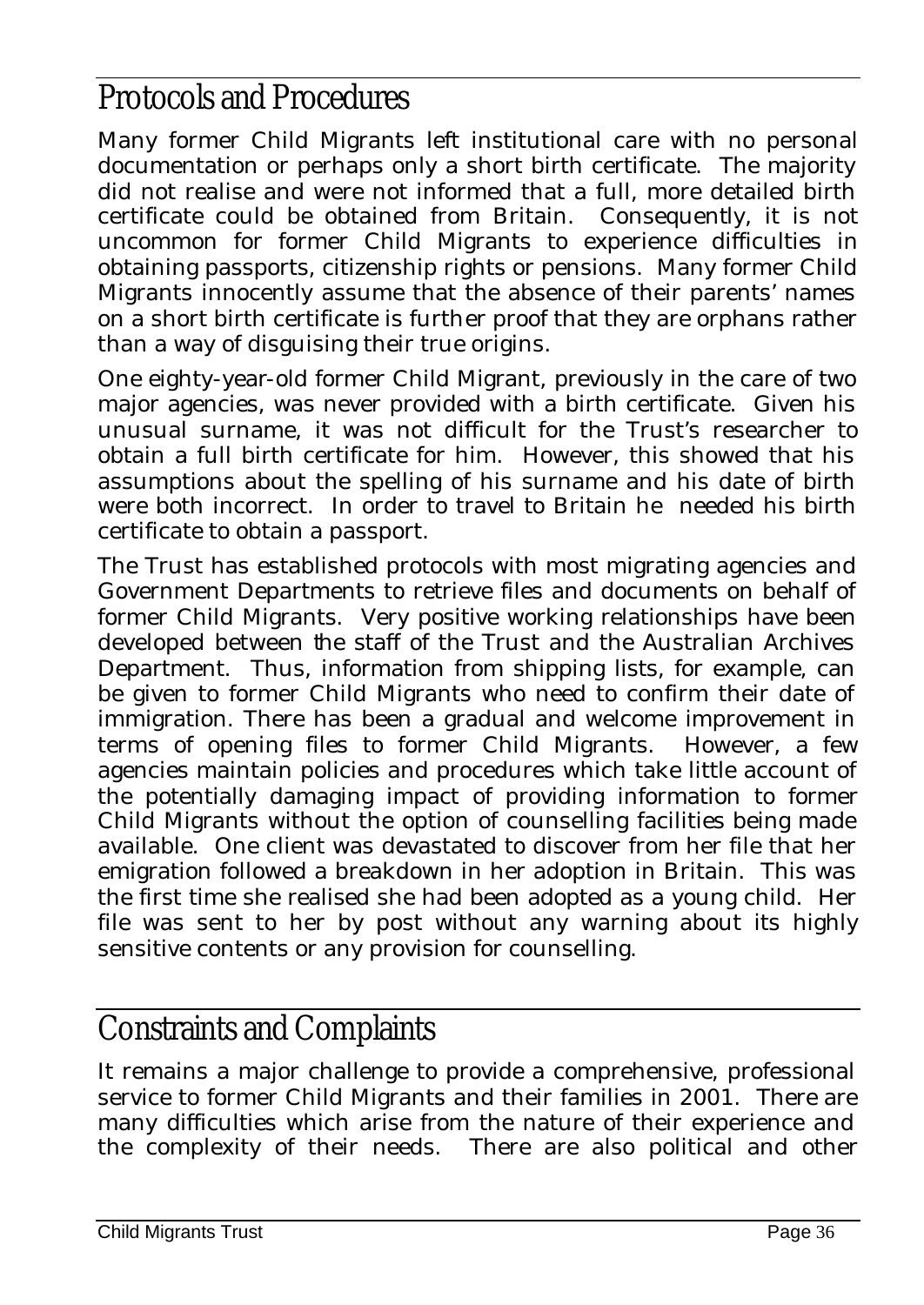sensitivities which have arisen from the role of the Trust in exposing the human costs of Child Migration.

Some of the difficulties faced by this agency arise from the:

- <sup>q</sup> Anger and despair of former Child Migrants waiting for a conclusion to their search for their families. Some have been waiting for years; there are more coming forward every week.
- <sup>q</sup> Inadequate financial resources which have denied our staff any security of employment, and have led to staff working excess overtime, simply because it is clear to each staff member that families need to be found quickly.
- <sup>q</sup> Lack of any travel budget which has meant that clients in Australian states other than Western Australia and Victoria have had to wait for long periods for the Trust to visit, or rely on contact by telephone, a poor medium for dealing with such sensitive matters.
- <sup>q</sup> Complexity of each case; our clients need a highly specialised and individual service. Yet our present funding by the Australian Government allows for only two workers who have caseloads in excess of two hundred each.

Most of these issues focus around resource shortages. Indeed, the very small grants in Australia have to be supplemented by the Trust's private donations given in Britain to offer even the present minimum level of service.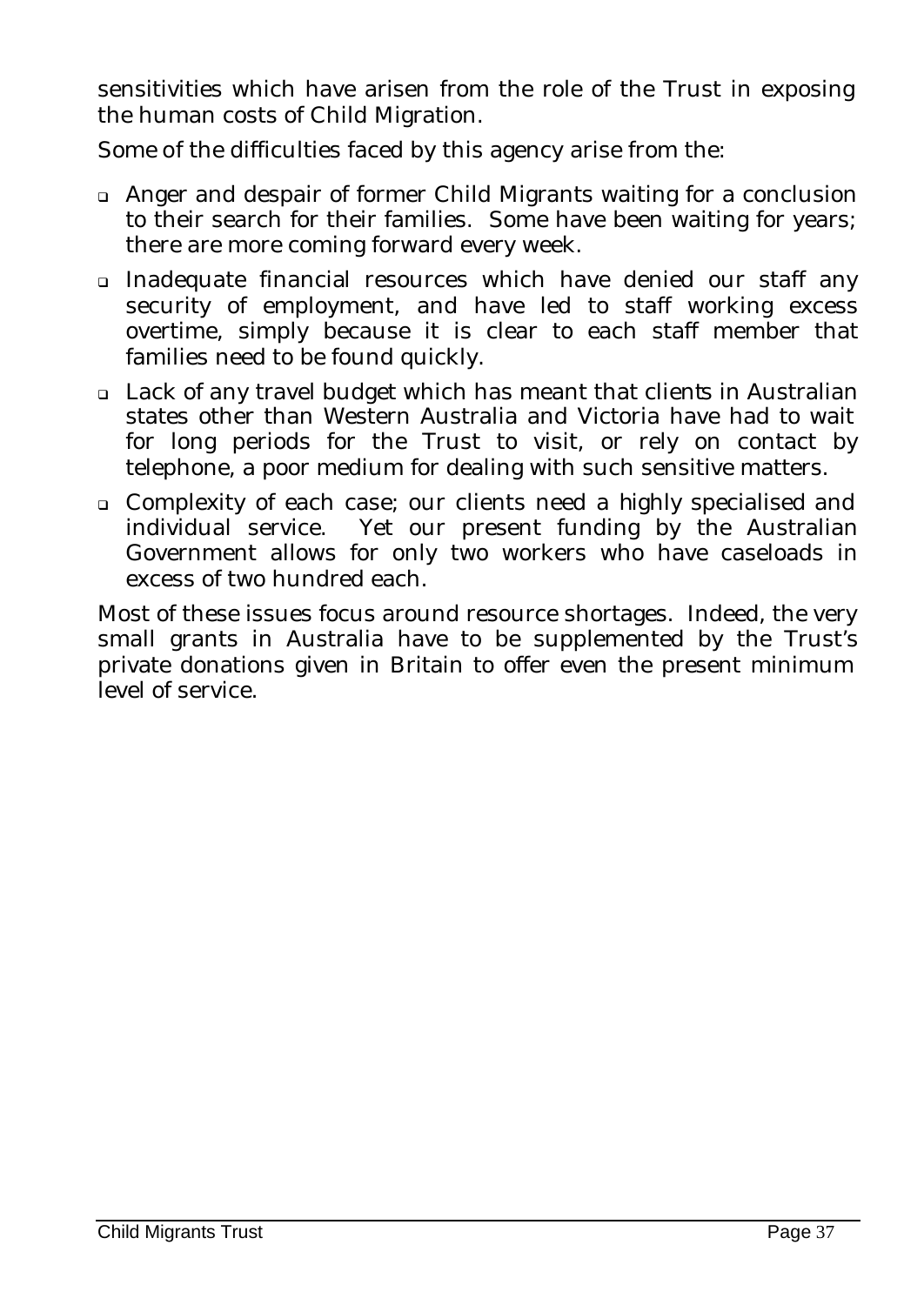

#### PREVIOUS INQUIRIES & POLICY RESPONSES

#### Benefits & Betrayal

In 1996, the Western Australian Parliamentary Select Committee issued an Interim Report following a review of the past and present position of former Child Migrants in Western Australia. Despite some positive contributions in terms of promoting further understanding of many of the difficulties faced by former Child Migrants, the Committee's existence inevitably raised hopes but later failed to deliver results. The Report created much anger and disappointment by its narrow focus on only one conclusion - that the Committee's work should be expanded and extended into the following year. When this proposal was eventually rejected, many former Child Migrants felt betrayed as the Committee's significant investment of time, money and other resources seemed to have produced no tangible benefits.

#### United Kingdom Health Select Committee

Throughout the 1990s, the Trust lobbied the British Government to hold an Inquiry into child migration. With the support of the All Party Group of MPs, the newly elected Blair government announced a Select Committee Inquiry in July 1997. The Trust prepared a substantial written submission and gave oral evidence in the House of Commons in June 1998. Members of the Committee travelled to Australia and New Zealand to hear from former Child Migrants and meet with Commonwealth Government representatives. More than 300 submissions were received.

The Trust's key recommendations were adopted and presented within the Select Committee's report to the British Government in July 1998. The most significant outcomes were the acknowledgement by the British Government of the child migration schemes as 'misguided policies'; establishment of the Support fund for reunion travel,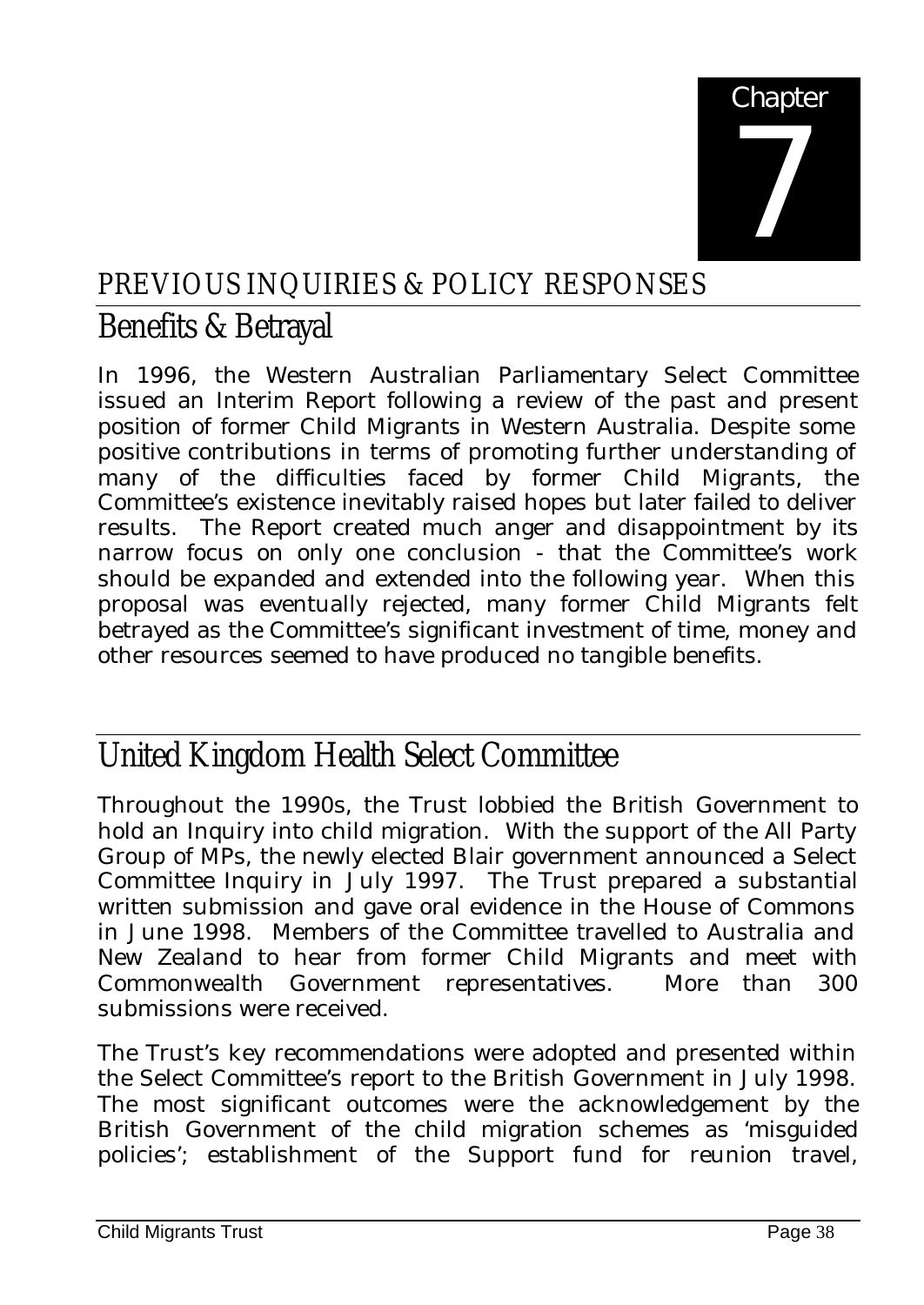substantial increase in the Trust's UK grant over a three year period, and the establishment of a database.

Unfortunately, the Trust's recommendation for discussions between Commonwealth Governments to bring about a resolution for child migrants world-wide was not pursued. As an international issue, it seemed reasonable that international co-operation should be part of the solution, given its earlier role in the genesis of the Schemes. The Trust has continued with plans for an international forum and last year announced the First International Congress on Child Migration to be held in the United States in late 2001.

The Health Select Committee recommended that the government of Australia hold an inquiry into the serious allegations of abuse in Australian institutions. The Australian Government rejected that proposal in its long awaited response, finally delivered in January 2000.

Overall, the U.K. Health Select Committee brought about a range of significant improvements in services for former Child Migrants. Positive action in the U.K. would benefit from reciprocal action in Australia.

#### Support Fund & International Social Services

In its submission to the UK Health Select Committee Inquiry, the Trust recommended the establishment of a travel fund as part of a package of measures to address the needs of former child migrants and their families. Over many years, the Trust had witnessed the desperation of child migrants whose elderly mothers and fathers were found living in the United Kingdom, but their reunion was prevented by a shortage of funds to meet the considerable expense involved in overseas travel. On more than one occasion, former child migrants were robbed of the chance to meet their family because their elderly mother died while they were desperately saving for the journey. In one tragic situation, a client's mother died a year after she was located by the Trust, but only three days before her son was due leave for England. He arrived in time for her funeral.

The Trust recommended that the travel fund be managed by another agency with no involvement in casework with former Child Migrants to avoid conflicts of interest in decision making for eligibility to access the Fund.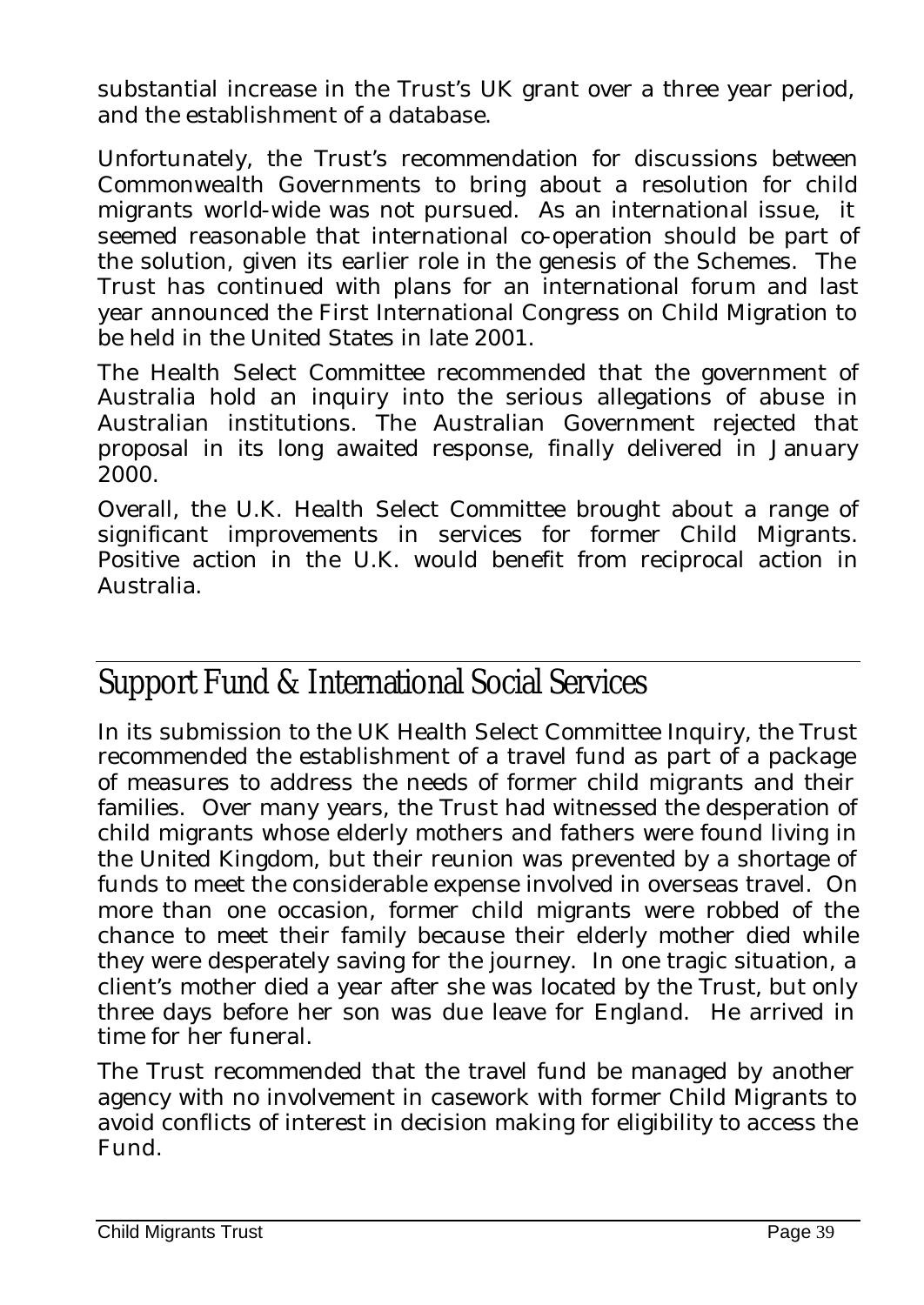The British Government accepted this recommendation and announced that £1 million (\$A2.5 million) would be made available for first time reunions with close family members over a period of three years. The Support Fund was launched in April 1999.

The establishment of the Support Fund aroused much controversy due to the limited eligibility criteria. Applications are means tested, and involve only first time reunions with mothers, fathers, brothers and sisters, uncles and aunts. Visits to other relatives such as cousins, or to pay respects at a parent's graveside, are ineligible for funding. The criteria is considered by many child migrants to particularly discriminate against older, pre-war child migrants whose nearest living relative is often a cousin who carries all the family history and is anxious to welcome their relative home to the U.K.

The UK Department of Health contracted the management of the Support Fund to International Social Services (ISS), a voluntary agency with existing operations in the United Kingdom, Australia, New Zealand and Canada. ISS was not contracted to provide services to former Child Migrants and their families, nor has this ever been their focus. They are not a competitor with the Trust for resources to provide counselling and family tracing services. Their role is to provide information about the Fund, and process applications which are then referred to the London office for a decision regarding approval.

The Trust has negotiated protocols with ISS to prepare applications on behalf of clients. Successful application to the Support Fund relies upon a close family member having been located and willing to meet with their child migrant relative for a first time reunion. This opportunity placed increased pressure upon the Trust's already stretched family researchers, to enable as many clients as possible to access the Fund within its three year availability.

Once a child migrant's family has been found and the initial interviews have been completed, our workers in Australia assist our clients to prepare for their family reunion. A component of preparation is making application to the Support fund via ISS. ISS' role in this process is purely administrative. The Trust has made extensive use of the Support Fund which is expected to be fully subscribed, despite the very limited eligibility criteria, within the three year period to April 2002.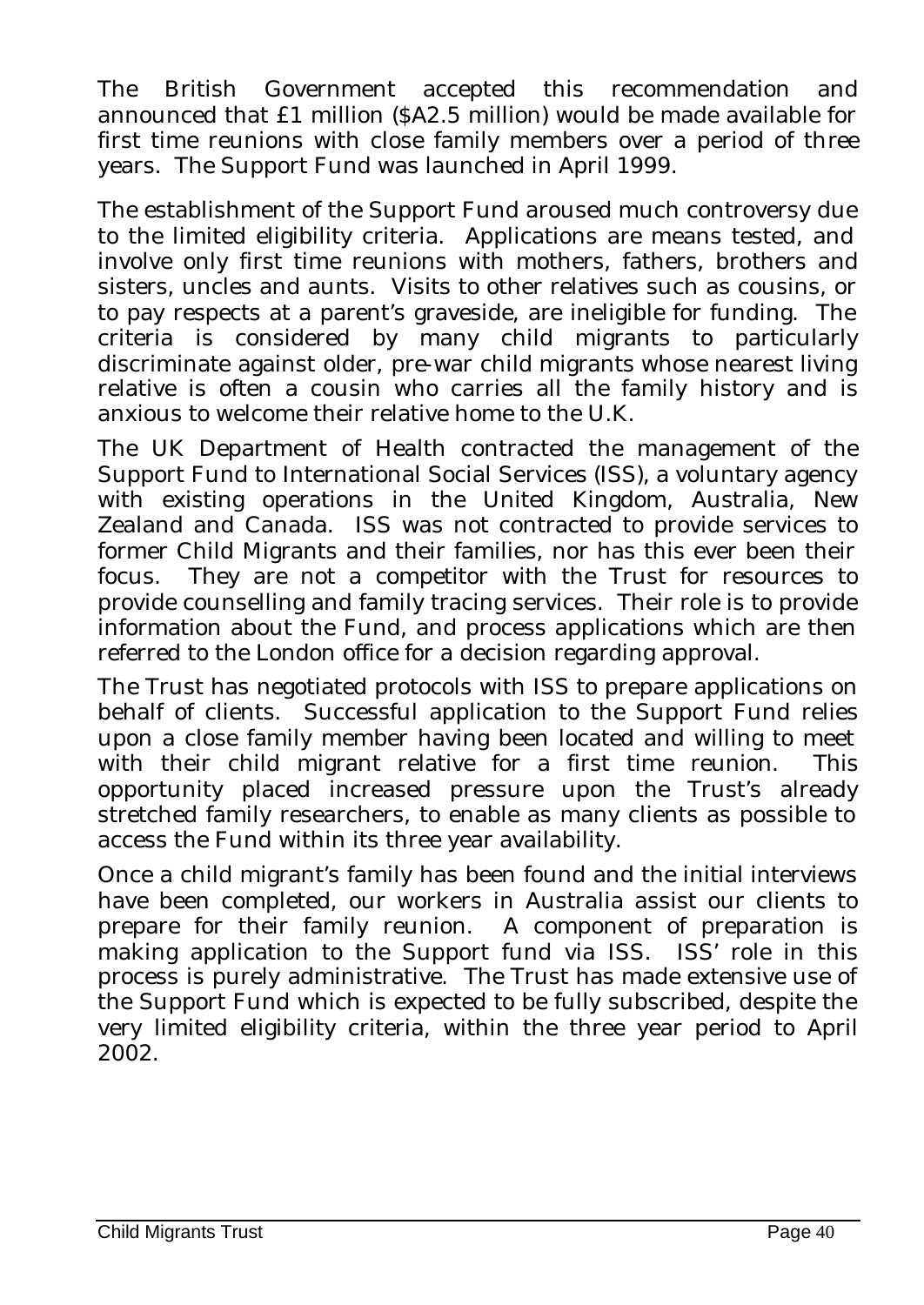#### Child Migrant Central Information Index

All children migrated to Australia after 1920 have been included on a central database established by the British Government. The Index was another measure which compliments the Support Fund and acts as a signpost for former Child Migrants who wish to locate their records in the United Kingdom.

The Index contains the names, dates of birth and migration details of over 7,000 children migrated to Australia after 1920. It is not a complete record as some migrating agencies no longer exist. Others, such as the Salvation Army, advise that their records were destroyed during the last war.

The Index is managed by the National Council of Voluntary Child Care Organisations based in London on behalf of the Department of Health. Access to the Index is limited to former Child Migrants or their authorised agents.

The Index enables former Child Migrants to locate their records which may provide clues for those trying to trace their families. However, it does not provide a direct link to locate family members as much of the information is often fifty years old. One positive use for the Index is as a tool for family members in the United Kingdom searching for missing relatives who may have been migrated.

Despite considerable publicity, the Index has only achieved rather limited success.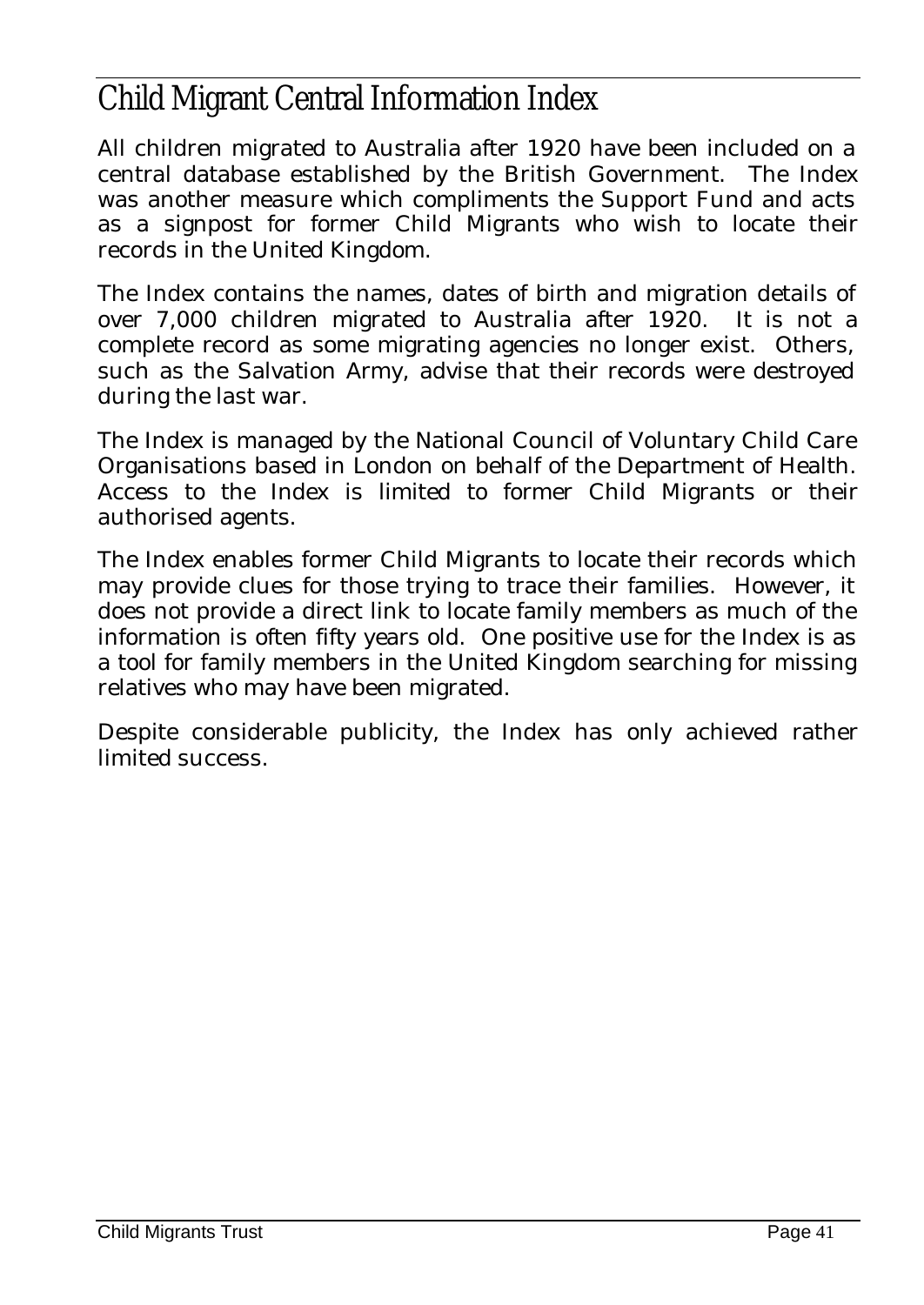

#### AUSTRALIAN GOVERNMENT'S RESPONSE

Despite considerable progress in promoting awareness of the often sad and occasionally tragic consequences of the migration schemes, the Trust has been disappointed by the inadequate response of Governments and migrating agencies to the incontrovertible need for urgent and substantial resource provision. With some notable exceptions, there has been a lack of imagination and leadership in the response of the agencies, coupled with a reluctance or refusal by Governments to fund the necessary services. It has taken too long for agencies to move beyond reactions of denial before assuming more constructive positions and policies.

The Trust's initial request to the migrating agencies for financial assistance fell on deaf ears, despite their considerable resources, influential supporters and fund-raising potential. As some of these agencies spend more in a single week than the Trust's total expenditure over the past ten years, a more creative and generous response would have been appropriate. Fortunately, the Uniting Church in Australia did not follow this pattern and provided a grant to cover the cost of urgently needed administrative support in Victoria.

While the Australian Government demonstrated a more flexible and willing approach at first, the Trust has struggled to develop an adequate level of service provision to match the range and diversity of its clients' needs.

It is difficult to understand the Australian Government's response to the recent British package of measures to assist former Child Migrants. There is a clear joint responsibility between Australia and the United Kingdom for the position of former Child Migrants. The Australian Government was not a passive victim but an active, energetic instigator and chief architect of policy to boost Australia's population and economy. British children were seen as the ideal raw material for nation building.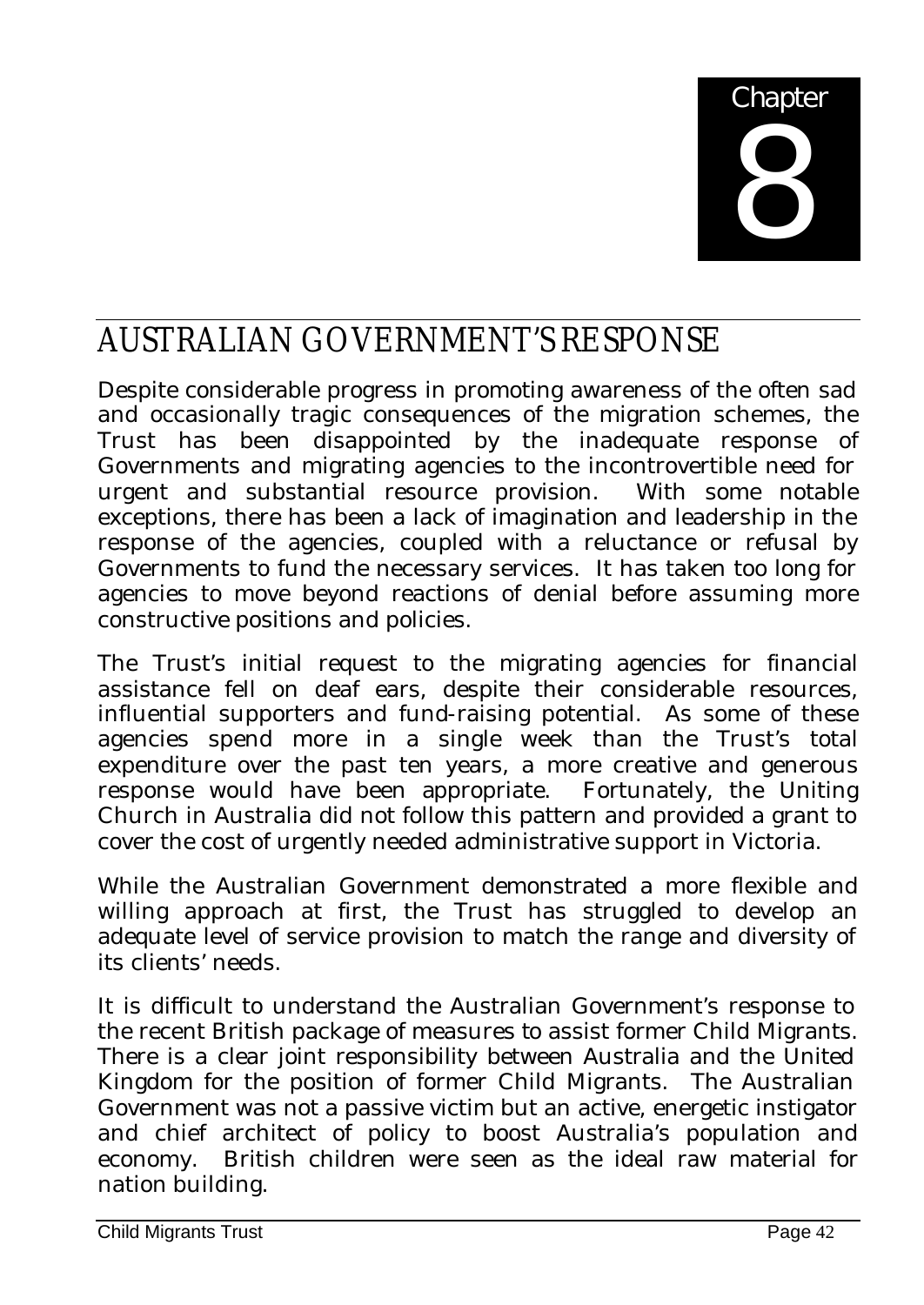Australia's response could be described as an attempt to ignore its substantial role and responsibilities in this sad affair.

The most obvious, simple and humane reaction would have been for Australia to match Britain's level of funding for the Trust and the Support Fund. This would have acknowledged Australia's shared role and enabled the Trust to open offices in Queensland and New South Wales.

Instead, the Government took a year to announce that in essence there would be no fundamental change in Australia's existing level of funding. There was not even an acknowledgement that Australia should consider making a contribution to the Support Fund. Indeed, no explanation was given for the failure to offer any extra funds.

The result of this position is that although Australia actively recruited child migrants in the post-war era, it will not provide any financial help to those who cannot meet the costs of travel to be reunited with their families overseas. This is despite the fact that these former Child Migrants may well be Australian citizens.

Similarly, the failure to increase the Trust's resources ensures that former Child Migrants across Australia do not enjoy the same opportunities to make full use of the Support Fund. This would have been possible if the Trust had been able to open offices in Queensland and New South Wales.

Indeed, it can be argued that the Australian Government have actually taken a step backwards by proposing that, in future, child migrants should seek help from mainstream services.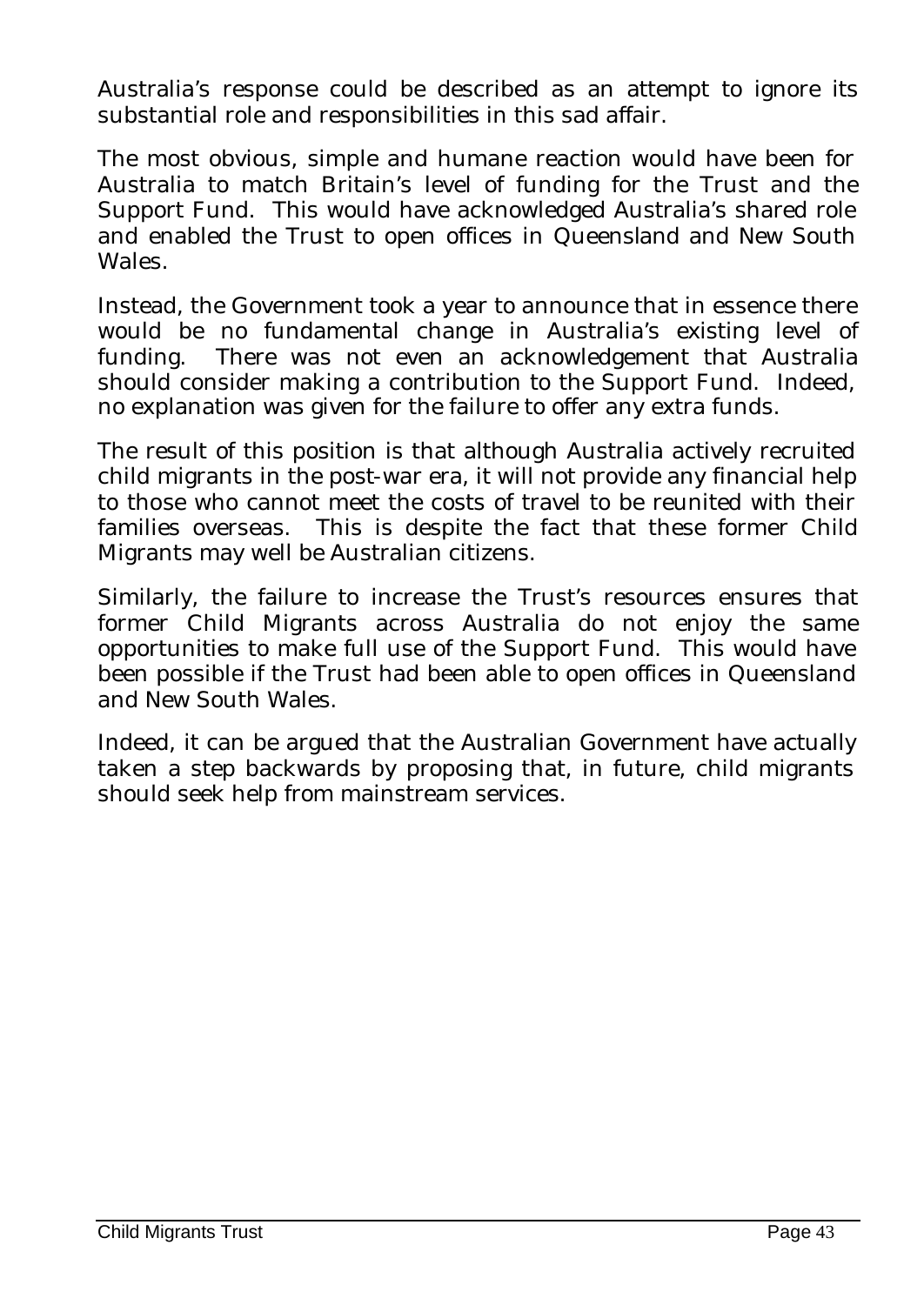

## **CONCLUSION** A DECADE OF POLICY RESPONSES

The Trust can justly claim a significant share of the credit for translating the private troubles of individual former Child Migrants into matters of public concern. Although child migration was only a small chapter in the history of twentieth century immigration, the particular concerns of child migrants themselves were both invisible and unknown to the general public before the Trust was established in 1987.

Naturally, a small group of dedicated individuals – the paid and unpaid staff of the trust – required the assistance and support of other larger organisations to promote greater awareness and understanding of the predicament and problems facing former Child Migrants. The Trust's participation in a television documentary '*Lost Children of the Empire*' was shown in the United Kingdom in 1989 and later the same year in Australia. A book with the same title was co-written by one of our Trustees and included a brief historical account of child migration as well as oral history. This generated considerable controversy and led to the first grant received from the Federal Government in 1990. '*Lost Children of the Empire*' was the inspiration for '*The Leaving of Liverpool*' – an award winning Australian television drama screened in 1992.

At this time, the Australian Government offered more active and secure funding for the Trust than the British Government – which only provided a small grant for one year in 1990. The Department of Immigration grant lasted for three years. It was renewed and a second grant allowed the Trust to open an office in Perth in 1995. However, these grants did not include any provision for inter-state travel or for administrative support to the one Social Worker employed in Melbourne and Perth. The Trust's grants were renewed after a funding gap of two years in Britain – but again at a minimum level from 1993. Fortunately, the Director received firm, consistent support from her local authority, Nottinghamshire County Council.

It is crucial to understand the full context of the Trust's funding because the Trust has tried to develop its services in a balanced, synchronised manner in both Australia and Britain. The Trust wishes to deliver a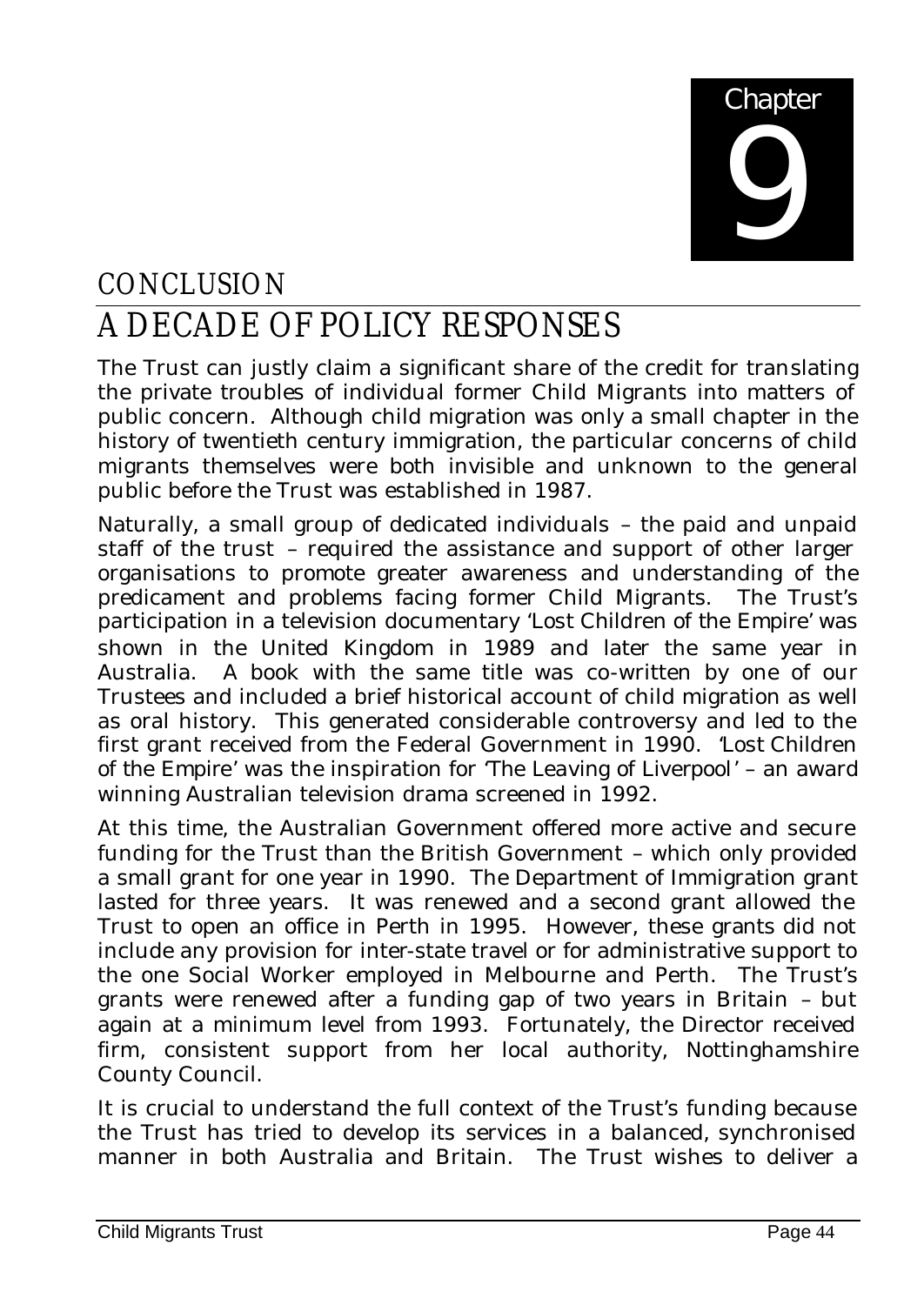seamless, integrated professional service. It cannot function efficiently if its British resources are not evenly matched by Australia.

The landscape of government funding in Britain was transformed after the Parliamentary Inquiry in 1998 led to the Support Fund of \$2.5million over a three-year period and a significant increase in the Trust's funding. In April 2001, for example, the Trust will receive \$500,000 for its family research and counselling services. This encouraged the Trust to seek additional grants in Australia so that clients in New South Wales and Queensland could be offered a local service. However, this request was rejected by the Department of Immigration. Consequently, the Trust has only two offices – in Perth and Melbourne – supported by government grants, which total \$120,000 per year. Australia is clearly the weakest link in the Trust's service provision.

There has been no Australian contribution to the Travel/Support Fund, no increase in the Trust's grant, and no commitment to an inquiry into the Government's past role and present responsibilities in respect of the welfare of former Child Migrants. Despite this minimalist response by the Commonwealth Government, there have been some positive developments at State levels. For example, the Federal grant, which supports the Trust's office in Perth, is now matched by a similar grant from the West Australian government. Other State Governments are reviewing their provision and considering outsourcing provision to external providers like the Trust.

#### **Justifications**

There have been several attempts to defend child migration policies. For example, although it is conceded that many children suffered from various forms of abuse and ill treatment, as long as the road to hell was paved with good intentions, no valid claims for compensation should be entertained or criticism accepted.

However, this defence requires close scrutiny. Does this apply when the particular road selected by government has been previously rejected as too dangerous for vulnerable children by other countries like Canada? Does this not suggest a reckless policy with those children who committed suicide or who died in various accidents as the most obvious victims of this policy?

It can be argued that good intentions are a necessary but insufficient basis for effective policy. For example, we may assume that doctors generally have their patients' best interests in mind but this does not excuse them from criticism if their practice is dangerously out of step with modern standards. Policies need to be well intentioned as well as tested and evaluated. Similarly, lessons should be learned if policies have been tried and found wanting in similar contexts. Good intentions should be the start not the end of our examination of the costs and benefits of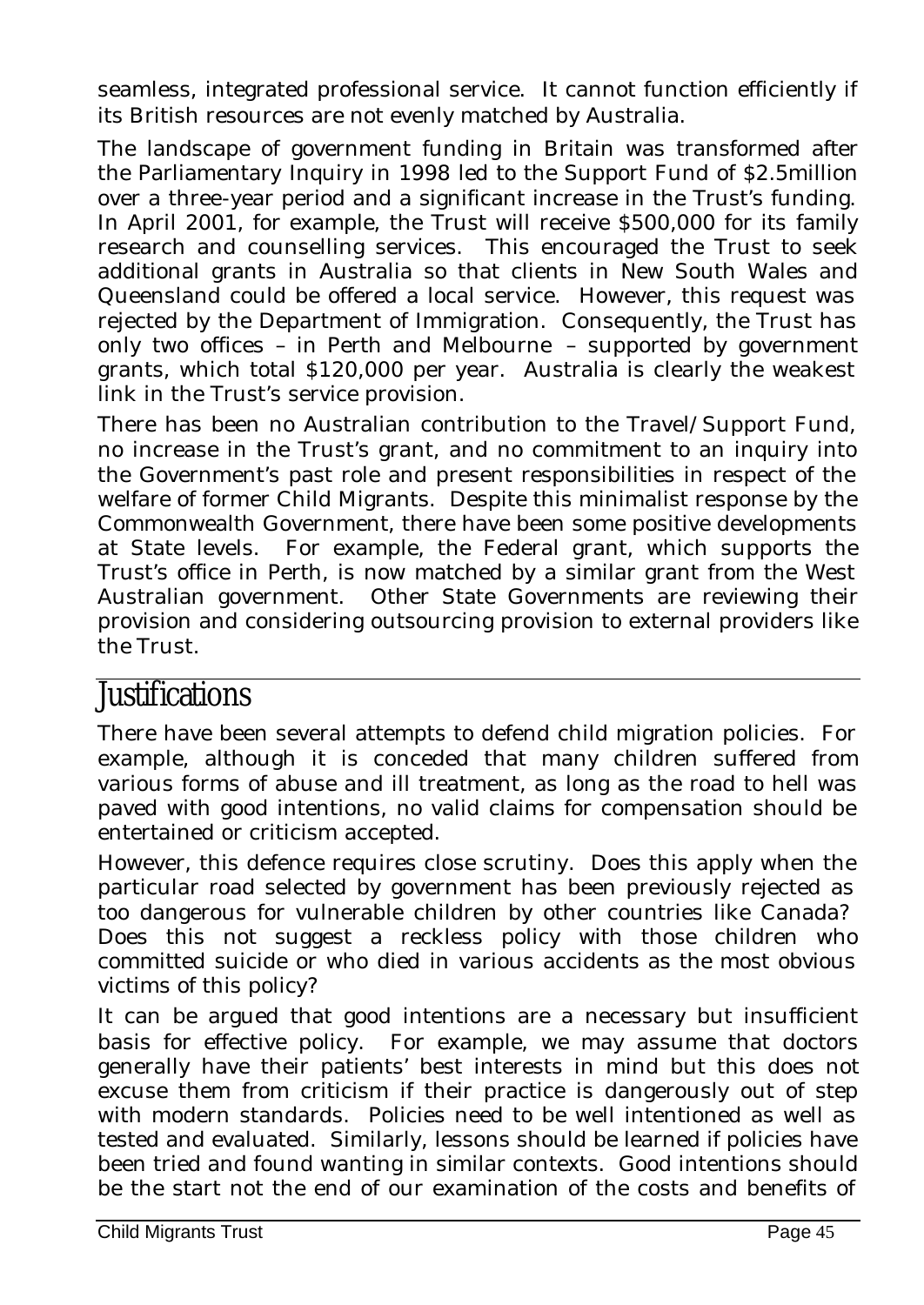social policy. To claim that policies are well intentioned or in the best interests of their target population is often merely part of the ritual of policy presentation.

In addition, there are difficult judgements to be made about the reasonably foreseeable consequences of child migration policy. For example, a reading of the history of child migration suggests that children will always be vulnerable to abuse and at risk. Indeed, warnings were not heeded during Australia's post-war period of child migration based on the adverse experiences of pre-war child migrants. Moreover, there is a catalogue of missed opportunities to protect the interests of these children. It could be said, this continues even to this day.

#### **Conclusion**

Perhaps Australia needs to rediscover its active role in the recruitment of child migrants and enable them to rediscover and reconnect with their families overseas. Former Child Migrants were socially disconnected from their families and true identities, not by a court order, but by government sponsored emigration. They retain their full legal rights to inheritance and they carry and embody a genetic inheritance from their parents. As children, they experienced a second class quality of care in Australia. Indeed, hundreds experienced abuse by cruel institutional regimes. As adults they need a specialised, skilled service to enable them to secure basic human rights which the vast majority of us take for granted- a knowledge of their personal, medical and family history, the opportunity to make contact with and meet their families overseas.

For many, the charities, the Federal and State Governments created a Bermuda Triangle where identities, positive standards of care and selfesteem disappeared from view. Child Migrants need to be afforded dignity and respect and to be freed from the lies and deceptions of their past.

Even modest investments in services to assist former Child Migrants can yield significant returns. Profound and positive changes in the lives of many families are within our grasp. The Trust has the necessary skills, knowledge and experience to reunite many more families. It merely lacks adequate financial resources. Even at this late stage, so much more can be achieved.

For those of us who have always known and been cherished by our families, it is hard to understand the impact of a reunion upon those who have lived all their lives without families. The joy of receiving a mother's first birthday card is a priceless gift of belonging after a lifetime alone.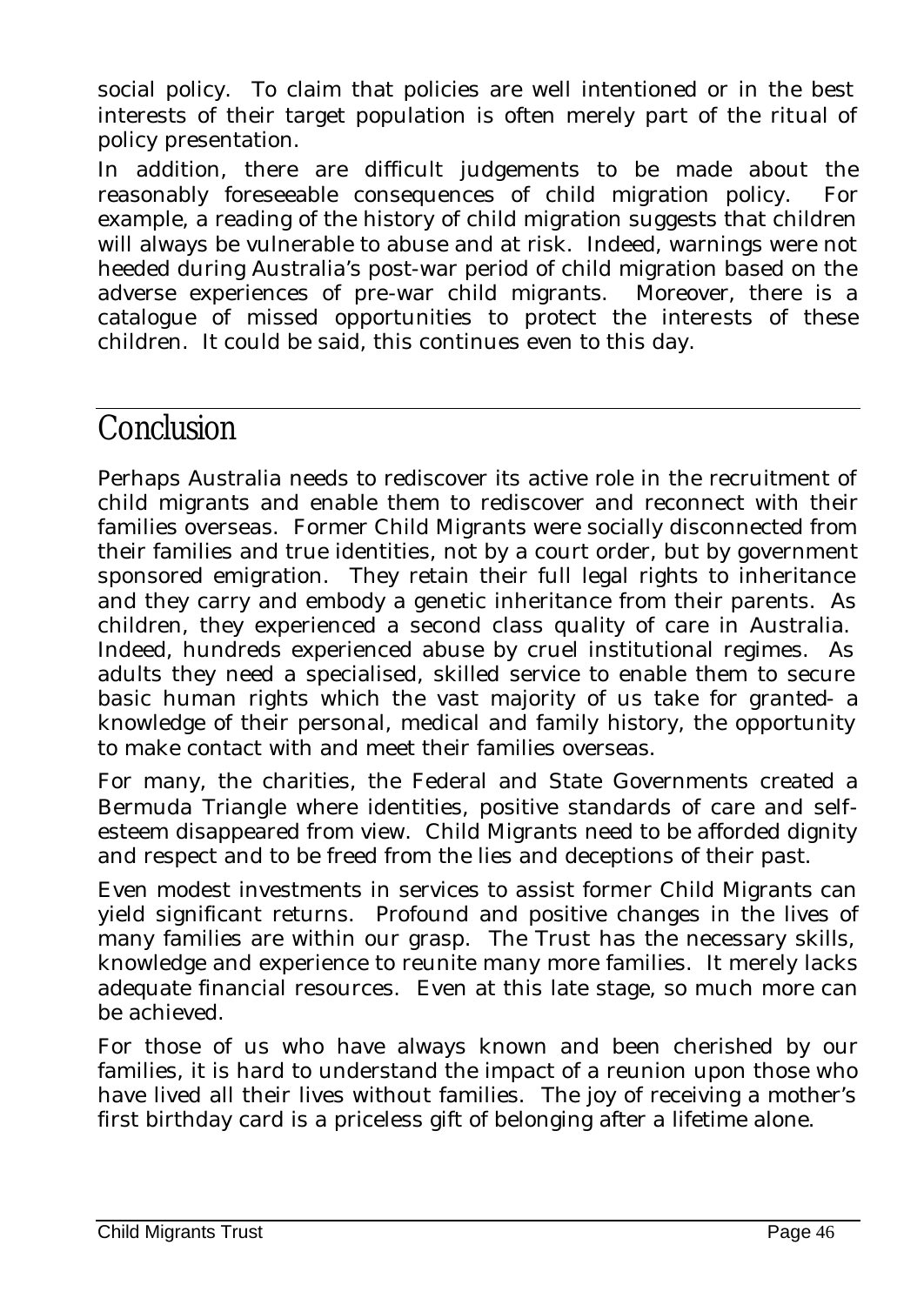

## CHILD MIGRANTS TRUST

#### RECOMMENDATIONS

*A range of measures are urgently required to ensure former Child Migrants receive the specialist services they so desperately need. Even now at this late stage so much can be achieved. Family reunions, in our view, are one of the most constructive and positive ways forward.*

- 1. The Trust needs a secure and moderately substantial funding base in Australia to enable the agency to develop and complete its specialist humanitarian family reunion service.
- 2. The establishment of a Travel Support Fund to complement the existing British Governments' three year fund.
- 3. The establishment of a Committee/Working Group with representatives of both the Australian and British Governments to ensure the needs of former Child Migrants and their families are firmly placed on the political and policy agenda.
- 4. Bi-lateral discussions between the British and Australian Governments with regard to Social Security issues. There needs to be a review of the regulations which at the present time disadvantage former Child Migrants when visiting their families in the United Kingdom.
- 5. We recommend that measures are taken to ensure uniformity across Australia with regard to the Statute of Limitations. This would enable individual former Child Migrants to instigate proceedings in cases of historical abuse.
- 6. We support the views of the International Association of Former Child Migrants and their Families, in that the establishment of a Tribunal should be considered to address issues of compensation.
- 7. The Child Migrants Trust's Oral History Project in Australia and the United Kingdom is a vital component to ensuring the experiences of former Child Migrants and their families are not lost to us now, or in the future. We consider this to be invaluable and seek Government support to ensure this project is developed and brought to a satisfactory conclusion.
- 8. The 1<sup>st</sup> International Congress on Child Migration has been planned for 2001, with the cooperation and support of the International Association. The support of the Australian Government is requested.
- 9. A research project to objectively assess the work of the Child Migrants Trust over the last decade, particularly in the area of family reunions, would provide a valuable assessment of outcomes which is crucial to many areas of our professional work with families who have been separated.
- 10.The Trust supports the International Association's recommendation for relocation packages to be an integral part of provisions for former Child Migrants and their families.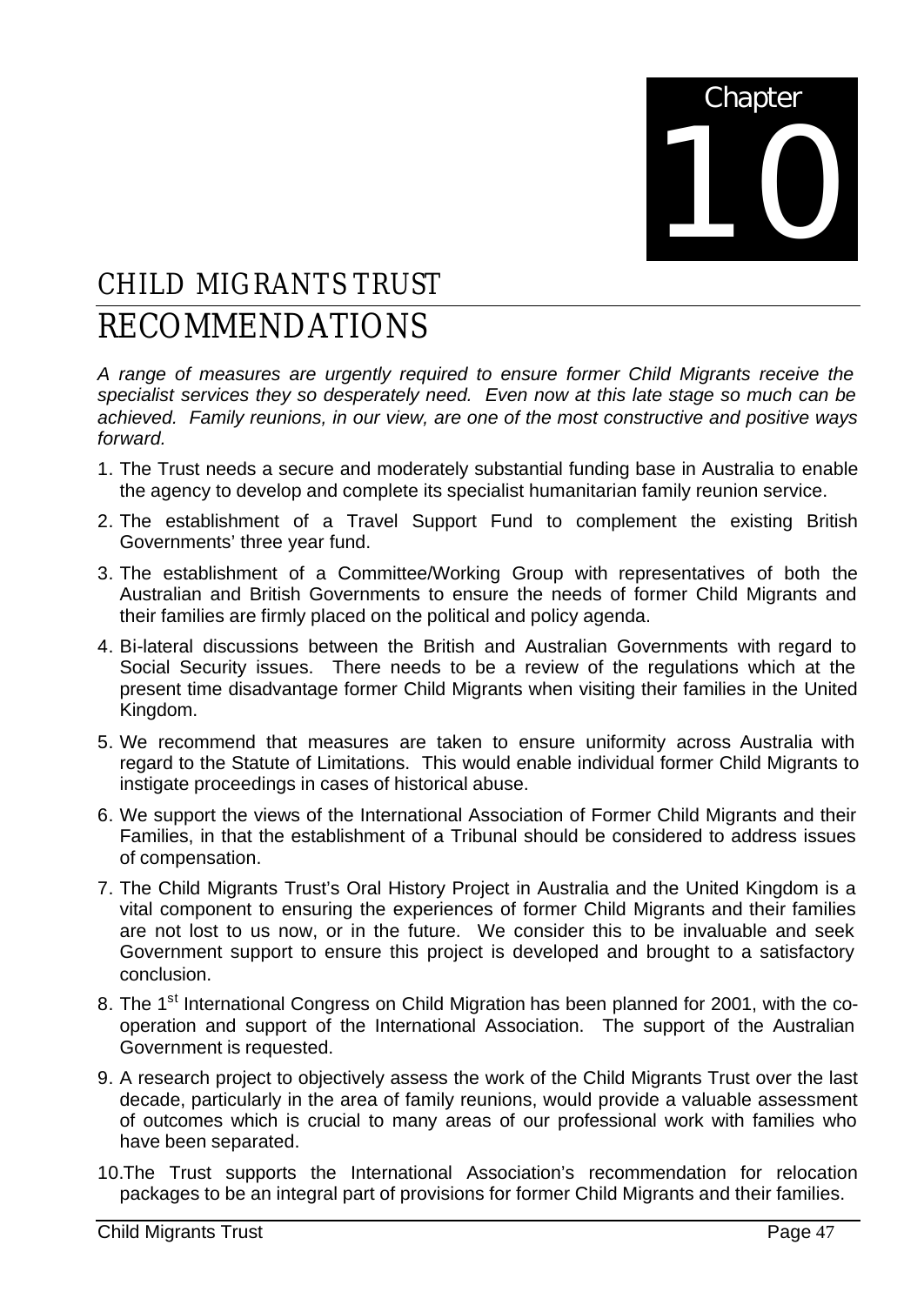

### CHILD MIGRANTS TRUST CLOSING STATEMENT

Child migration policy represents a classic case of governments resisting the lessons of history and reinventing the wheel, usually with tragic or damaging consequences for the children concerned.

Why did Australia believe it could succeed where Canada failed? If the Canadian scheme demonstrated that young children were extremely vulnerable on isolated farms, even to the extent of individuals being murdered or committing suicide, what might be the consequences of grouping children together on large farm schools? In the worst case scenario, large groups of children would be abused – physically, sexually and emotionally. This is precisely what happened in Western Australia to many children in the care of the Christian Brothers.

It is to be hoped that there will be proper and full recognition of this tragic chapter in the history of child migration to Australia. No honest account of this policy would seek to minimise the scale of this disaster in the lives of hundreds of vulnerable children.

#### Denial

For example, when a British civil servant was asked about government funding to the Trust by the Select Committee inquiry, he replied that the Trust had received a grant every year except one. In fact, the truth was that the Trust only received one small grant during a three year period. Assuming this answer was not a deliberate lie, it seems entirely possible that this civil servant could not bring himself to admit how small government's attempts to help child migrants had been. The Christian Brothers could not accept at first how many Brothers had been involved in the abuse of children. The numbers seemed to increase year by year as the Brothers gradually accepted more responsibility.

Governments played a major role in child migration. In Australia, postwar immigration was a Commonwealth initiative which was inspired and financed by the Immigration Minister. There would seem to be a clear responsibility for a Federal initiative to help former Child Migrants in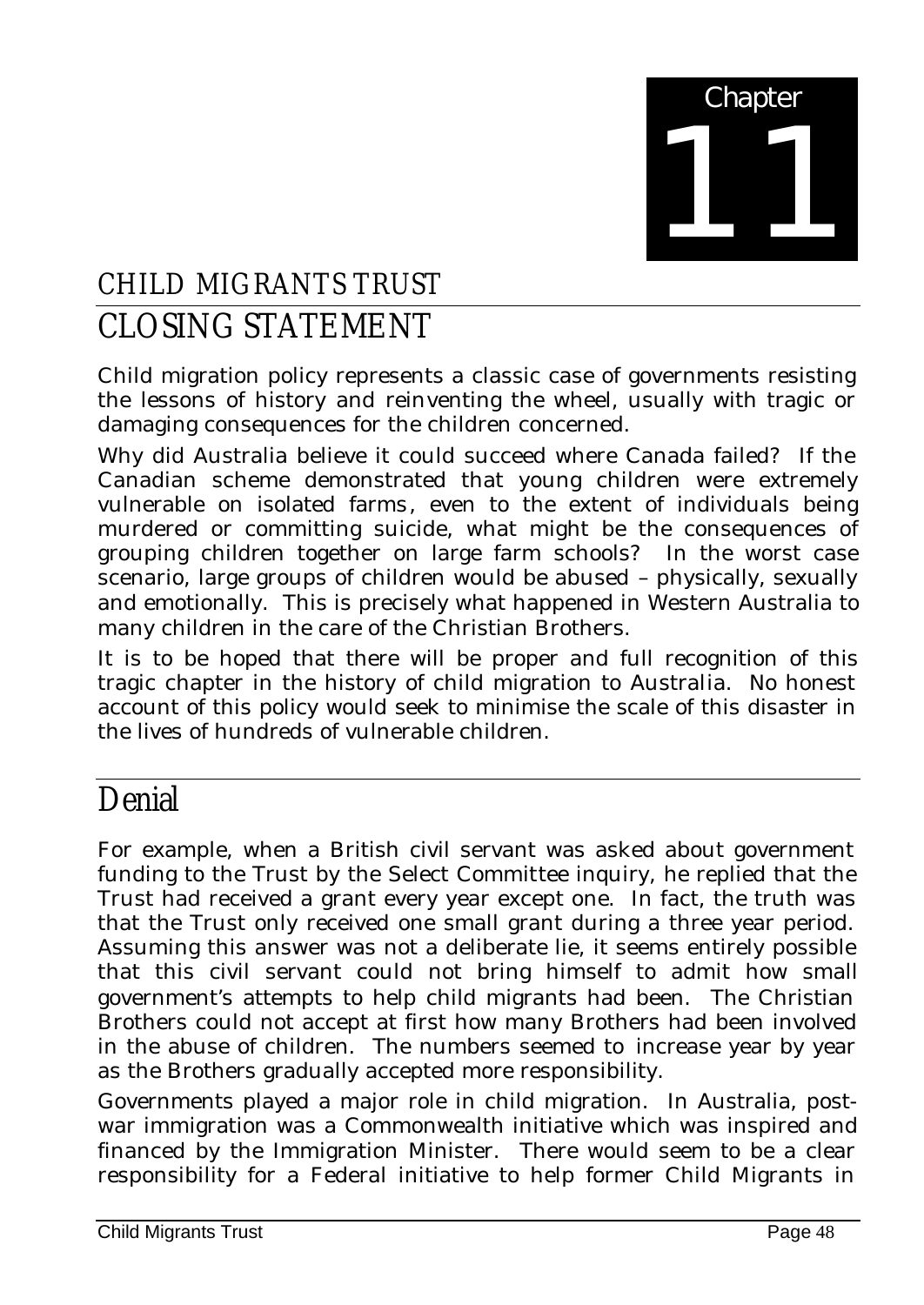significant ways. Perhaps the present marginal level of assistance might be appropriate if the Federal Government had played a marginal role in these schemes. However, in Australia, as in Britain, before the Select Committee Inquiry, no genuine efforts have been made by government to assess their full responsibility for child migration and thus their obligation to offer at least a reasonable level of provision. Governments carry a special degree rather than a general degree of responsibility for this group of people.

## Bridging the Gaps

There are many gaps which need to be acknowledged and bridged. There is a serious gap between the intentions of child migration schemes and their dreadful outcomes for hundreds of men and women.

There is a major gap between the Government's level of responsibility and active involvement in the creation of the difficulties experienced by former Child Migrants and the minimalist provision to help them. There is, consequently, a significant gap between the Government's rhetoric of offering constructive and positive help and the reality of its extremely limited funding of services. This funding has not increased as a result of recent British initiatives and may even decrease next year. Denial of responsibility and denial of the damage suffered by former Child Migrants leads to a denial of proper, decent amounts of funding to provide a reasonable level of service.

There are at least two painful realities associated with child migration policy. Firstly that it continued in Australia as recently as the 1960s with devastating consequences for so many and, secondly, that even by the twenty-first century Australia had failed to offer a reasonable level of help to those so cruelly affected.

As children, child migrants were treated as second class citizens. It is time for them to receive a first class service. We cannot replace their damaged childhood but we can take positive action to fill the void in their lives. Gaps of knowledge about their medical background and their family relationships can be filled. Missing relatives can be found. Lies and deceit can be replaced with truth and knowledge.

First, however, we must bridge the gap of courage and compassion. This is the major roadblock preventing politicians from making a significant contribution to the resolution of this problem. The moral courage not to wash their hands of this issue or walk by on the other side. The compassion to help those fellow citizens, to whom we all owe a special obligation.

We end this submission as we began. This is an acute human problem which can, and should be, humanely addressed while there is still time.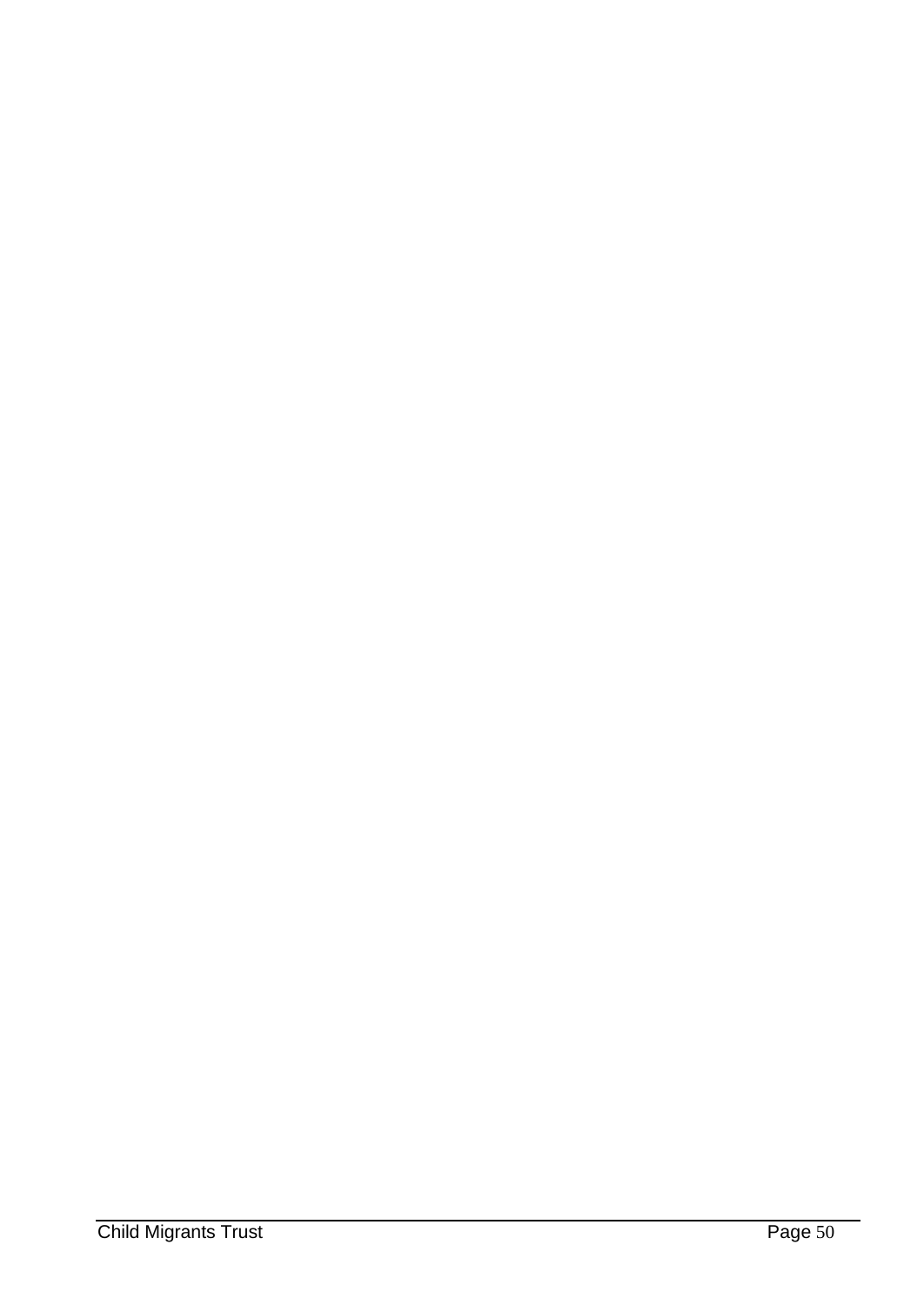

## CHILD MIGRANTS TRUST

#### Agency Liaison & Contacts

Over the past thirteen years the Child Migrants Trust has developed contacts with the migrating agencies, particularly surrounding professional, procedural and protocol issues in relation to client files held by these agencies. The following lists many of the Trust's agency contacts:

- <sup>q</sup> National Archives, Australia
- □ Barnardo's Australia & U.K.
- <sup>q</sup> Big Brother Movement, NSW
- <sup>q</sup> Bindoon, W.A.
- <sup>q</sup> Burnside, NSW
- <sup>q</sup> Catholic Migrant Centre, W.A.
- <sup>q</sup> Castledare, W.A.
- <sup>q</sup> Clarendon Children's Home, Tasmania
- <sup>q</sup> Clontarf, W.A.
- □ Catholic Children's Societies, U.K.
- <sup>q</sup> Christian Brothers Ex-Residents Services, W.A.
- <sup>q</sup> Church of England
- <sup>q</sup> Crusade of Rescue, U.K.
- <sup>q</sup> Departments of Family & Children's Services, Australia
- <sup>q</sup> Dhurringhile, Victoria
- □ Father Hudson's Homes, U.K.
- <sup>q</sup> Fairbridge, Bulawayo, Zimbabwe
- <sup>q</sup> Fairbridge, Pinjarra, W.A.
- <sup>q</sup> Fairbridge, Molong, NSW
- <sup>q</sup> Goodwood Orphanage, Adelaide
- <sup>q</sup> Middlemore Homes, U.K.
- <sup>q</sup> National Children's Homes, U.K.
- <sup>q</sup> Nazareth Houses, U.K., Ireland & Australia
- <sup>q</sup> Neerkol, Queensland (St Joseph's)
- <sup>q</sup> Northcote, Victoria
- <sup>q</sup> Psychiatric Clinics & Hospitals
- **Quarriers Homes, U.K.**
- <sup>q</sup> Salesian Brothers, Tasmania
- <sup>q</sup> St John's C.of E., Victoria
- <sup>q</sup> St Mary's, Kent, U.K.
- □ Swan Homes, W.A.
- □ Tardun, W.A.
- <sup>q</sup> U.K. Local Authorities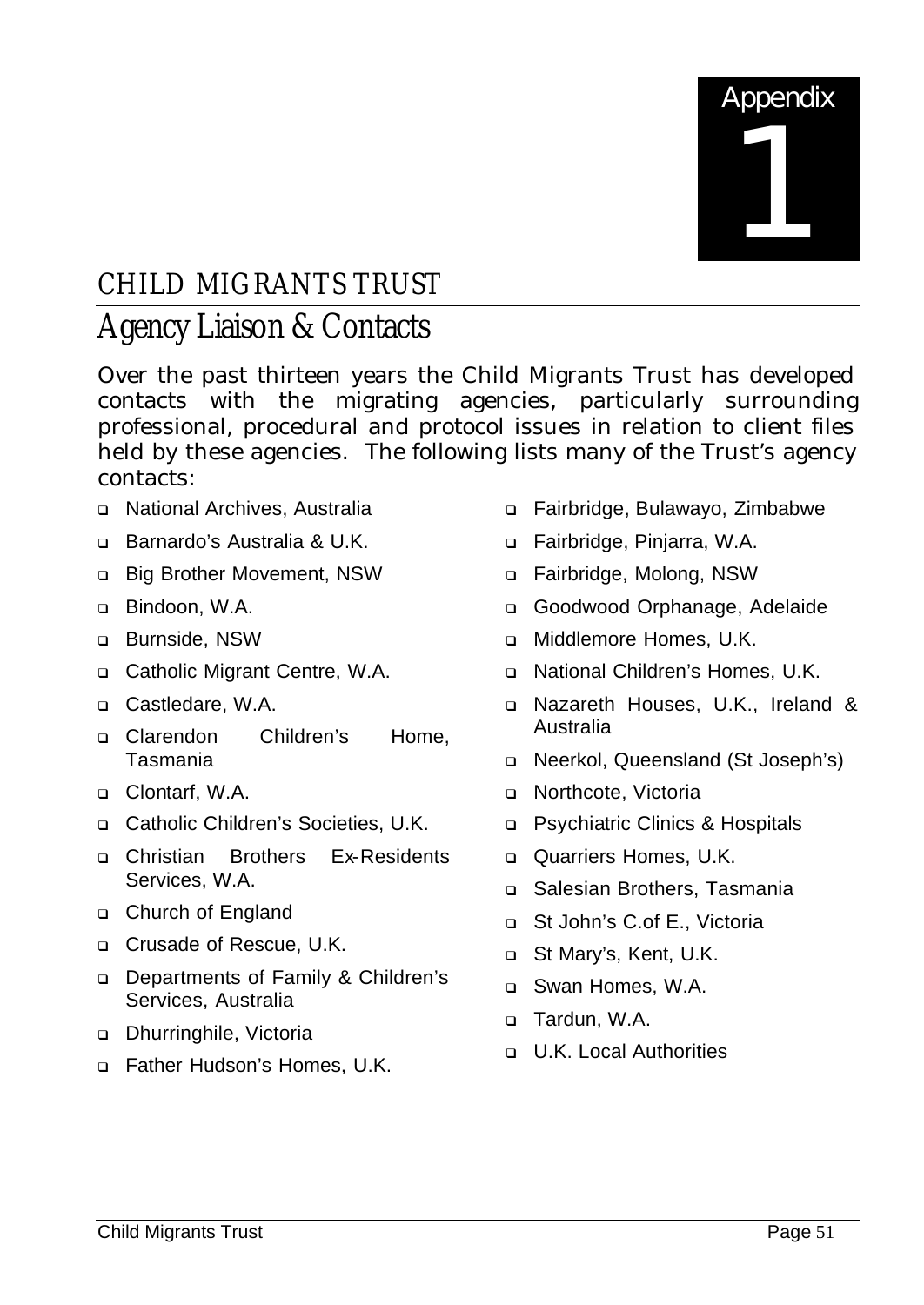

### CHILD MIGRANTS TRUST

## Key Milestones of the Child Migrants Trust

| $\Box$ | 1986 | 1 <sup>st</sup> request from a former Child Migrant in Australia                                                                                                                                                                                                                                                                                    |
|--------|------|-----------------------------------------------------------------------------------------------------------------------------------------------------------------------------------------------------------------------------------------------------------------------------------------------------------------------------------------------------|
| $\Box$ | 1987 | 1 <sup>st</sup> reunion in England between mother and daughter                                                                                                                                                                                                                                                                                      |
| $\Box$ | 1987 | Margaret Humphreys research visits to Sydney, Canberra & Melbourne                                                                                                                                                                                                                                                                                  |
| $\Box$ | 1987 | <b>Child Migrants Trust established</b>                                                                                                                                                                                                                                                                                                             |
| $\Box$ | 1987 | Articles published in Observer newspaper                                                                                                                                                                                                                                                                                                            |
| $\Box$ | 1987 | Director seconded to C.M.T. from Nottinghamshire County Council                                                                                                                                                                                                                                                                                     |
| $\Box$ | 1988 | Research visits to Canada & Zimbabwe by Margaret Humphreys                                                                                                                                                                                                                                                                                          |
| $\Box$ | 1988 | Visit to Australia by Margaret Humphreys & David Spicer,<br>Barrister and Trustee of the Child Migrants Trust                                                                                                                                                                                                                                       |
| $\Box$ | 1988 | Filming for Granada's documentary "Lost Children of the Empire"                                                                                                                                                                                                                                                                                     |
| $\Box$ | 1989 | Transmission in the U.K. of "Lost Children of the Empire" and<br>publication of a book of the same name                                                                                                                                                                                                                                             |
| $\Box$ | 1989 | Thousands of calls received on Help Lines following screening of<br>the documentary "Lost Children of the Empire"                                                                                                                                                                                                                                   |
| $\Box$ | 1989 | "Lost Children of the Empire" transmitted in Australia. Director<br>appeared on the Peter Couchman programme before an invited<br>audience of former Child Migrants including David Hill, then<br>Director-General of the ABC.                                                                                                                      |
| $\Box$ | 1989 | Three members of the Child Migrants Trust U.K. team travelled to<br>Australia to staff the Help Lines following the transmission.<br>Again,<br>hundreds of calls were received from very distressed and angry former<br>Child Migrants in Australia. Many were sobbing down the telephone,<br>relating their accounts of physical and sexual abuse. |
| $\Box$ | 1990 | Child Migrants Trust receives a one year grant from the U.K. Department<br>of Health                                                                                                                                                                                                                                                                |
| $\Box$ | 1990 | C.M.T. receives a three year grant from the Australian Government,<br>Department of Immigration & Ethnic Affairs                                                                                                                                                                                                                                    |
| $\Box$ | 1990 | $29th$ June – C.M.T. officially opens its first U.K. office                                                                                                                                                                                                                                                                                         |
| ❏      | 1991 | C.M.T. opens an office in Melbourne, Victoria and appoints a qualified                                                                                                                                                                                                                                                                              |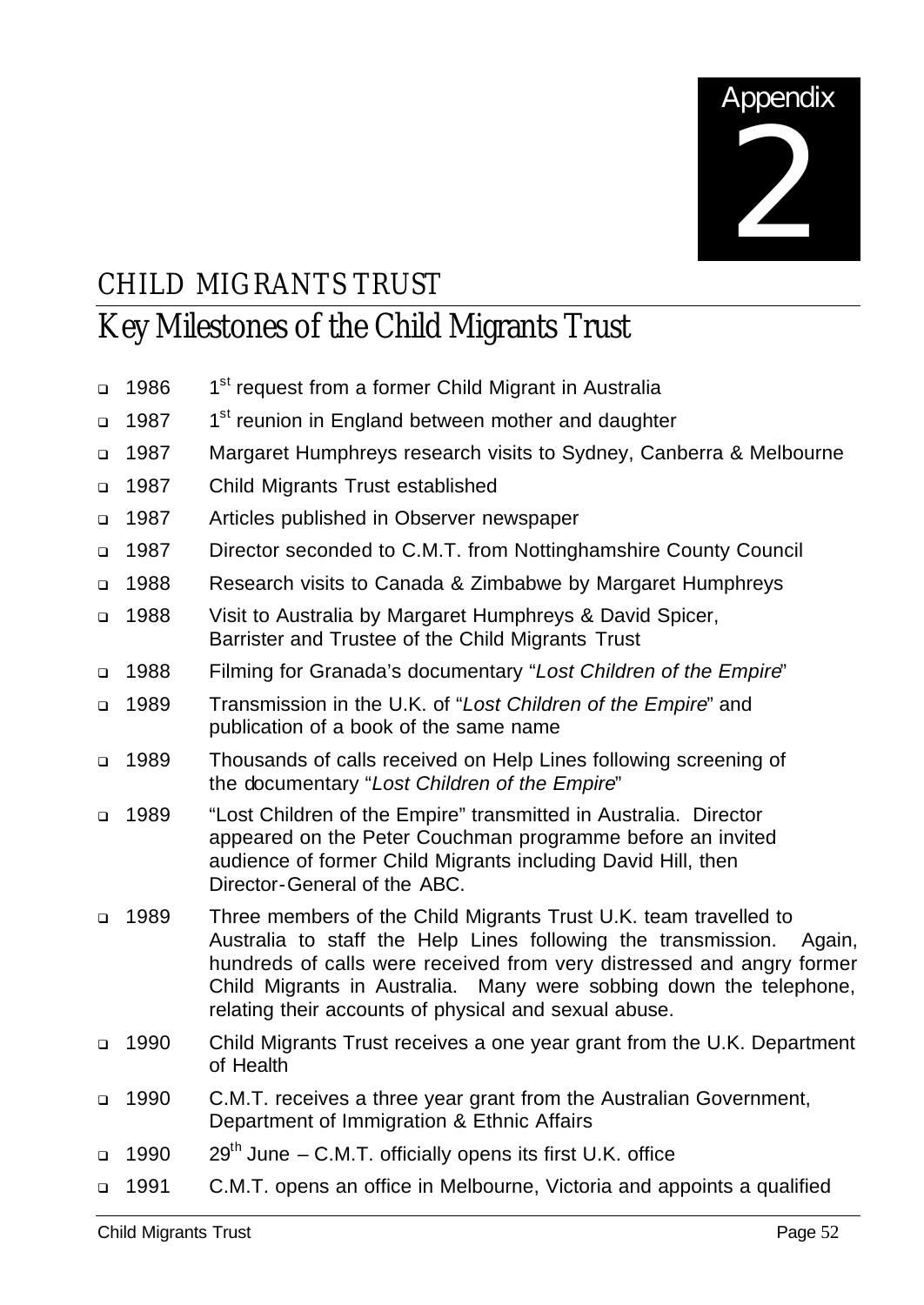and experienced Social Worker

- <sup>q</sup> 1992 December '92 to April '93 Director counsels clients in Western Australia from a rented house in Perth
- <sup>q</sup> 1993 C.M.T. receives a further grant from the Department of Health
- <sup>q</sup> 1993 "*Leaving of Liverpool*" transmitted in the U.K. in July following political pressure on the BBC. Nottinghamshire County Council provi ded free telephone Help Lines, staffed by the Child Migrants Trust, for two evenings. Computer monitoring recorded over 10,000 calls were made.
- <sup>q</sup> 1993 Investiture at Government House, Canberra, attended by former Child Migrants from each scheme, Margaret Humphreys receives the Order of Australia medal from the Governor-General.
- <sup>q</sup> 1994 The Director's book, "*Empty Cradles*", launched at the House of Commons, London.
- <sup>q</sup> 1994 Lawyers acting for the Christian Brothers subpoenaed C.M.T. files. The Director & Trustees successfully resist the subpoena in order to preserve the confidentiality of its clients and protect its therapeutic relationship. This was a costly and stressful time for the Trust and its clients.
- <sup>q</sup> 1994 The Trust presented a written submission and oral evidence to the Joint Standing Committee on Migration.
- <sup>q</sup> 1995 Following C.M.T.'s submission, citizenship fees are waived for former Child Migrants, thus effectively recognising their uniqueness in Australian society, as well as the expertise of the Trust in verifying the bone fides of former Child Migrants seeking Australian citizenship.
- <sup>q</sup> 1995 The Child Migrants Trust opens an office in Perth, Western Australia.
- <sup>q</sup> 1995 The Trust is short listed for the prestigious Guardian/Jerwood Foundation Award for "excellence and innovation" as a small charity.
- <sup>q</sup> 1995 The Trust receives a grant from the Uniting Church of Australia, Victoria
- <sup>q</sup> 1996 Appointment of the Rt. Hon. Sir Ninian Stephen as Patron of the Child Migrants Trust.
- <sup>q</sup> 1996 Margaret Humphreys is awarded an Honorary Degree of Master of Arts by Nottingham Trent University in recognition of her contribution to knowledge of child care, social policy and practice.
- <sup>q</sup> 1996 The Trust gives evidence, both written and oral, to the Western Australian Select Committee of Inquiry into Child Migration.
- <sup>q</sup> 1997 Grant obtained from the U.K. Lotteries Commission to fund two full-time social workers and one part-time administrator over a 3 year period.
- <sup>q</sup> 1997 The United Kingdom Health Select Committee announce they are to hold an Inquiry into the Welfare of British Former Child Migrants.
- <sup>q</sup> 1997 August "*Leaving of Liverpool*" receives its second screening in the U.K.
- <sup>q</sup> 1997 The International Association of Former Child Migrants and their Families is launched in Perth, Western Australia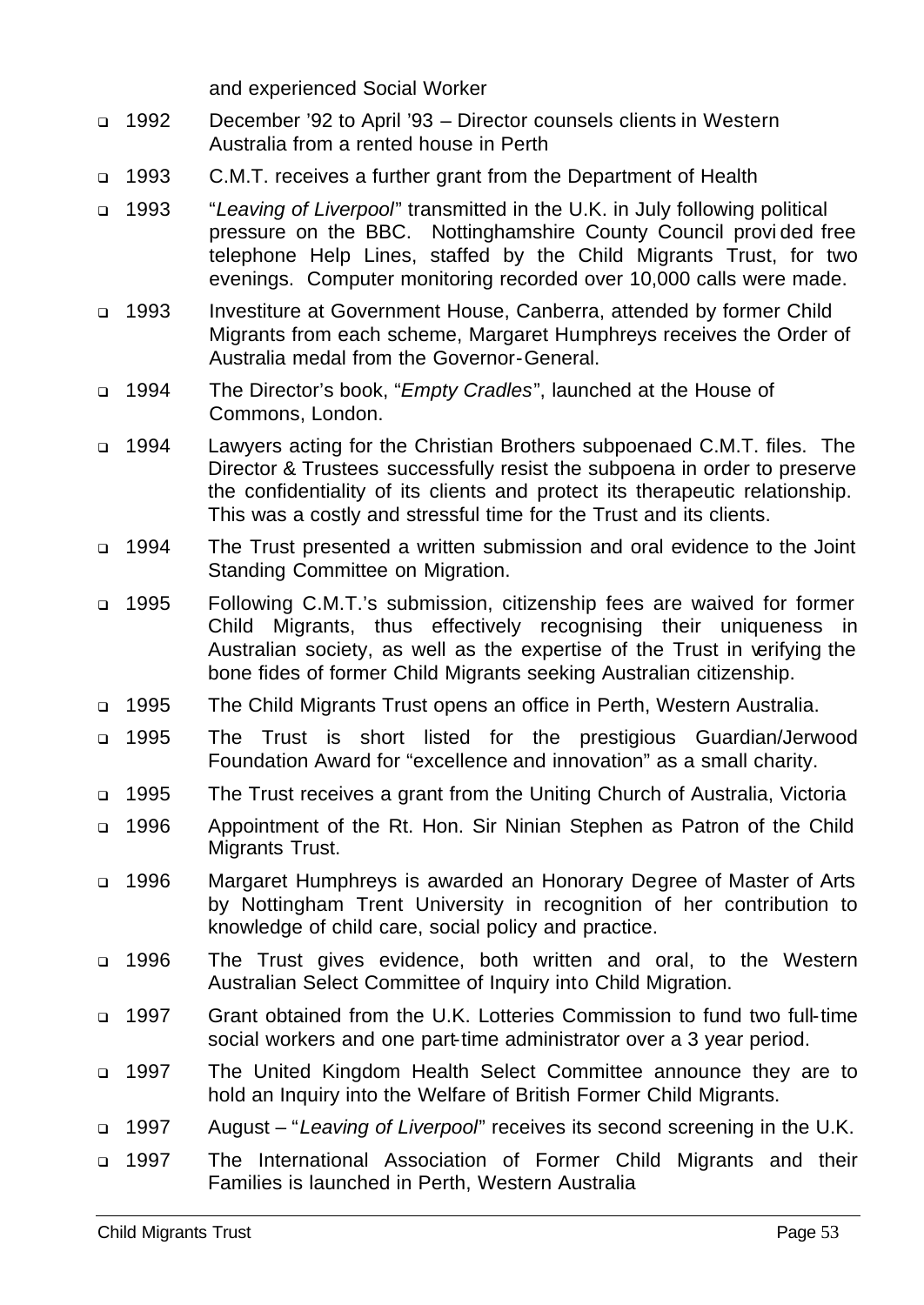- <sup>q</sup> 1997 Margaret Humphreys is named a Paul Harris Fellow by the Rotary Foundation of Rotary International
- <sup>q</sup> 1998 The Trust gives evidence to the United Kingdom Health Select Committee at the House of Commons, London
- <sup>q</sup> 1998 Senior Staff and Trustees support former Child Migrants giving evidence before the Health Select Committee in Melbourne and Perth
- <sup>q</sup> 1998 The Trust opens the evidence sessions at the Forde Inquiry in Brisbane
- <sup>q</sup> 1999 Trust participates with New York based CBS to produce "60 Minutes II, *The Lost Children*", filmed on location in Australia and the UK. This production is transmitted in 50+ countries and wins a prestigious Emmy Award in 2000.
- <sup>q</sup> 1999 Trust secures a 3 year grant from the U.K. Department of Health which significantly increases the U.K. funding
- <sup>q</sup> 1999 Adjournment debate in the House of Commons in support of the work of the Child Migrants Trust
- <sup>q</sup> 1999 CBS "60 Minutes II, *The Lost Children*", is transmitted in Australia. The Trust participates in a live telephone and internet link-up with the viewing audience.
- <sup>q</sup> 1999 Child Migrants Trust receives a two year grant from the Western Australian State Government
- <sup>q</sup> 1999 The Trust receives a second grant from the Western Australian Lotteries
- <sup>q</sup> 1999 The Trust participates in the filming of a BBC documentary "*Britain's Shame*", filmed in Australia and the U.K.
- <sup>q</sup> 1999 The Director addresses a meeting of all State Directors in Perth.
- <sup>q</sup> 2000 The Trust this year reunites a record number of former Child Migrants with their families
- □ 2000 Trust announces the 1<sup>st</sup> International Congress on Child Migration, a joint venture with the International Association of Former Child Migrants and their Families.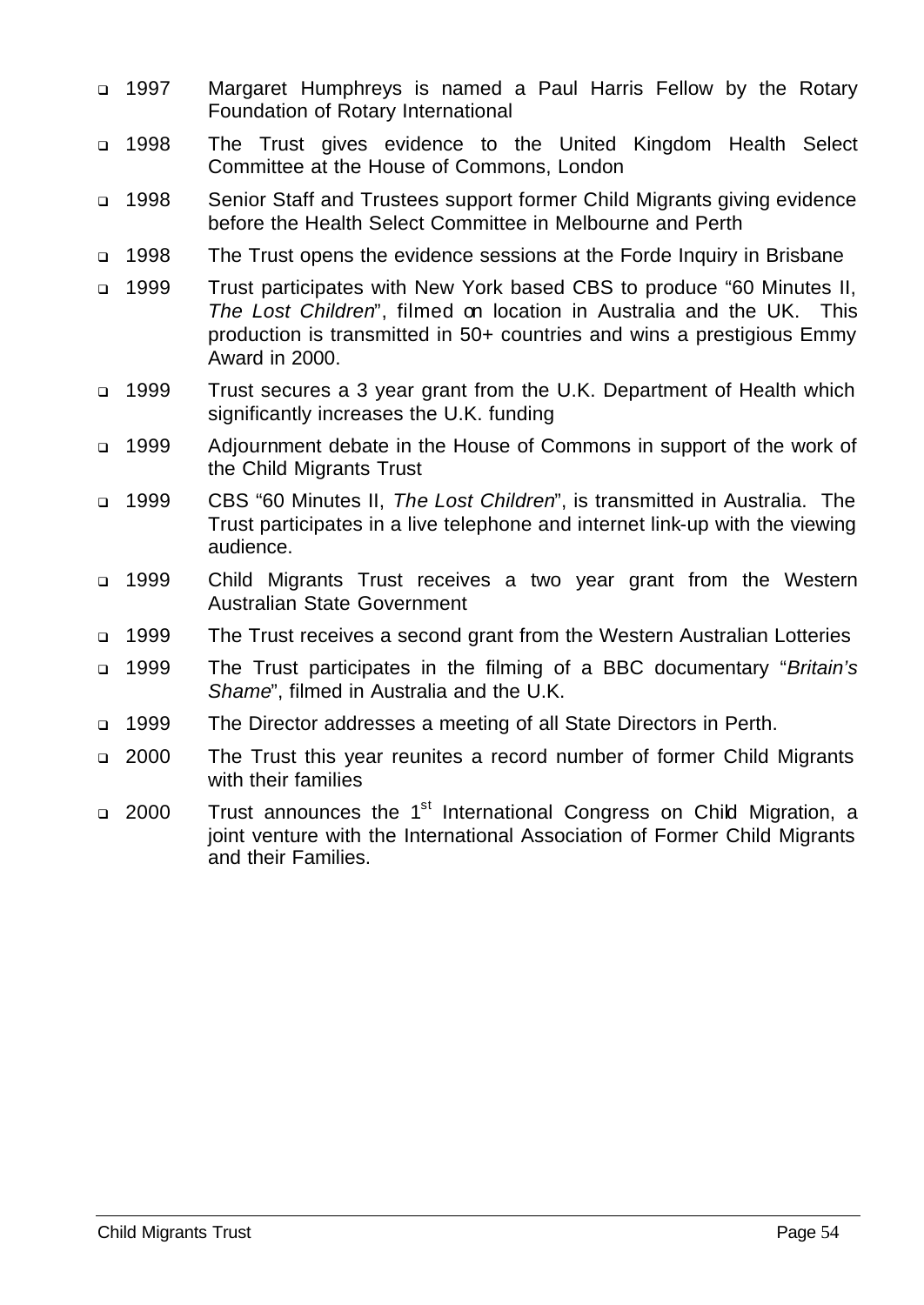

#### CHILD MIGRANTS TRUST Global Service Provision

The families of former Child Migrants have been found in the following countries:

- □ Austria
- <sup>q</sup> Australia
- <sup>q</sup> Canada
- <sup>q</sup> Channel Islands
- □ Cyprus
- <sup>q</sup> Denmark
- <sup>q</sup> England
- <sup>q</sup> Fiji
- <sup>q</sup> France
- □ Germany
- <sup>q</sup> Ireland
- <sup>q</sup> Israel
- <sup>q</sup> Isle of Man
- <sup>q</sup> Irish Republic
- <sup>q</sup> Malta
- <sup>q</sup> Middle East
- <sup>q</sup> Scotland
- <sup>q</sup> South Africa
- <sup>q</sup> The Netherlands
- <sup>q</sup> Wales
- <sup>q</sup> United States of America

The Director has visited and counselled former Child Migrants in:

- <sup>q</sup> Canada
- <sup>q</sup> Canberra, ACT
- □ England
- <sup>q</sup> Republic of Ireland
- <sup>q</sup> New South Wales
- <sup>q</sup> New Zealand
- <sup>q</sup> Northern Ireland
- <sup>q</sup> Queensland
- <sup>q</sup> Scotland
- <sup>q</sup> South Australia
- <sup>q</sup> Tasmania
- <sup>q</sup> Victoria
- <sup>q</sup> Wales
- <sup>q</sup> Western Australia
- <sup>q</sup> United States of America
- <sup>q</sup> Zimbabwe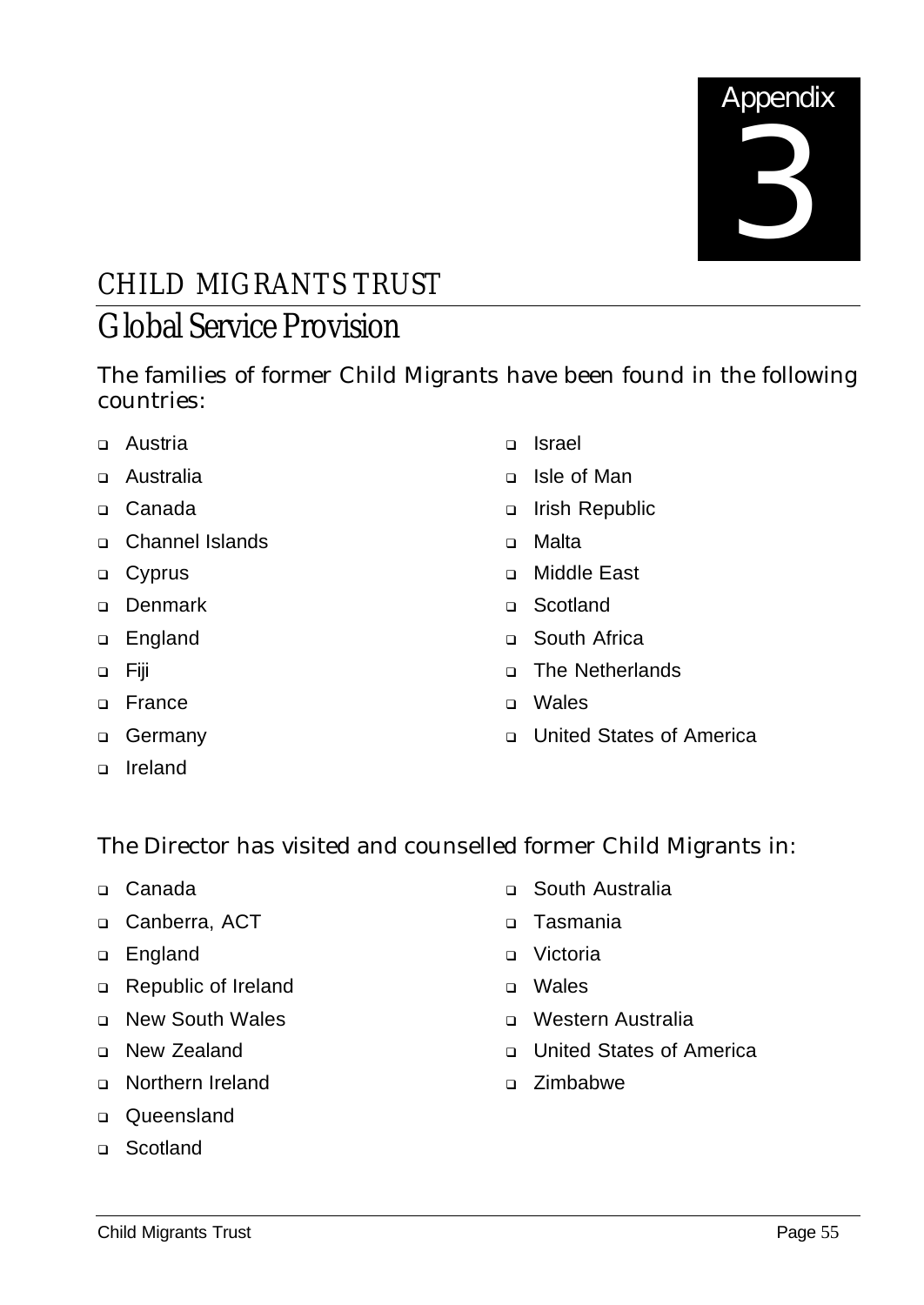

#### CHILD MIGRANTS TRUST

#### Case Studies

#### CASE STUDY 1

1947 - A group of seven and eight year old boys board a train at Liverpool's Lime Street Station bound, they thought, for a 'holiday' in Australia.

Over the years several of these boys, now men, have reported to the Trust a particularly vivid and traumatic incident. As the train pulled away they heard a woman screaming for her son 'Peter'. They saw her running along the station platform desperately searching for him.

A few heard Peter shouting through the window for her; crying out that he would never forget her. Some said they still dreamt of the horrifying, frantic image of this distraught and helpless mother.

This group of small boys travelled together to Australia. Peter was placed in an institution. He experienced severe physical brutality, which left permanent damage to his spine. An X-ray revealed splintered bone chips.

Peter was told he was an orphan. In 1997 the Child Migrants Trust found Peter's mother, very much alive, in the South of England.

Peter's mother, Mrs McKay, told the Trust that without financial support she had no choice but to place her son in care. On one of her weekly visits, Mrs McKay arrived to see Peter only to be told he had been sent to Australia that very morning. She had not given her consent.

Last year Peter and his mother were reunited after a separation lasting fifty years. They met near Liverpool's Lime Street Station, where they had been parted so heartlessly.

Their reunion has been successful in that they are in contact with each other and have a sense of control in being back in touch. But Peter still needs surgery for his childhood injuries and his mother wonders whether she will ever recapture the feeling in her heart that was extinguished when her son was stolen away to a foreign land.

#### CASE STUDY 2

Jim Waters is a fifty-four year old former Child Migrant who was sent to Australia at the age of six. As a child he was repeatedly told he was a 'war orphan'. Following publicity in the early 1990's about reunions between supposed 'orphans' and their parents in Britain, Jim approached a Church agency which found his mother.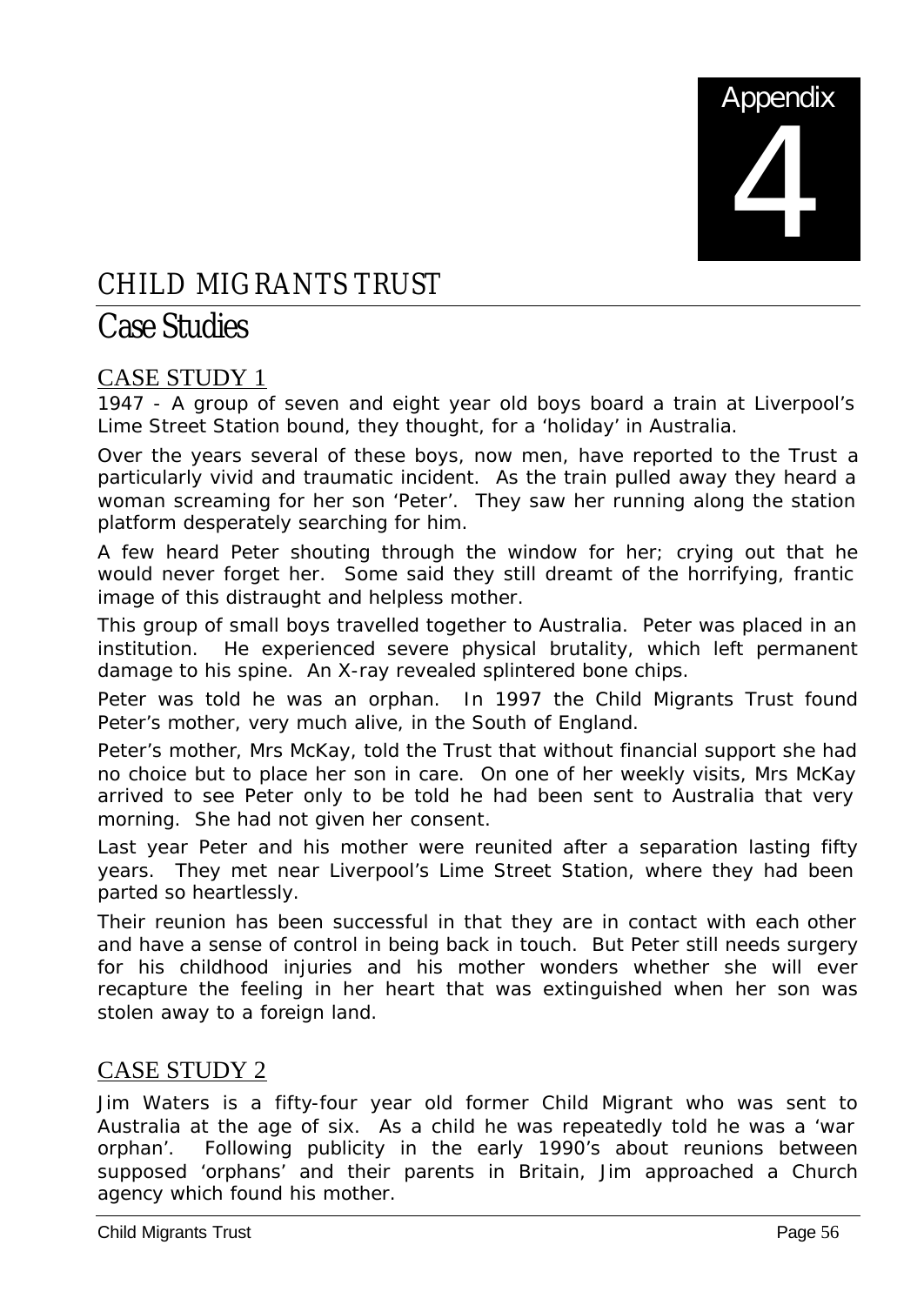However, Jim was informed that his mother "wanted nothing to do with him". The Church advised Jim to "leave an old lady in peace", as she would probably not respond to another approach.

Jim did not wish to hurt his mother, but neither could he lose the opportunity of seeing her – if only for one brief visit. In a state of considerable turmoil, Jim asked the Child Migrants Trust to intervene.

Jim's mother was quite anxious when contacted by the Trust's social worker but felt reassured when she realised that the Trust was working on behalf of her son and not the Church. She explained she had been made to feel 'guilty and sinful' by the Church when her child was born. She felt she had not been given choices and had wanted to keep her baby. Sadly, with no financial support, she recalled bitterly the day her baby was taken from her and placed with the Church agency. She was allowed only one visit a month.

Jim's mother was told there was a local church-going family who wanted to take her baby, and that she should be thankful somebody was prepared to 'pick up her mistake'. Against her better judgment, she stopped visiting her son, believing always that he was living in England with a caring family. She was horrified to discover that Jim had been sent to an institution in Australia.

Jim has been reunited with his mother and maintains regular contact with her. The Trust's neutral position and specialist skills played a key role in reassuring Jim's mother and enabling her to meet her son again.

#### CASE STUDY 3

Eileen is 57 years old and lives in Brisbane. Migrated in 1950 to a Catholic institution when she was seven, Eileen approached the Trust for assistance to locate her family in 1995.

Eileen grew up with the belief that she was an orphan. As a young teenager, Eileen was often puzzled by the Nuns' comments that she would probably become 'loose' like her mother, and developed a sense that there was something very shameful in her background.

#### **Conditions in the convent in Australia were very harsh**.

*'My whole life was scrubbing and polishing. When the work in the kitchen was done we were made to polish the floors on our knees, then the brass doorknobs, and the polished wooden banisters on the stairs. There was always a Nun* walking by ready to slap you across the head if you stopped working. God help *if you if you were caught talking. I was only 8.'*

#### **Punishments in the convent were strict and degrading**.

*'I used to wet the bed, and the Nuns would make me walk around with urine soaked sheets draped around my head. Going to sleep became terrifying; sometimes they would appear in the night to check that I was still dry. I was always watchful, waiting to be hit. Even in my sleep. Today I'm still a very anxious person.'*

At the age of 19 Eileen married, and needed her birth certificate. She was told at the convent that there were no records.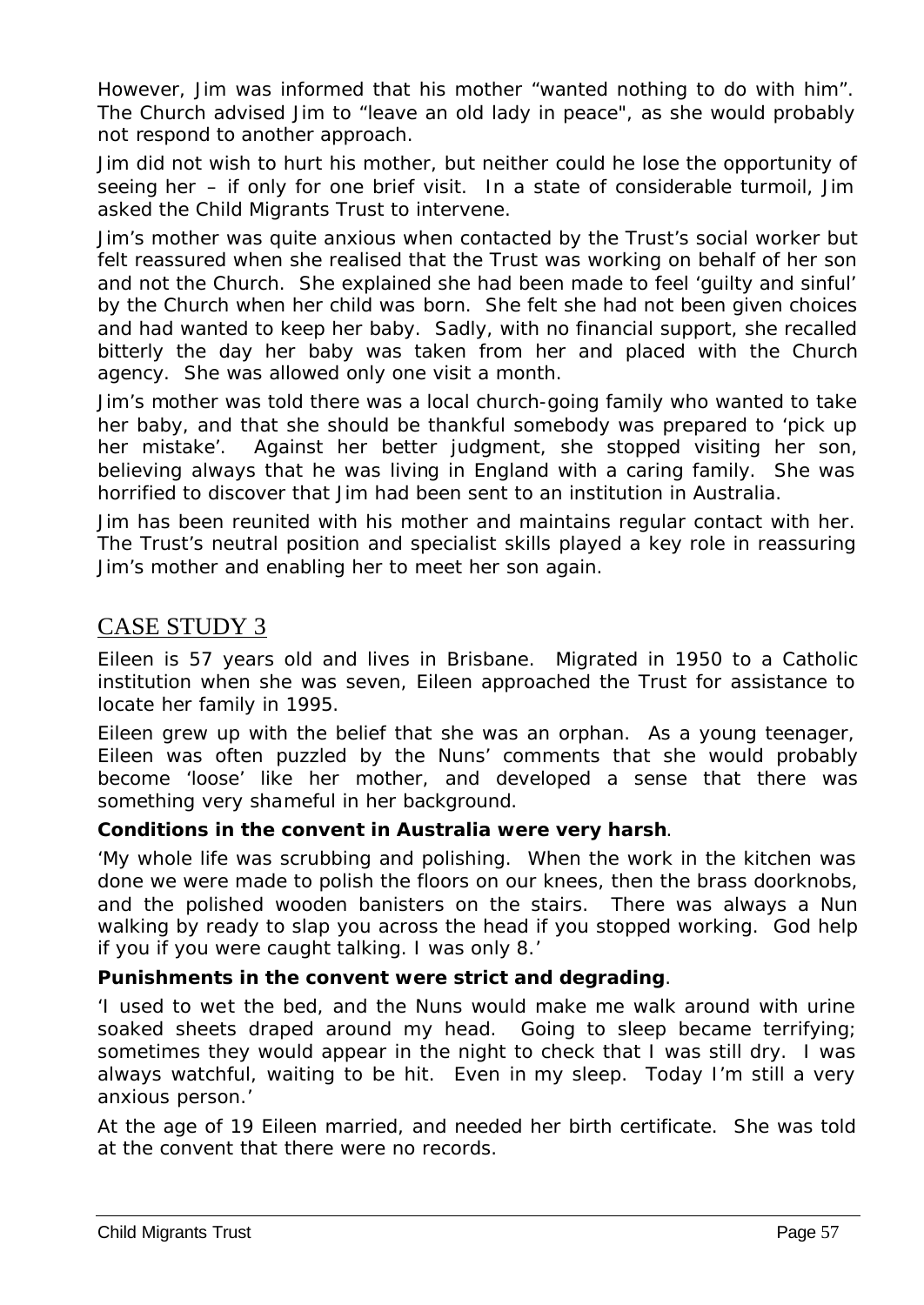*'I was so humiliated, when I got married I had no proof of who I was or how old I was. The Priest wrote me a letter, but I felt kind of second class.'*

After seeing a program about child migrants on television, Eileen wrote to the Trust in Melbourne. In Brisbane, Eileen was given her birth certificate, and records that showed her arrival in Australia. For the first time in her life, Eileen knew her mother's name. She was then 52 years old.

The Trust located records in England that showed Eileen had been in her mother's care until she was two years old. The search for her mother was complicated because the Church had no records to identify where her mother came from or even her age. Research carried out in England and Southern Ireland traced her mother's marriage within a year of Eileen's placement in care. A further 18 months research was needed to locate her mother, now aged 81 years, living in Galway.

The Trust's first meeting with Eileen's mother, Kathleen, was very moving. The worker was practically pulled through the front door.

*'You've come about my baby. Please God, tell me she's alright.'*

Kathleen related a tragic account of her life in England during the Second World War. She took domestic work where her baby could stay with her, but when Eileen was two, the local Priest placed Kathleen under pressure to have her baby adopted into a 'decent' home. At the same time, Kathleen lost her job, and found she had no option but to place her child with the Nuns at Bristol.

Kathleen's next domestic position was a long way away, and she could visit Eileen only once a month. Transport was still very difficult because of the war. The visits were very painful, and Eileen became very distressed when her mother had to leave.

Within a few months, Kathleen met her future husband and they were married six months later. Kathleen returned to the convent to take Eileen home but was told that she had been adopted and taken to America. She had never signed adoption consents and had continued to pay maintenance for her baby. With no one to help her, Kathleen left a photograph and a letter for her baby, in case Eileen ever tried to find her.

It was not easy to gently explain to Kathleen that her daughter had never been adopted, but was migrated to an institution in Australia four years after she had returned for her.

*'They kept her from me. She must have been right there when I went back for her. All these years, there's never been a day she wasn't in my prayers.'*

In 1997, Eileen was reunited with her mother, and her seven brothers and sisters by the Trust in Ireland. She has returned three times to stay with her mother, and has re-mortgaged her home to fund the visits.

Eileen and her mother struggle to understand the deliberate deception that kept them apart for nearly fifty years.

*'It was all about power. I was ear-marked for servitude, they kept me until I was big enough to hold a scrubbing brush and then sent me off to work.'*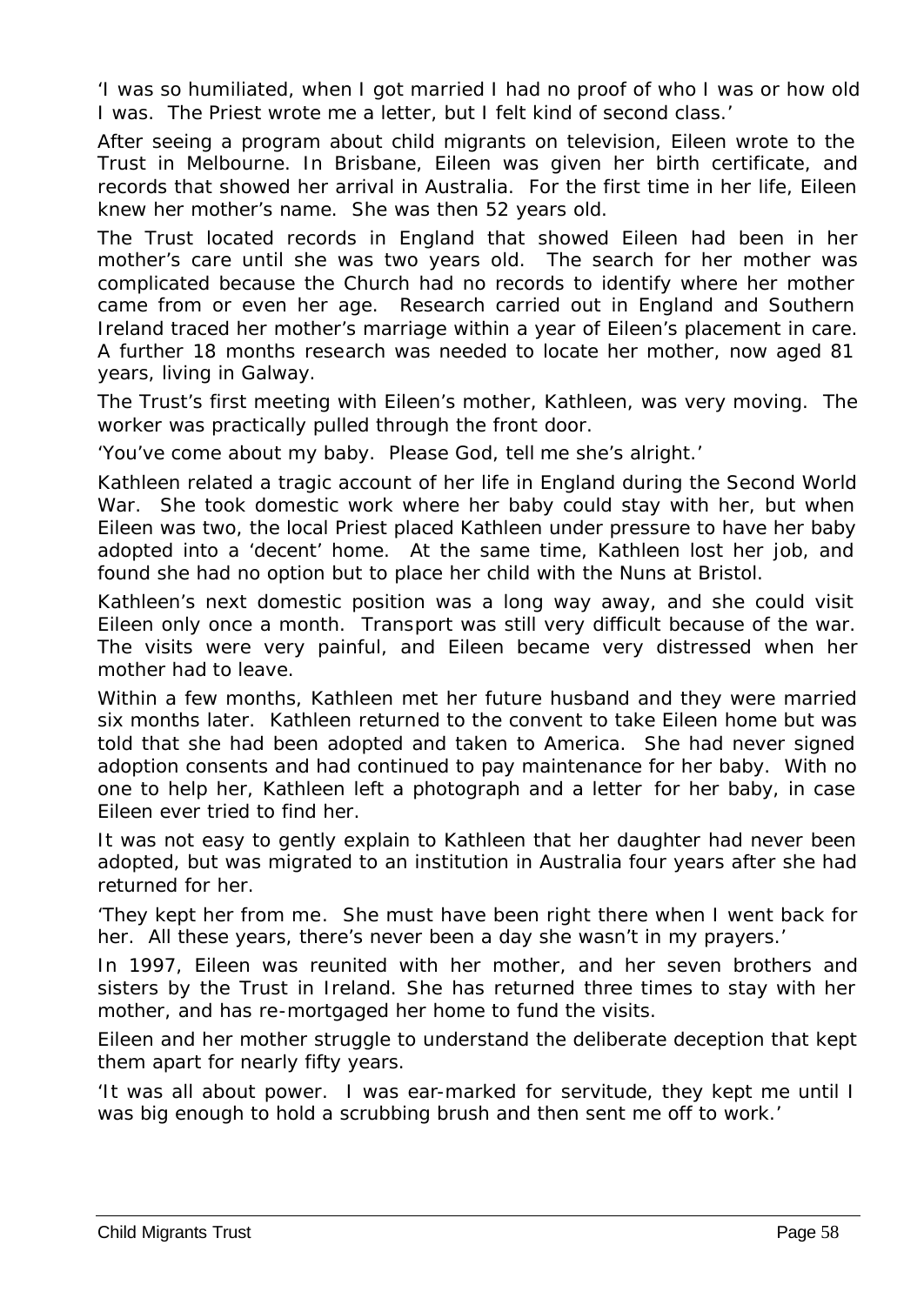#### CASE STUDY 4

Sandra was sent to an institution in Australia from Birmingham in 1951 when she was nine. She asked the Trust for help to find her family in 1997. Sandra had been trying to trace her family since the 1970s, and had been back to both institutions in Australia and the UK. Limited information was available in England, but in Australia she was told there were no records at all.

*'It was hard being in care when I was a kid, but that's over now, I just want to find my family and know who I am.'*

The Trust retrieved records in England that had been denied to Sandra. They showed that her father had asked for her to be returned to his care her only six weeks after she was migrated. Consent for migration had been given by the superintendent of the institution. Sandra's father was told simply: *'There is no child of that name in these homes.'*

Research in Australia revealed more disturbing news. The institution that had told Sandra in 1974 that they held no records, in 1998 provided an original letter written to her by her mother, sent via the institution in England, but held back from Sandra in Australia. The letter gave her mother's married name and address in 1952.

Sandra's mother's letter was the key to the search. Within three months the Trust traced Sandra's mother. She had died one year before. Sandra was her only child. The Trust was able to locate friends of Sandra's mother who provided photographs, and memories.

In her letter to the institution, Sandra's mother blamed herself for losing her daughter. She states that she had now married, and went to see Sandra at Christmas time where she learned Sandra had been sent to Australia. She wrote:

*'…if only I had went to see her perhaps I should not have the heartache of knowing she is now too far away…'*

In his letter to the same institution, Sandra's father wrote:

*'I am her rightful father, and would like to make a home for her with me. She would have every care and attention. I sincerely hope you can help me in this matter.'* Sandra's father died in 1974.

#### CASE STUDY 5

Kevin first asked the Trust for help in 1995. Migrated to Western Australia in 1952 when he was six, Kevin grew up to become successful in business and by the early 1990s he had two shops and a bright future. However, in 1994 Kevin's marriage broke down, and within 18 months his fortunes changed dramatically for the worse. After property settlement and business losses he was struggling to pay bills. Kevin's relationship with his adult children all but stopped through an acrimonious divorce, and he became depressed and isolated.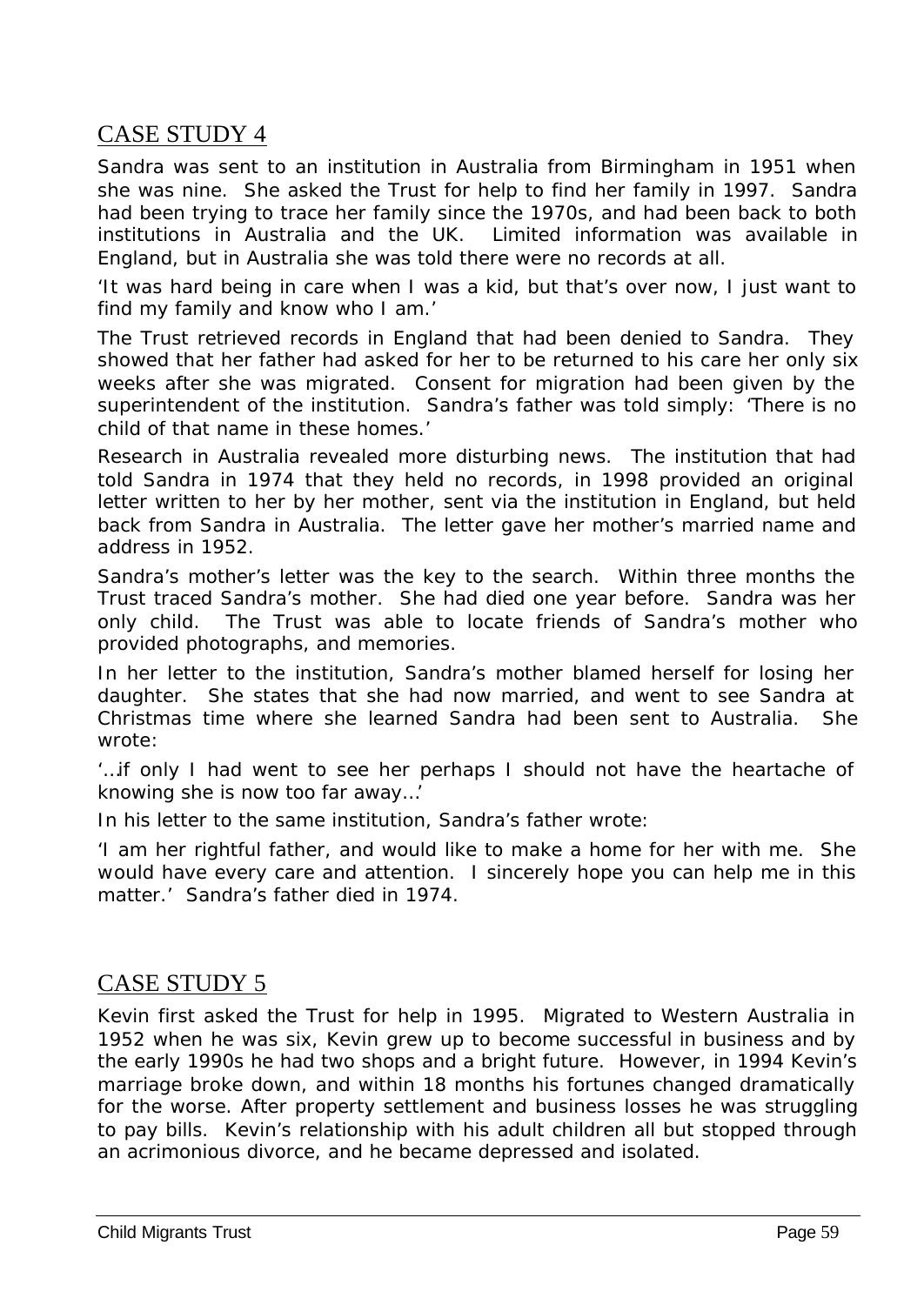Thoughts of his family in the UK had been pushed to the back of his mind, but always resurfaced at traditional family times, such as Christmas and birthdays. Kevin tended to withdraw at those times. In his mid twenties he had asked the State Government for any records about his background but apart from his birth certificate, no information had been provided. Kevin, like so many others, had been told he was an orphan when sent to Australia. His memories of England were just fragments of walking in the snow, and of a lady who used to hold his hand. He had always wondered who she was.

The breakdown of Kevin's marriage and work life triggered strong feelings of loss from his childhood. For the first time in his life he found himself remembering many details of his life as a child in harsh institutional care, and of his isolation and fear. Kevin began to experience many symptoms of post traumatic stress disorder; flashbacks of abuse, nightmares, and a sense of fear quite unrelated to his present circumstances. On two occasions Kevin had panic attacks which left him feeling that he was losing control of his life.

The Trust worked with Kevin over a period of many months to unravel his experiences of childhood loss and trauma. At the same time, research in the United Kingdom began to fill in the gaps in his personal and family history.

In 1996, Kevin's mother was found living in London. She was 76 years old. The Trust met with Kevin's mother and learned that she was a young unmarried mother of 17 when Kevin was born, and had placed him for adoption at the age of six months when she had no way of caring for him and supporting herself. She revealed that Kevin's father had also been only 17, and when they reached 21 years they had married. Kevin now had four full brothers and sisters. Kevin's mother was shocked and distressed that her son had been denied any family life as a child. She told the Trust worker that her one consolation had been the promise that Kevin would be given a good home with a loving family.

Kevin's mother sent photographs and gifts for her son, and urged him to come home to her as soon as he could. The impact upon Kevin's life was profound. He began with letters but soon moved to telephone contact with his mother. The fear and apprehension of first contact very quickly gave way to feelings of warmth and acceptance and Kevin began to desperately try to find the funds for travel to meet his family.

The Trust continued to meet with Kevin's mother, and she spoke of her painful experiences as a young mother forced to give up her child for the first time in over fifty years. At her suggestion, the Trust met with Kevin's brothers and sisters to help them begin to understand their mother's experience.

Eight months after they first had contact, Kevin's mother suffered a serious stroke, and lost her ability to speak. Kevin had not managed to save more than a few hundred dollars towards the airfare, and in desperation borrowed money from friends to get to his mother's bedside while there was still time.

The promise of a healing, joyful reunion was cut short by Kevin's mother's critical illness. Kevin reached his mother before she died, but she could not speak to him, only hold his hand while the tears rolled down her face. Kevin stayed in England for his mother's funeral.

Had Kevin's airfare been available through a Travel Fund, Kevin could have met his mother in very difference circumstances. Every day counts when working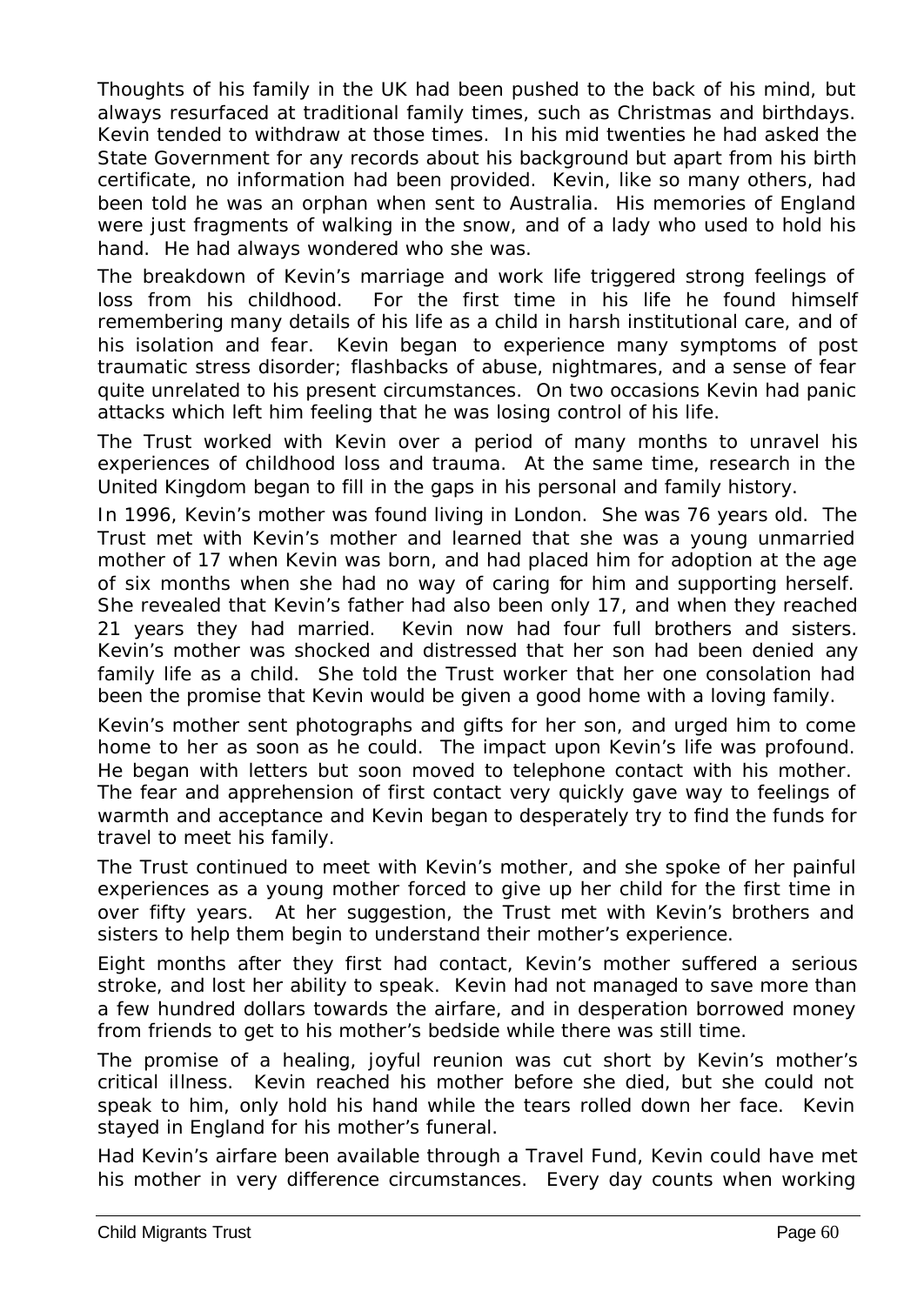with elderly people. The Trust's work with Kevin to help him make some sense of his life has continued.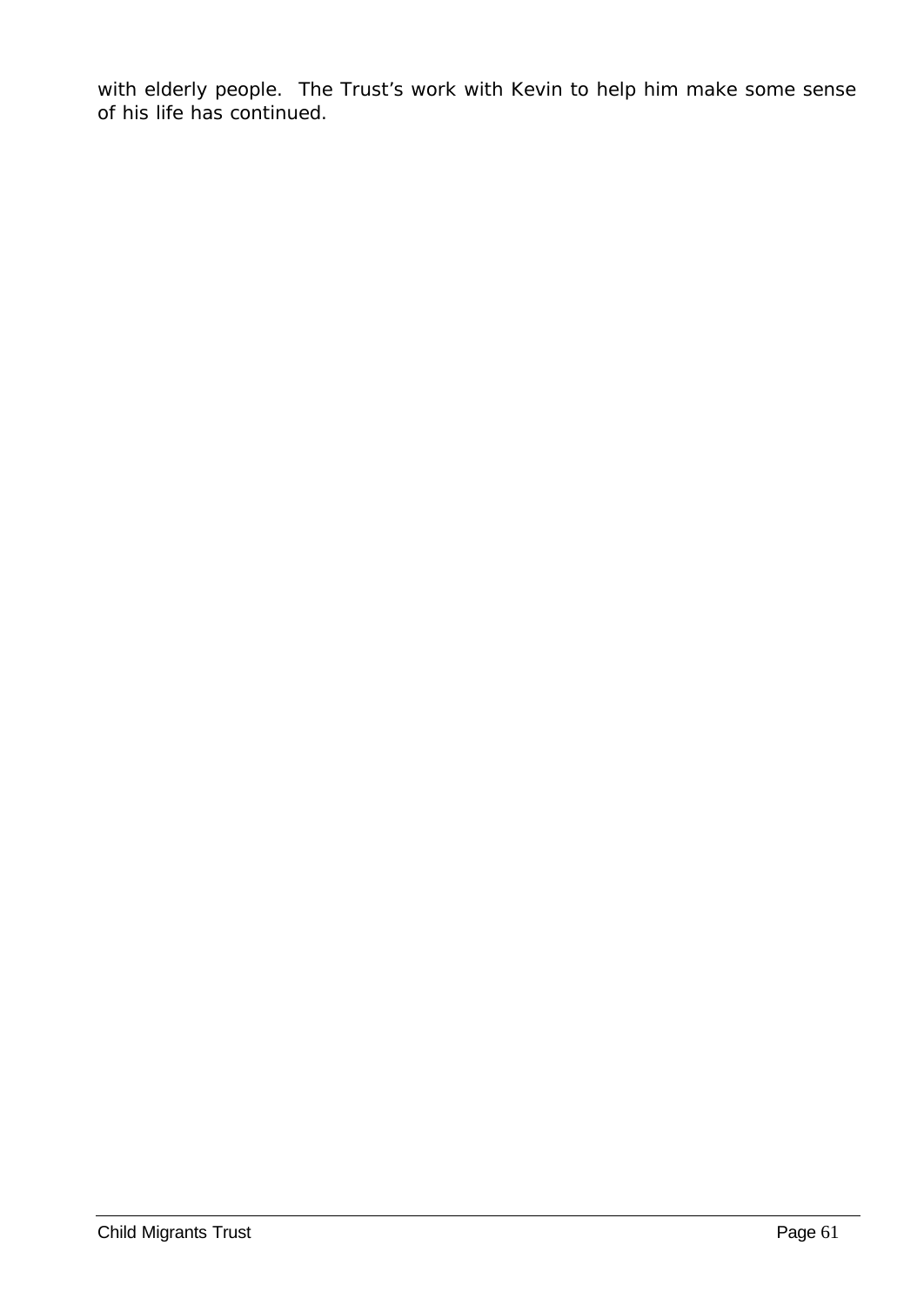

#### CHILD MIGRANTS TRUST

The following letter was obtained from a migrating agency file in the United Kingdom and written by a former Child Migrant enquiring about his family.

Dear miss Sandeyson<br>Isaint 3 thought you might help me to find and if I have got any faments on bother or sisters I love been wontered to know for a couple of years now I will be very loft a couple se was not time & told one of the fortiers to and but I deal last anyone I sknow you are a very best y Person lout Schnau you I will try to Sent wit ? I'm getting on will have San lowers after my clottes you give me I am not my good not letters and 3 cout think at anyther more re ad bless you<br>I nemain you since treen unite san Ricari say. Prents both died while a leaby.

Dear Miss….

I am writing this letter because I thought you might help me to find out if I have got any parents or brothers or sisters. I have been wanting to know for a couple of years now. I will be very happy if you find out. One time I told one of the Brothers to ask but I didn't hear anymore. I know you are a very busy person but I know you will try to find out. I am settling in well here. I am looking after my clothes you gave me. I am not very good at writing letters and I can't think of anything more so goodbye and God bless you. I remain your sincere friend. Write soon please.

Agency notation at the foot of this letter reads: "*Say Parents both died while a baby.*"

The letter is dated 1955 when the former Child Migrant was 15 years old. He was eventually reunited with his mother.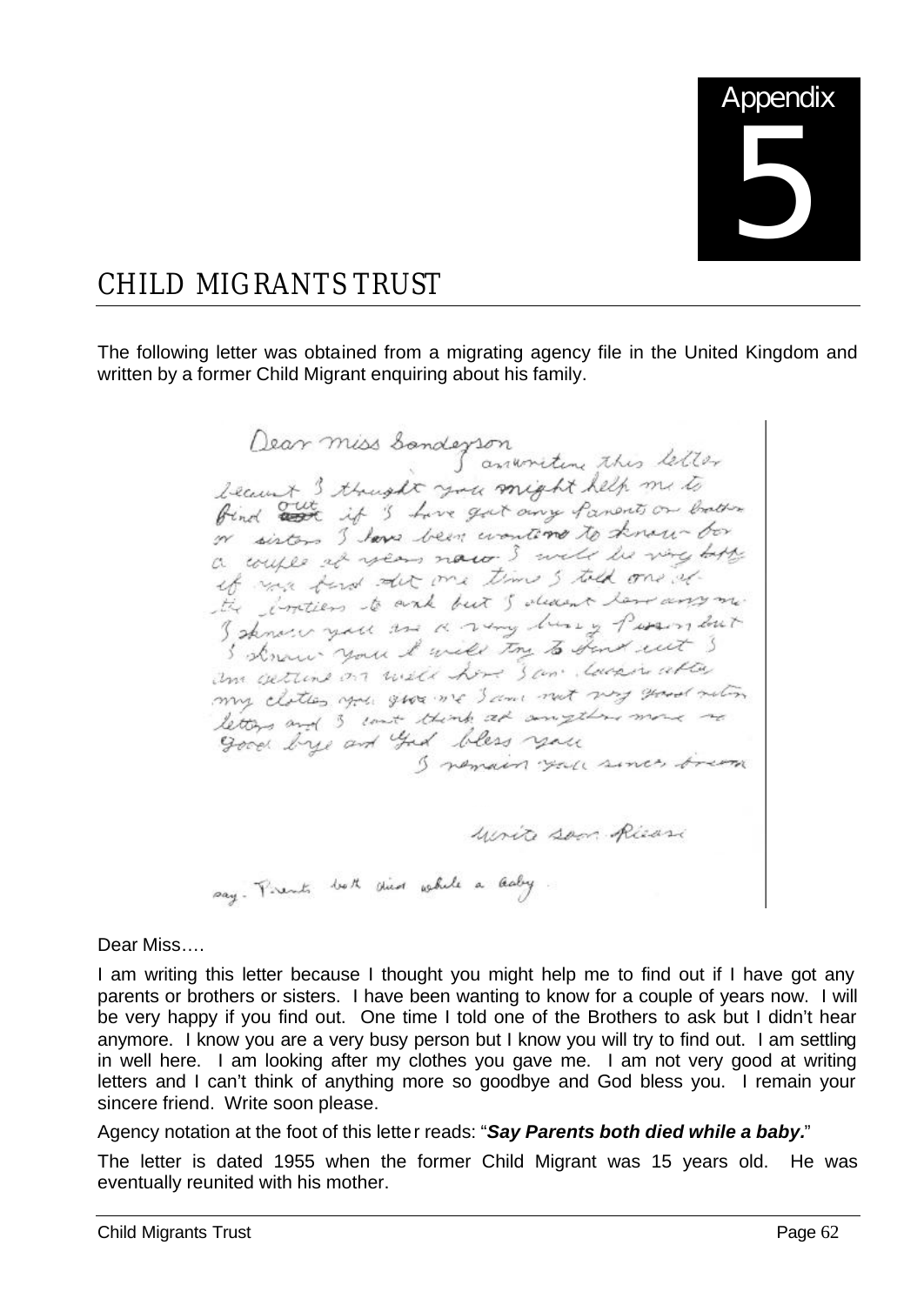

#### CHILD MIGRANTS TRUST



OFFICE OF THE PREMIER

197 ST GEORGE'S TERRACE, PEITH WESTERN AUSTRALIA 6000 TELEPHONE (09) 222 9665 WEBCARDONTE-PACEMALOSMOSONOME

Ref: 1604/4/DM

Mr Mick Lyons, MSc Chief Executive Nottingham Shire County Council County Hall West Bridgeford **NOTTINGHAM ENGLAND** 

Dear Mr Lyons

I write to thank you for the tremendous work the Nottinghamshire County Council has done in supporting the work of the Child Migrants Trust.

Your decision to second Margaret Humphreys to this formidable task was both generous and far-sighted. It has produced benefits which I am sure far exceed any that you could have hoped for.

Although we cannot be precise, we believe that there may have been as many as 3000 child migrants brought to Western Australia. Many hundreds of these have now been re-united with parents, brothers, sisters and other relatives of whose existence they were previously unaware or whom they had been told were dead.

It is impossible for those of us who have not been through such an experience to understand its effects on personal development and peace of mind. However, I have spoken to former child migrants who have been re-united with their families and I count it as blessing to have seen the difference it has made in their lives.

They speak of having been adrift in a wilderness until the Child Migrant Trust started its work in 1987, and now of experiencing a physical, emotional and spiritual contentment that they could not previously imagine.

As Premier of Western Australia, I want you, your colleagues on the Social Service Committee, and the ratepayers of Nottinghamshire, to know that the Government and people of Western Australia appreciate the commitment and dedication that led you to this fruitful work.

 $...21$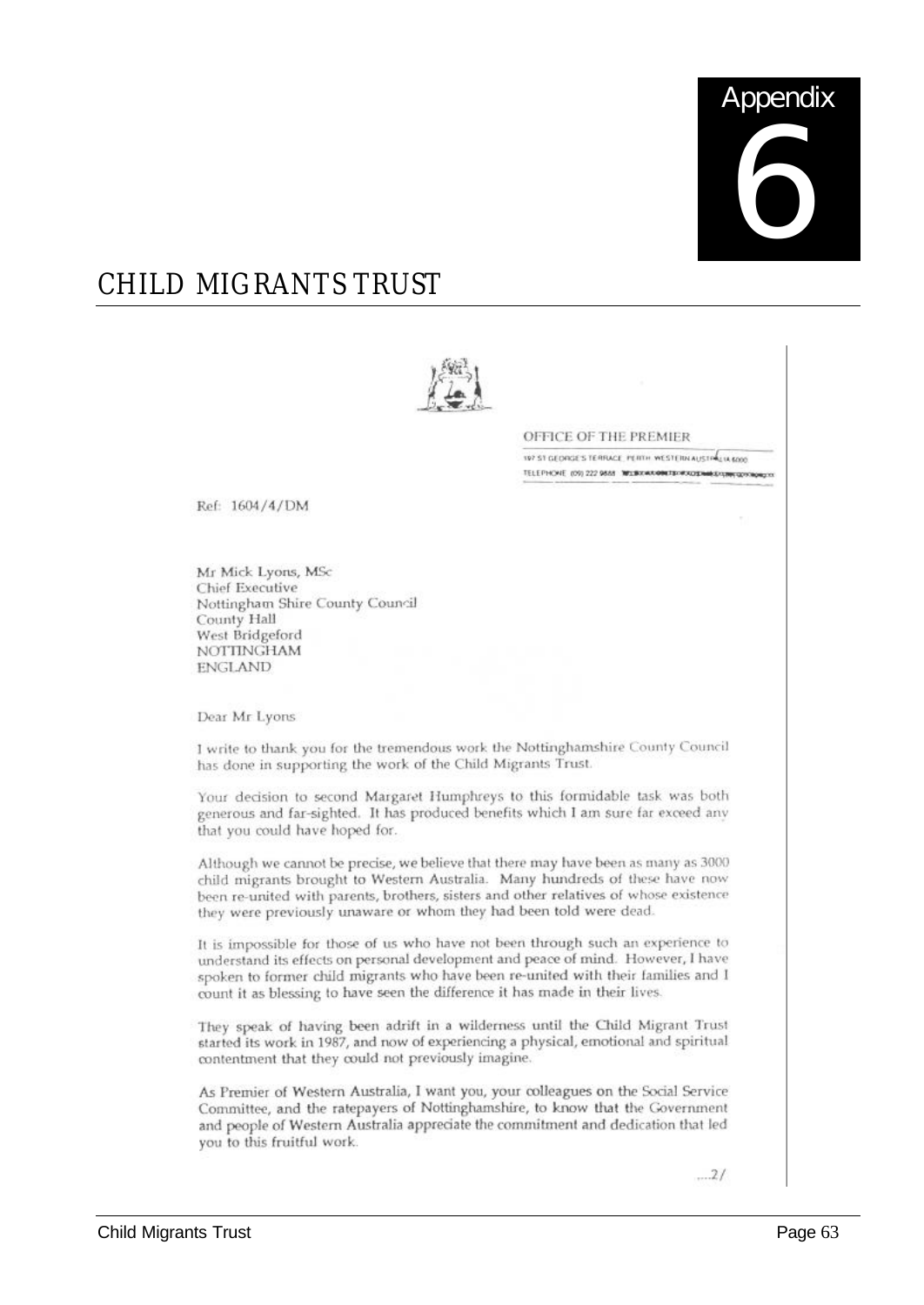# **Appendix** 6

#### CHILD MIGRANTS TRUST

#### Page 2

Your choice of Margaret Humphreys to undertake the task was truly inspired. She has shown extraordinary ability in guiding so many people through a tumultuous experience to a time of great personal peace. She continues to help large numbers of Western Australians and we appreciate her efforts.

Your generous support of the work of the Child Migrants Trust has created a special bond between the people of Western Australia and the people of Nottinghamshire. We will always value that bond.

Please accept our thanks on behalf of all child migrants and their families and friends here in Western Australia.

The extent of that appreciation is revealed by the grant to Margaret of an Order of Australia Medal (AOM), an honour which makes her unique in Britain outside the Royal Family.

With kindest regards

Yours sincerely  $l \rightarrow$ 

RICHARD COURT MLA **PREMIER** 

1 6 APR 1993